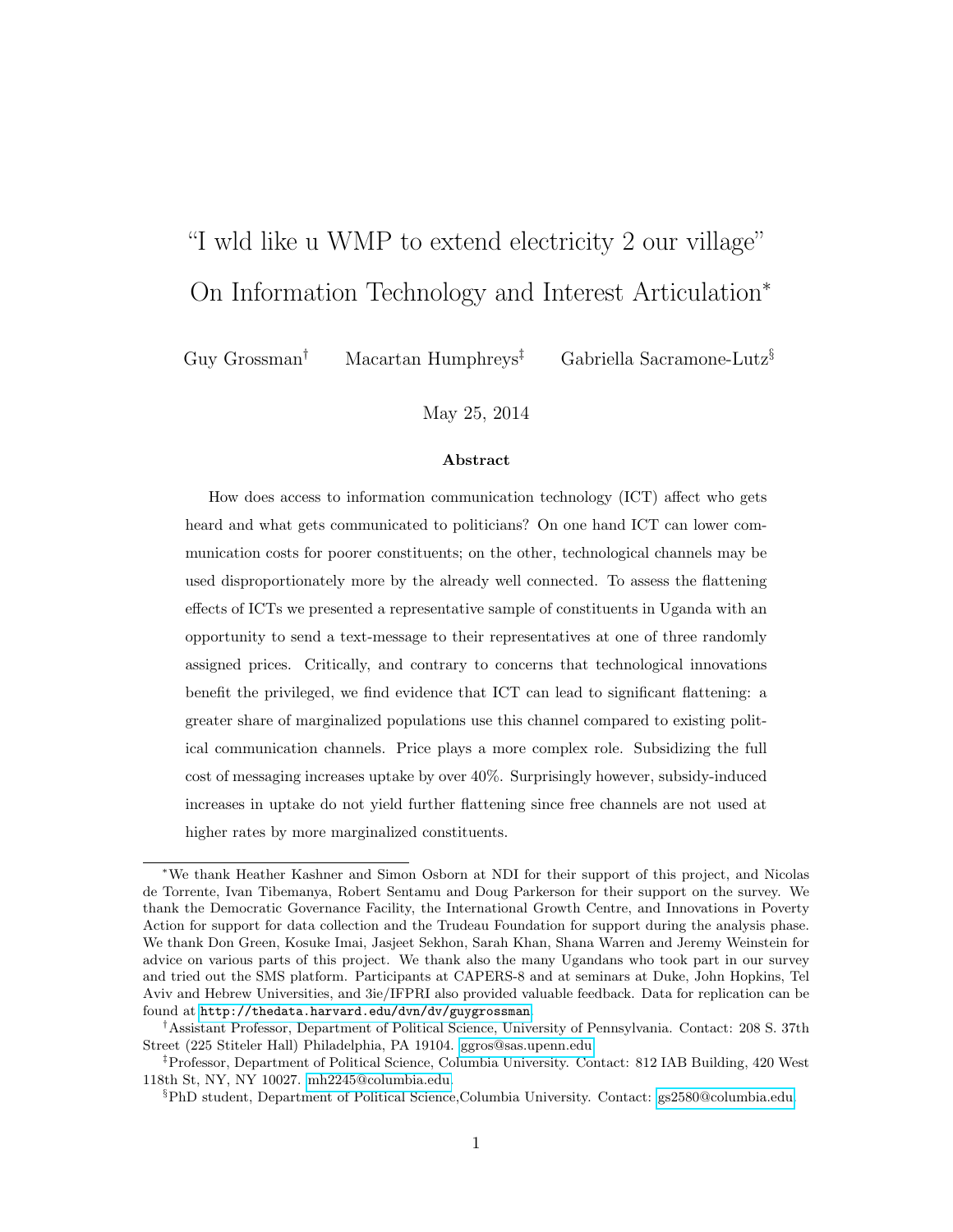## Introduction

The quality of democratic institutions as a tool of political representation depends on interest articulation: the opportunity and willingness of voters to communicate their needs and preferences to their representatives in government. What politicians think, how they vote, and what they prioritize depends in part on what they hear from constituents. But in many low-income countries, voters often have limited channels of communication with their representatives. Communication is often unidirectional and clustered around election periods. Moreover, there can be inequality in who can access politicians: men are often more likely to have access than women, wealthier constituents are more likely to have access than poor constituents and so on.

We examine how the availability and cost of a new system of communication with politicians—one which is based on innovations in Information Communication Technologies (ICTs)—affects who gets to be heard and what gets communicated. Generally assessing the effects of technological innovations on political communication is rendered difficult because the existence and costs of new ICT platforms are likely to be correlated with features of a political system that may independently determine political participation. Though past research has demonstrated a positive correlation between an individual's access to ICTs and levels of political engagement [\(Boulianne, 2009\)](#page-38-0), the causal arrow has been left undetermined. To overcome these identification problems we implement an experiment in two senses.

First we introduce a novel ICT system based on short message services (SMS) that provides an avenue for voters to communicate directly with their elected representatives. Second, to assess how the representativeness of interest articulation depends on the cost of communication, we experimentally vary the price for using the ICT system. The experiment is implemented with voters in all parliamentary constituencies in Uganda, making this, to our knowledge, one of the first nation wide experiments on the role of information technology on political communication. Moreover, in structure, the experiment mimics actual innovations introduced by the Parliament of Uganda (the uSpeak system) and, more recently, by the Parliament of Botswana (Botswana Speaks), which enhances the validity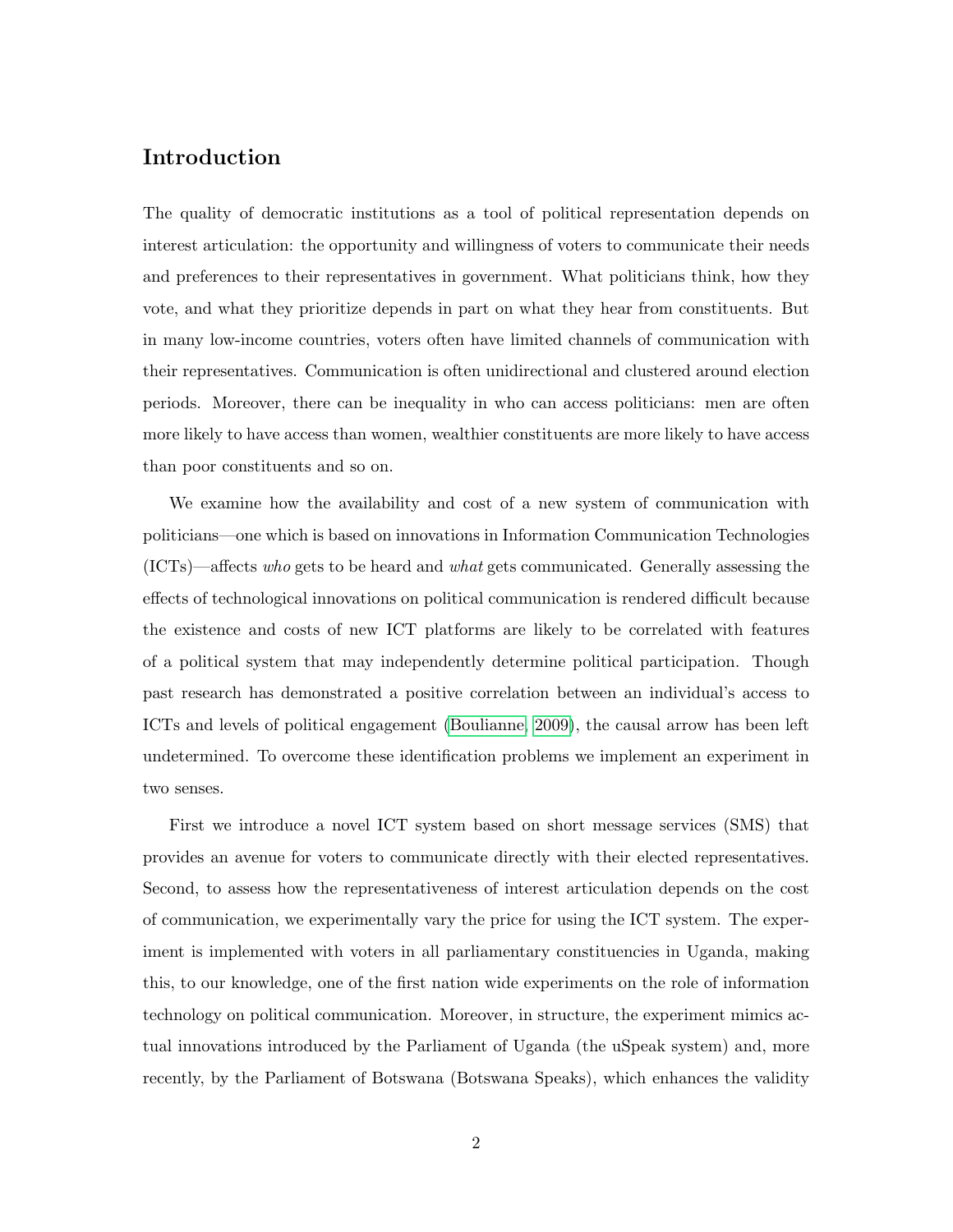of our analysis.<sup>1</sup>

Our findings support the widely held view that populations often classified as politically marginalized, such as poor and women, are less likely to use existing forms of political engagement and have more limited access to their political representatives. Encouragingly, our results also suggest that opening a new ICT channel has a potential of flattening political access, with marginalized populations relatively more likely to take advantage of a low-cost, impersonal, alternative technology to contact representatives. We do not however find evidence that the priority issues for ICT users are closer to those of the general population than are those of groups exhibiting high levels of political engagement via traditional communication channels.

Turning to the effect of price on uptake, we find that prices matter, even when the differences in the cost of political communication are quite small. Providing a subsidy increases uptake considerably, though in our data this effect depends on full subsidization (i.e., offering access to the system for free) and not on partial subsidization. Strikingly however—and contrary to our prior expectation—we do not find that applying a subsidy to communication has a significantly stronger effect on uptake by more marginalized citizens. In other words, making access to the technology free does increase engagement by marginalized groups, but it does not increase the *relative* uptake of these constituents. One explanation for this is that marginalized populations enjoy fewer alternative channels of access and are therefore less price-sensitive than populations that can substitute between new and traditional forms of political access.

We also examine a set of simple strategic hypotheses that draws on ways that citizens might condition their behavior on the likely behavior of politicians or of other citizens. We find that these strategic considerations provide little purchase in assessing patterns of communication. In particular, voter engagement is not related in expected ways to likely correlates of politician responsiveness nor are the types of communications sent related to the volume of messaging in ways suggested by simple strategic logics.

<sup>&</sup>lt;sup>1</sup>The uSpeak system is the subject of a separate study by the authors. Following the experiment we report here, we have partnered with the National Democratic Institute and the Ugandan Parliament to assess the effects of the Parliamentary Call System (PCS), which allows constituents in randomly selected constituencies to send messages to their MP via SMS or a voice call to a call center.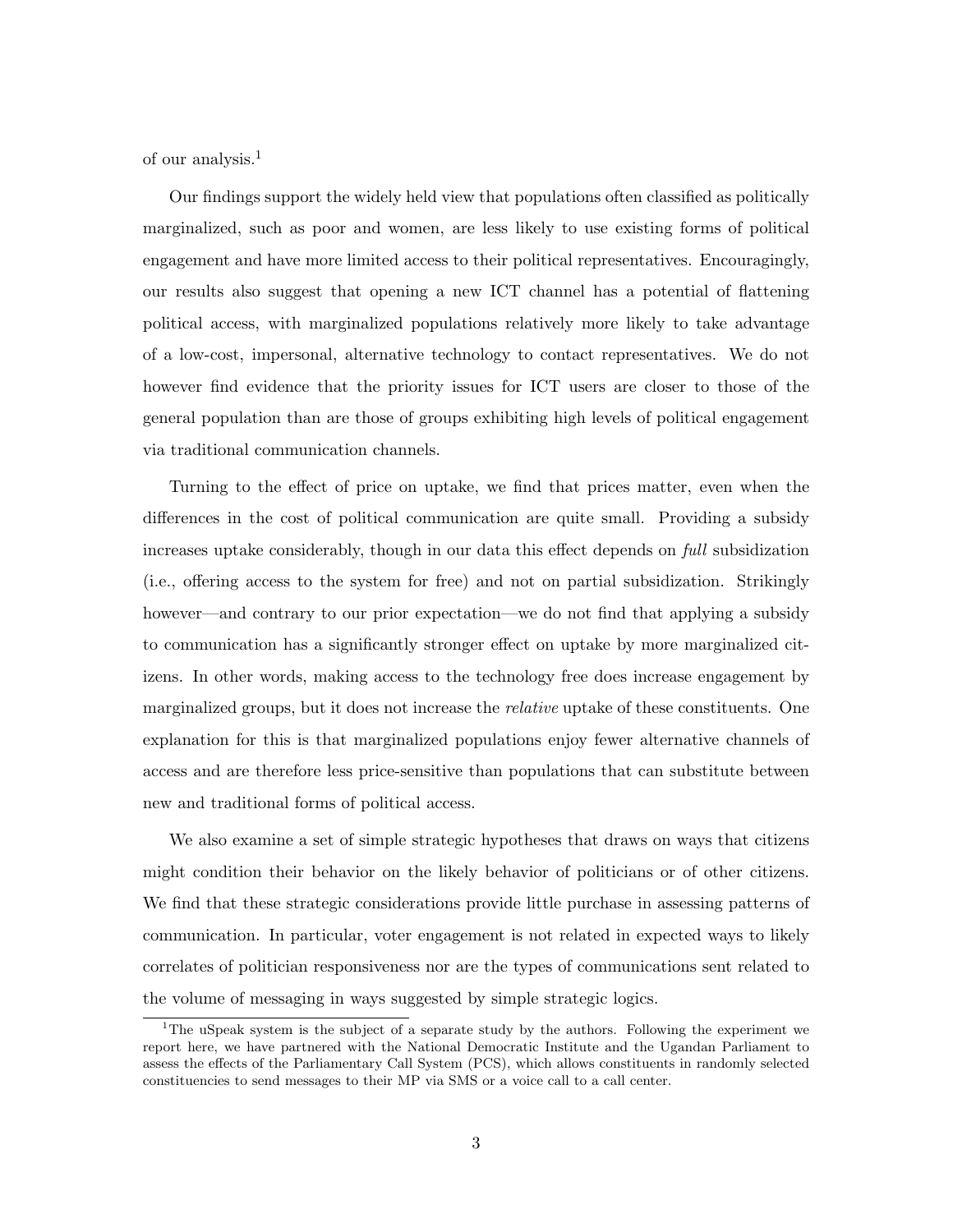Overall our results suggest modest but encouraging effects of ICTs on broadening political access. Concerns that setting up new ICT channels privilege the already privileged are not borne out. Marginalized populations use ICTs at higher rates than less marginalized populations even when they have to pay to do so. New technologies expand political access in particular to poorer populations, to more remote populations, and to women. Flattening of interest articulation, however, is more a function of technology availability than of cost. Nonetheless cost is not inconsequential: although full price messaging increases the relative share of marginalized populations among ICT users, this benefit is achieved at the cost of reducing overall uptake.

The hypotheses, measurement of key variables, and estimation strategies of this paper were all developed after data was collected but prior to any analysis, and were made publicly available in the form of a pre-analysis plan. We provide a description of consistency with, and deviations from, the pre-analysis plan in the Online Appendix. Moreover, data and replication files were made available to referees with first submission of this article. As such this paper joins calls made by [Lupia and Elman](#page-39-0) [\(2014\)](#page-39-0) and [Miguel et al.](#page-40-0) [\(2014\)](#page-40-0), and others, to increase transparency of data analysis as a means to increase the reliability of published results in the social sciences.

In the next section we situate our study within the broader literature on ICT and politics and consider arguments drawn from decision and strategic theory regarding how technologies and the costs of political access are likely to affect who gets to communicate and what gets communicated to politicians.

## ICT and Political Communication

In recent years there has been a growing interest in the effects of information technology on political outcomes as these tools become increasingly prevalent across the developed and developing world. Generally, past work has focused on the political effects of exposure to ICTs, usually operationalized as Internet usage, or the availability of technological innovations that allow citizens to communicate among themselves, such as SMS [\(Pierskalla and](#page-40-1) [Hollenback, 2013\)](#page-40-1), Facebook, and Twitter [\(Aday et al., 2012\)](#page-38-1). One set of studies focuses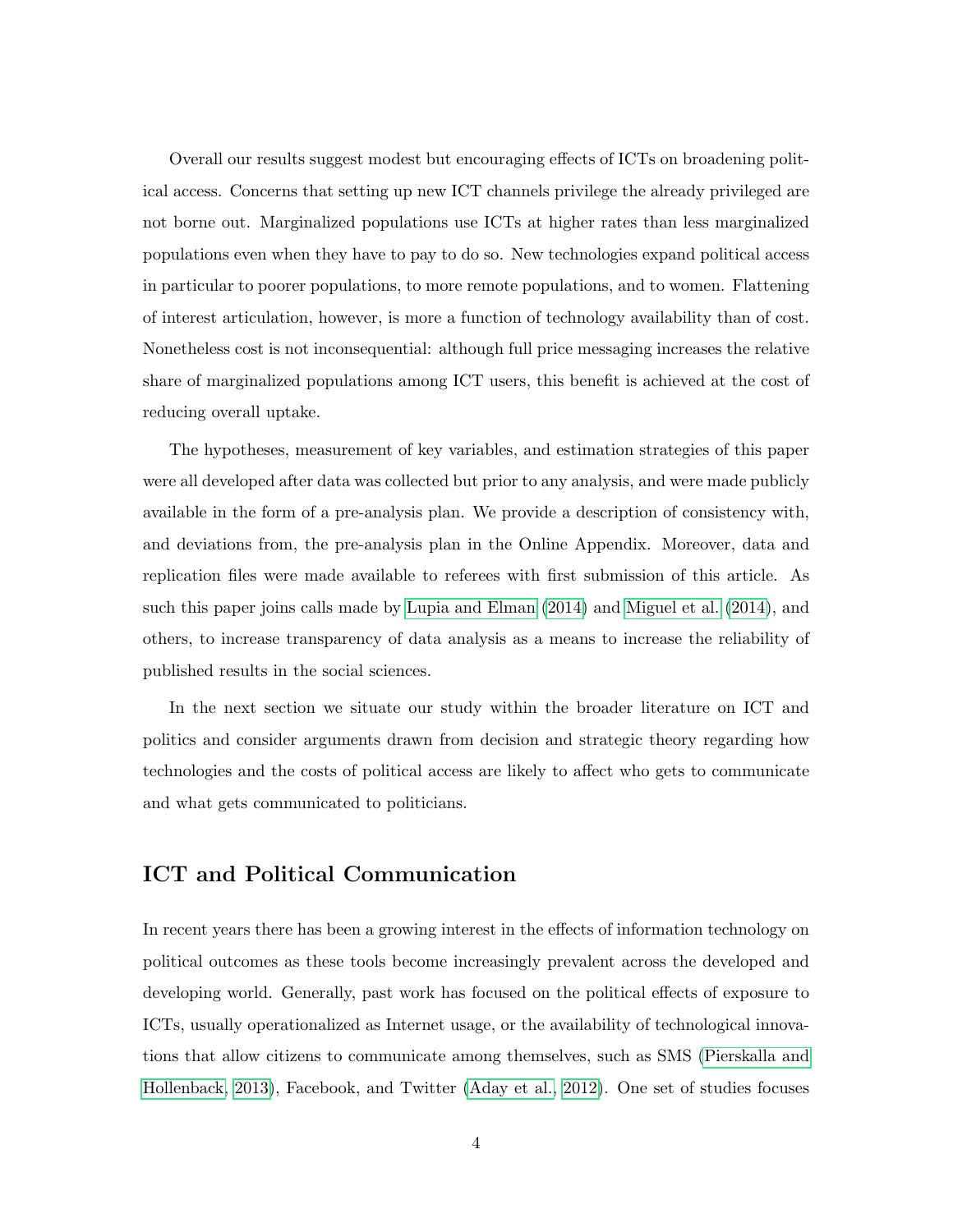on the implications of exposure to mass media, another focuses on the political effect of peer-to-peer communication platforms.

Studies that examine the relationship between usage of ICT and political activism generally find that ICT is positively related to traditional forms of political participation at the individual level. This correlation has been recently confirmed using meta-analysis of 38 such studies [\(Boulianne, 2009\)](#page-38-0). Though informative, a challenge for many of these studies has been the risk of bias due to reverse causality (politically active citizens likely are more disposed to consume ICT) and spurious correlation (e.g., the existence of an omitted factor causing some citizens to be more active both online and politically).<sup>2</sup>

At the national level, usage of ICTs has been associated with countries' levels of democracy [\(Shirazi, Ngwenyama and Morawczynski, 2010\)](#page-40-2) with a suggestion that ICT can strengthen democratic processes by facilitating group interaction, information dissemination, and debate [\(Oates, 2003\)](#page-40-3). Here too, the availability and exposure to ICT is plausibly correlated with features of a political system that may independently determine countries' level of democracy. Indeed, as one author notes, in this area "it is particularly challenging to disentangle political, social and technology factors" [\(Diamond, 2010\)](#page-39-1).

A more nascent literature focuses on the relationship between peer-to-peer ICTs and collective action. On one hand, peer-to-peer ICTs have been associated with lowering levels of corruption in Namibia [\(Bailard, 2009\)](#page-38-2), increased voter turnout in Spain (Suárez, [2006\)](#page-40-4), and supporting the organization of protests in Tunisia [\(Breuer, Landmann and](#page-38-3) [Farquhar, 2012\)](#page-38-3). These studies all point to politically relevant features of peer-to-peer technological innovations; they provide access to information, lower transaction costs, and a tool for coordination. On the other hand, several recent studies question the causal interpretation ascribed to such technological innovations. For example, [Aday et al.](#page-38-1) [\(2012\)](#page-38-1) find no evidence that social media played a significant role in collective action during the Arab spring. Similarly [Miard](#page-40-5) [\(2009\)](#page-40-5) finds that mobile penetration has no significant effect on anti-government demonstrations, using a large- $n$  research design. These findings corroborate the arguments put forwards by [Shirky](#page-40-6) [\(2011\)](#page-40-6), cautioning against a tendency

 $2$ Note also that the positive relationship between Internet usage and political activism is rather sensitive to substantial year-by-year variation and to the choice of participation proxy [\(Bimber and Copeland, 2013\)](#page-38-4).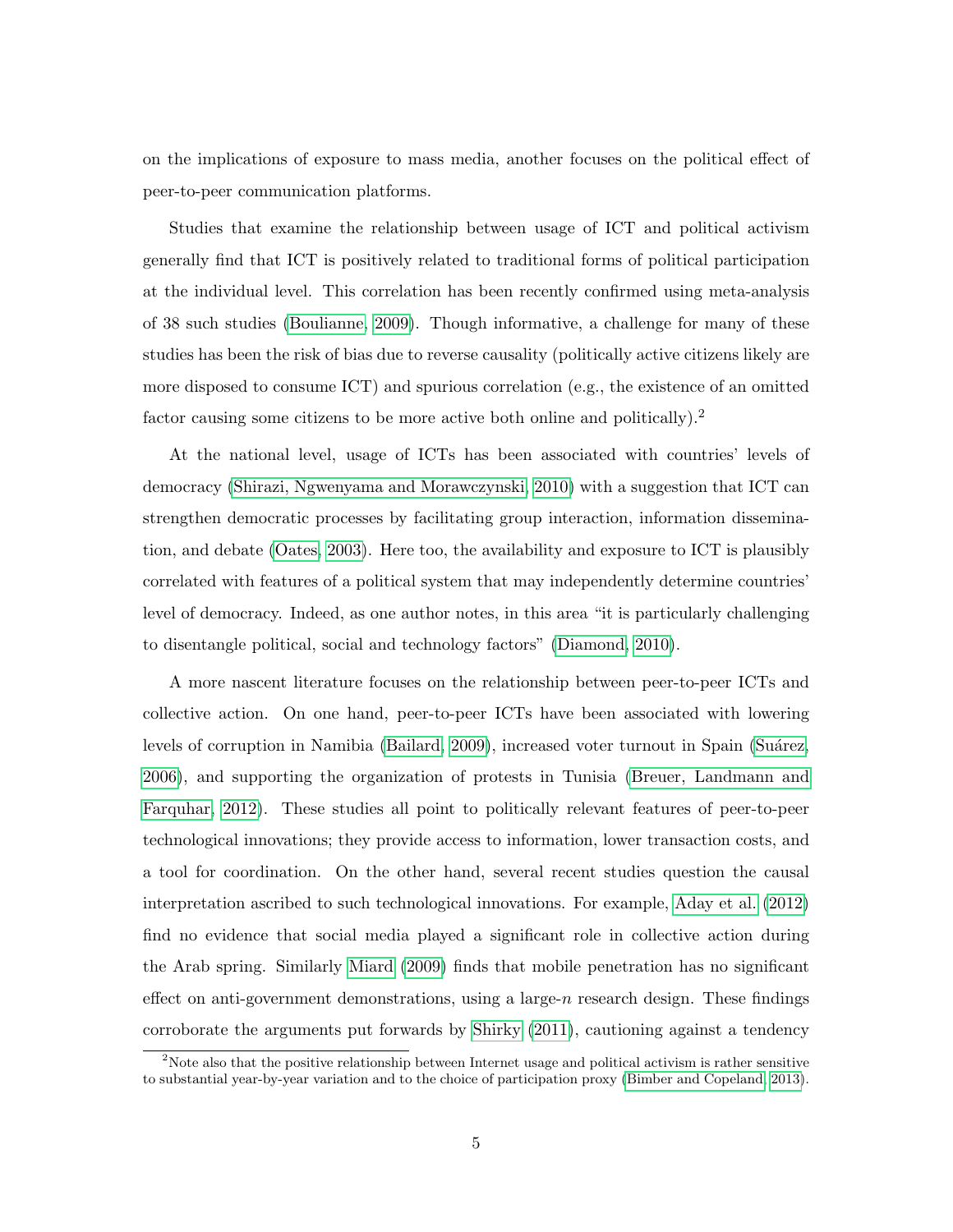among academics and policy makers to uncritically adopt 'technological optimism.'<sup>3</sup>

We depart from these studies in two ways. First, while past studies focus on uncovering a positive relationship between ICT and political activism, this study focuses instead on how ICTs are used to articulate interests that may substitute or supplement traditional forms of political communication. Second, many past studies focus on public ICT platforms in which citizens are on the receiving side of communication. By contrast, we study the implications of a private ICT system linking citizens to politicians, in which citizens are the senders and initiators of political content provided privately to politicians. As such, citizens usage of the private ICT system to articulate interests is the political action of interest.

We also situate our study within the literature on political accountability. Though democratic forms of governance are now common in many low-income countries, the quality of elected governments, as measured by corruption levels and quality of public services, remains low. One leading explanation—together with the dominance of clientelism and the weakness of electoral institutions [\(Wantchekon, 2003\)](#page-40-7)—is the effect of information deficits. Whereas studies of the determinants of political accountability overwhelmingly focus on the lack of information in the hands of citizens [\(Pande, 2011\)](#page-40-8), a motivation for this study is the idea that a lack of information in the hands of politicians may be just as important.

With limited information on the preferences of citizens, politicians have little ability to serve as representatives, and parties have fewer incentives to differentiate themselves based on policy-positions [\(Bleck and van de Walle, 2012\)](#page-38-5). Moreover, politicians may have little incentive to act in a representative manner when they know that their constituents know that they have such poor information [\(Ashworth, 2012\)](#page-38-6). Instead, politicians who are unable to assess public opinion may be more likely to respond to the demands of powerful interest groups [\(Bartels, 2008\)](#page-38-7) or serve as rubber-stamps for the executive branch. This logic provides one explanation for why African parliaments are generally considered weak vis- $\grave{a}$ -vis the executive [\(Barkan et al., 2010\)](#page-38-8). These possibly adverse effects of limited

<sup>&</sup>lt;sup>3</sup>See also [Pierskalla and Hollenback](#page-40-1) [\(2013\)](#page-40-1) that demonstrate the 'dark-side' of technological innovations, pointing to a positive relationship between the spread of mobile technology and political violence.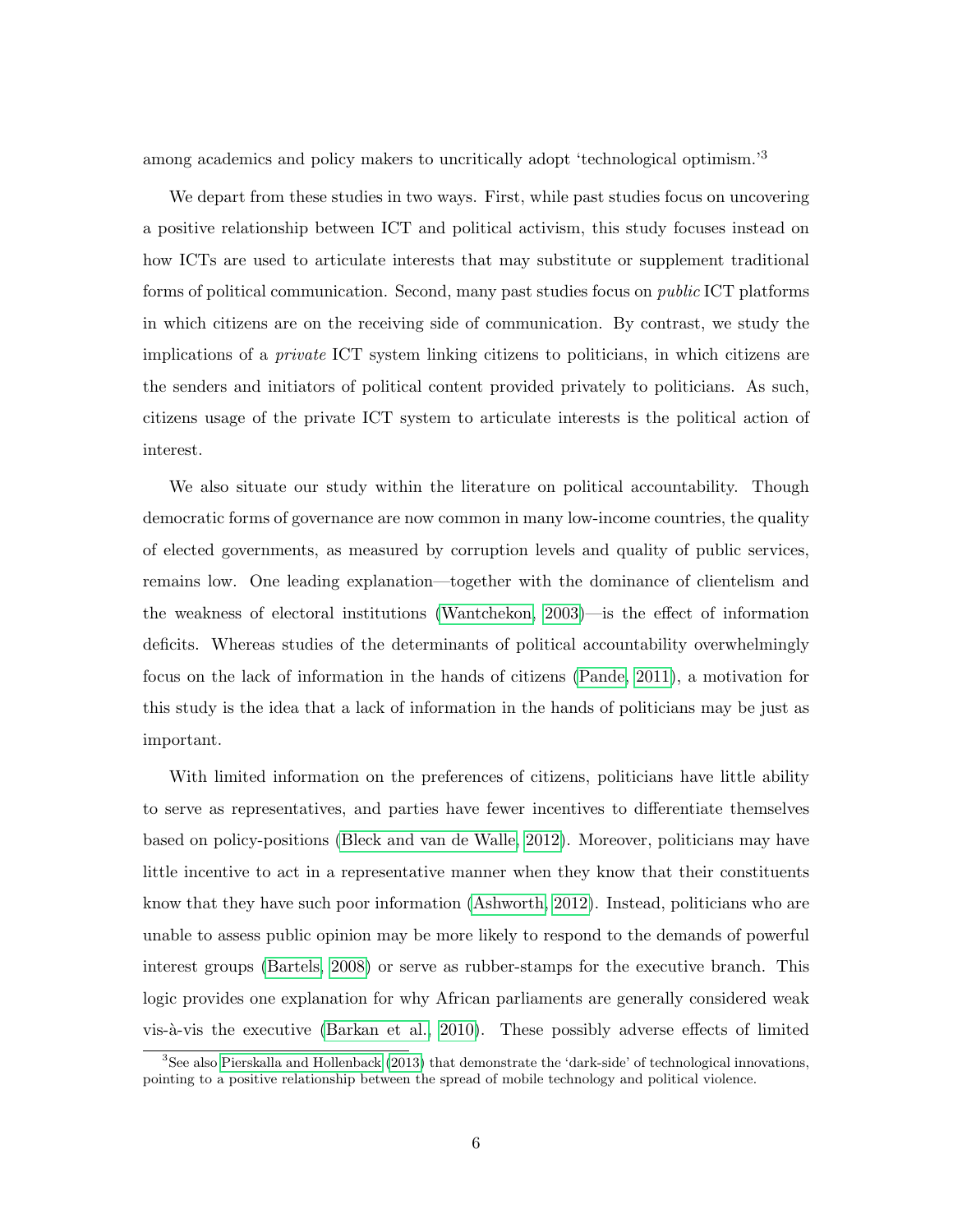information in the hands of politicians also provide a basis for our prior that citizens would take advantage of new channels of political communication to articulate their needs, preferences and priorities.

Finally our analysis speaks to an older but still important literature on political power and decision-making. In a well known exchange [Bachrach and Baratz](#page-38-9) [\(1962\)](#page-38-9) responded to the work of [Dahl](#page-39-2) [\(1958\)](#page-39-2) and others, by arguing that political power operates, at least in part, through what issues are placed on the political agenda; not simply through the exclusion of issues by elites, but through the non-initiation of demands by interested parties because they anticipate "that they would provoke strenuous opposition and perhaps sanctions." In a subsequent response [Lukes](#page-39-3) [\(1974\)](#page-39-3) highlighted the possibility that power can operate through the ways that subjects conceptualize their interests. Power may be most effective when the weak and marginalized are unaware of their conflicts of interest with the strong. Under this reading, an operation of the third face of power could result in weak interest articulation because of a lack of awareness of those interests.<sup>4</sup> For later developments in this discussion see [Digeser](#page-39-4) [\(1992\)](#page-39-4). In our study we assess responses to an invitation to articulate interests. Since the availability of the ICT platform was made independent from citizens' social position, our experiment provides leverage for distinguishing between these accounts, a point we return to in the conclusion.

#### Technology Induced Flattening

Our survey data establishes that in Uganda, as in rich industrialized countries, there is inequality in who voices their interests. Particularly there is variation in access—the extent to which channels exist to communicate with politicians if need or want arise and in engagement—the extent to which individuals use existing paths to participate in political processes. In Uganda as elsewhere, there exist large and significant differences between the poor and non-poor, and male and female citizens with respect to both political access and political engagement. These measures of access and engagement also correlate with each other, suggesting that communication depends not just on the desire to communicate but also on the opportunity. In this context, we seek to assess how technologies for political

<sup>4</sup>Alternatively, it could result in participation that articulates the interests of others.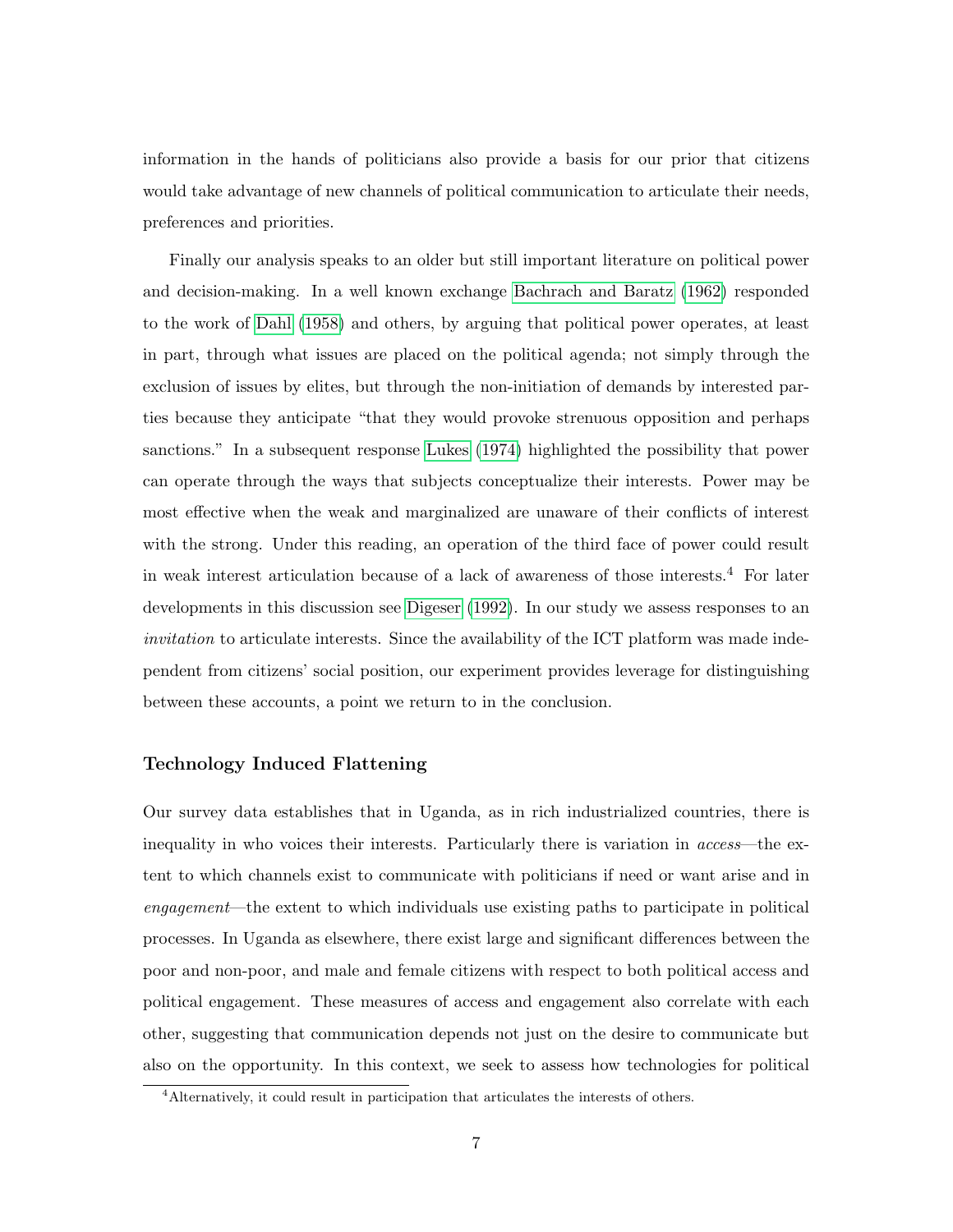communication might alter preexisting patterns of interest articulation. Specifically we are interested in whether the introduction of a private ICT platform flattens political access or exacerbates existing inequalities.

On one hand, there is a concern that the groups that have the weakest access to political processes are also the least likely to access and use ICTs. According to some, "ICT has the power to create new inequities, as well as exacerbate existing ones" [\(Thompson, 2008,](#page-40-9) 822). And existing evidence suggests, as expected, that marginalized populations have weaker access to ICTs. For example, [Hafkin and Huyer](#page-39-5) [\(2007\)](#page-39-5) find that women in low-income countries are significantly less likely than men to use ICTs. Such a gender divide, applies to both access and to the frequency of usage [\(Park, 2009\)](#page-40-10).

On the other hand, usage of technology does not necessarily follow access in a deterministic way. In fact there are reasons to assume that marginalized groups would adopt a bottom-up ICT system to communicate with elected politicians, at higher rates compared to non-marginalized groups. In many low-income countries existing channels of communication with representatives are highly personal, and thus commonly require traveling to meet one's representative or his/her staff in person. Thus existing channels of political interest articulation likely entail significant investments in time and money. For this reason, women who are less likely to travel outside their village for both cultural and cost reasons, may value the ability to contact representatives through mobile technologies, which eliminate the need to travel.<sup>5</sup> In addition, marginalized populations, such as poor constituents, may even find the impersonal aspect of ICT system rather appealing.<sup>6</sup>

This discussion suggests that there is a need to critically assess the case for "technological optimism" in the area of politics and governance.<sup>7</sup> We seek to assess whether ICT

<sup>&</sup>lt;sup>5</sup>Many Ugandan MPs, for example, have an office in their constituency, in which they (or their assistants) meet with constituents in person. In addition, most rallies and consultation meetings with MPs take place at the sub-county or parish level, rather than at one's village. However, due to poor roads and dearth of personal and public transit options, transportation costs in Sub-Saharan Africa are notoriously high. Local and regional transportation costs for the typical African country are thought to be at least twice those of the typical Asian country [\(Kessides, 2005\)](#page-39-6).

<sup>&</sup>lt;sup>6</sup>In most African countries, SIM cards can be purchased without providing any identification information. SMS communication is, thus, anonymous unless the sender decides to proactively signal his/her identity.

<sup>&</sup>lt;sup>7</sup>Belief in the positive effects that ICTs may have on the nature of political representation contributes to the launch of several new initiatives. In Africa alone innovations include the Africa Technology and Transparency Initiative and the African Electronic Governance for Research Initiative. Whether such ICT initiatives can genuinely alter representative-constituent relation is still an open question.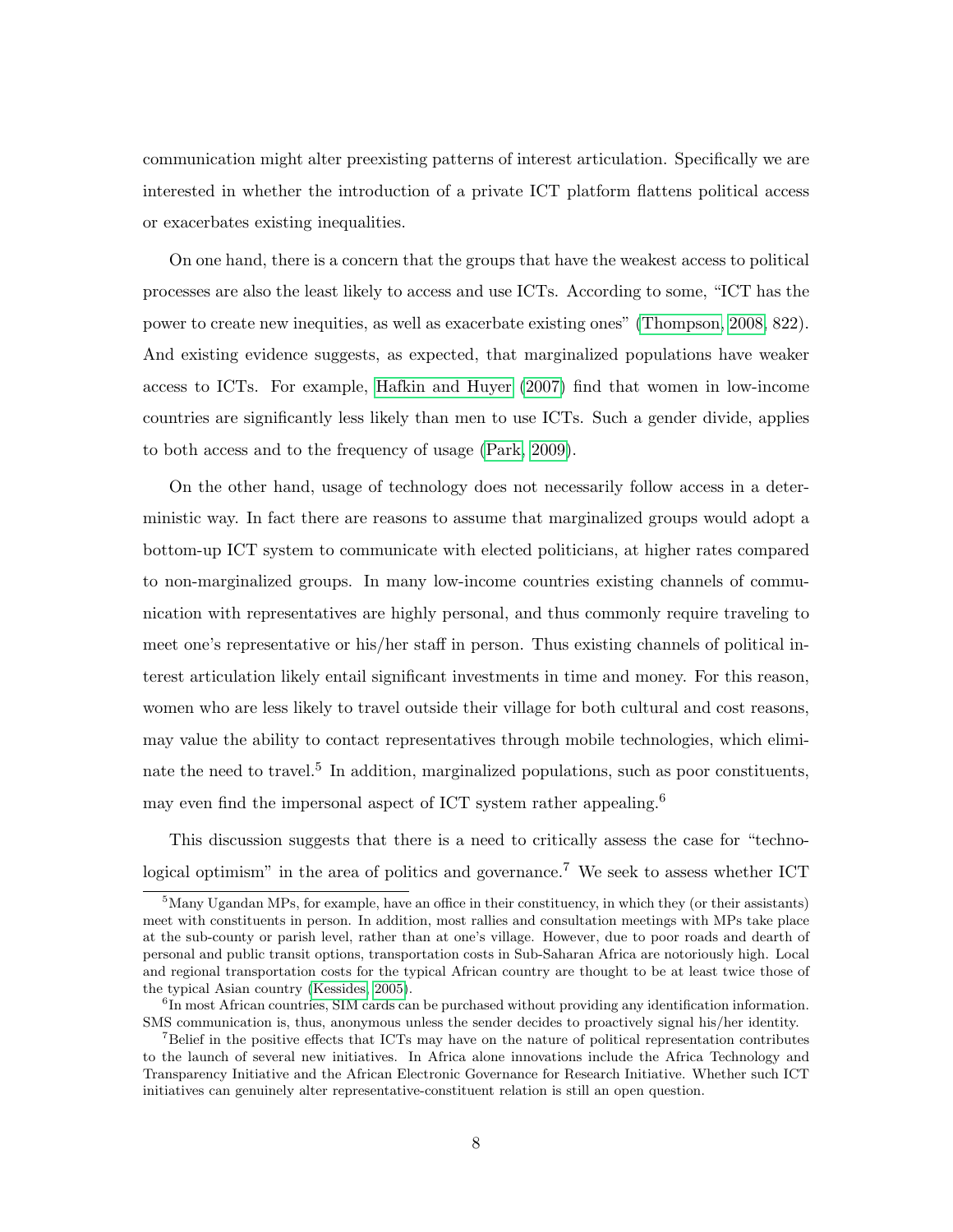innovations increase or decrease interest articulation of marginal populations by focusing first on a core hypothesis regarding the representativeness of user *demographics*.

 $H_{1,1}$  **ICT Availability Induced Flattening 1:** The share of ICT users from marginalized groups is greater than it is for traditional channels of political communication.

If all citizens had similar preferences then the identity of those constituents articulating interests to politicians might be less inconsequential. However, there are good reasons to believe that policy preferences are also a function of class [\(Meltzer and Richard, 1981\)](#page-40-11) and gender [\(Chattopadhyay and Duflo, 2004\)](#page-38-10). If this is the case, then the identity of those using the new ICT platform might also affect what types of preferences get to be voiced. This motivates our second question: Does the introduction of a new ICT system result in more representative articulation of constituency needs and preferences?

 $H_{1,2}$  **ICT Availability Induced Flattening 2:** The priority issues for ICT users are closer to those of the general population than are those of groups exhibiting high levels of political engagement via traditional communication channels.

Note that our hypothesis focuses on the representativeness, in terms of their preferences, of those engaging in political communication, rather than on the representativeness of interests articulated.

#### Price Induced Flattening

All political communication is costly. This cost can have significant implications for the level of communication, for who communicates, and for what gets communicated. Ultimately the price of political communication can determine which constituents and what views get better represented. Decision theoretic considerations suggest that political access satisfies the law of demand (we consider strategic logics below). We state this expectation as our next hypothesis:

 $H_2$  **Demand:** Less expensive communication results in greater levels of communication.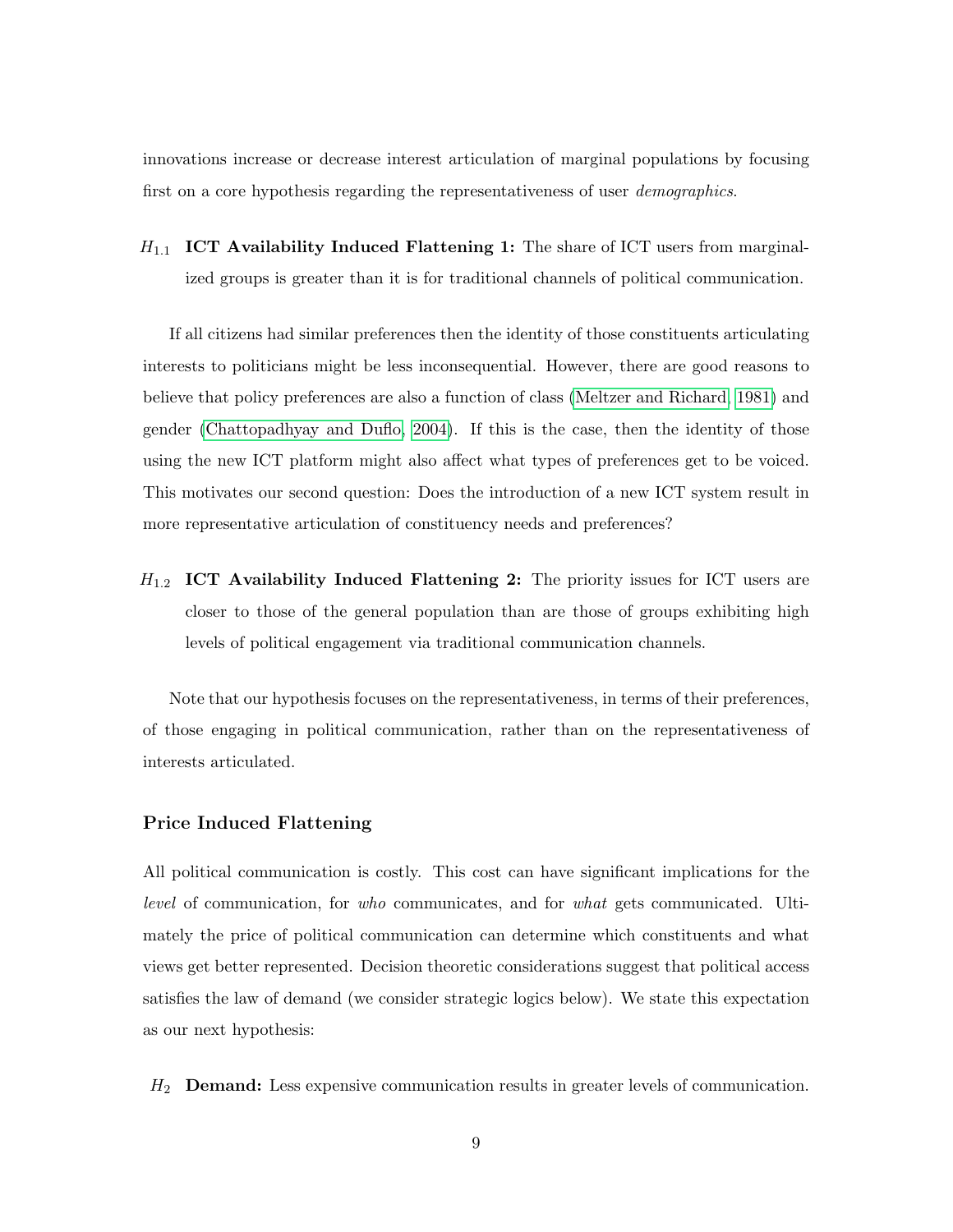Beyond its affect on the quantity of communication, price is likely to affect whose voice gets to be heard. Specifically, marginalized populations may be more reluctant to raise their voice when the cost of political communication is high. Data gathered by the National Democratic Institute (NDI) suggests that such patterns are likely to hold in Uganda. In 2010, NDI conducted a small pilot study in Uganda to examine the willingness of survey respondents to send a text-message to their members of parliament (MPs) as a function of hypothetical prices. NDI found that poorer constituents reported greater sensitivity to the price of political communication (See online appendix, Sec. 2.1).

Although the patterns NDI reports suggest that higher prices likely generate relatively more messaging of wealthier constituents, it is an open question whether actual behavior is consistent with the sort of hypothetical behavior claimed by citizens.<sup>8</sup> Access to alternative channels of communication plays a similar, though perhaps more counterintuitive, role to wealth. More advantaged individuals may be *more* sensitive to prices if they enjoy the option to substitute to more traditional channels of political communication. We assess these questions in terms of heterogeneous demand effects:

 $H_{3,1}$  Price Induced Flattening 1: The subsidy effect (difference in uptake between higher and lower prices) will be stronger for (a) poorer constituents and (b) constituents with alternative channels of access to politicians.

Though price variation has been examined in the context of consumer goods and health products, to our knowledge, this is the first study to experimentally vary the cost of contacting one's representative in parliament. If price variation affects the type of people sending messages, then different price schemes can affect the representativeness of the ICT platform. This will be the case, for example, if people who cannot afford to pay a full price have different needs and priorities than those who can afford to make use of the system even in the absence of a subsidy. In the end, the relative benefits of various levels of subsidization depend on both the elasticity of demand with respect to price and the variation in political preferences as a function of income. To the extent that the representativeness of the ICT

<sup>&</sup>lt;sup>8</sup>More broadly, more works is needed on comparing hypothetical and actual behavior, especially since a growing number of studies use survey experiments that do not require subjects to take real actions [\(Barbas](#page-38-11) [and Jerit, 2010\)](#page-38-11).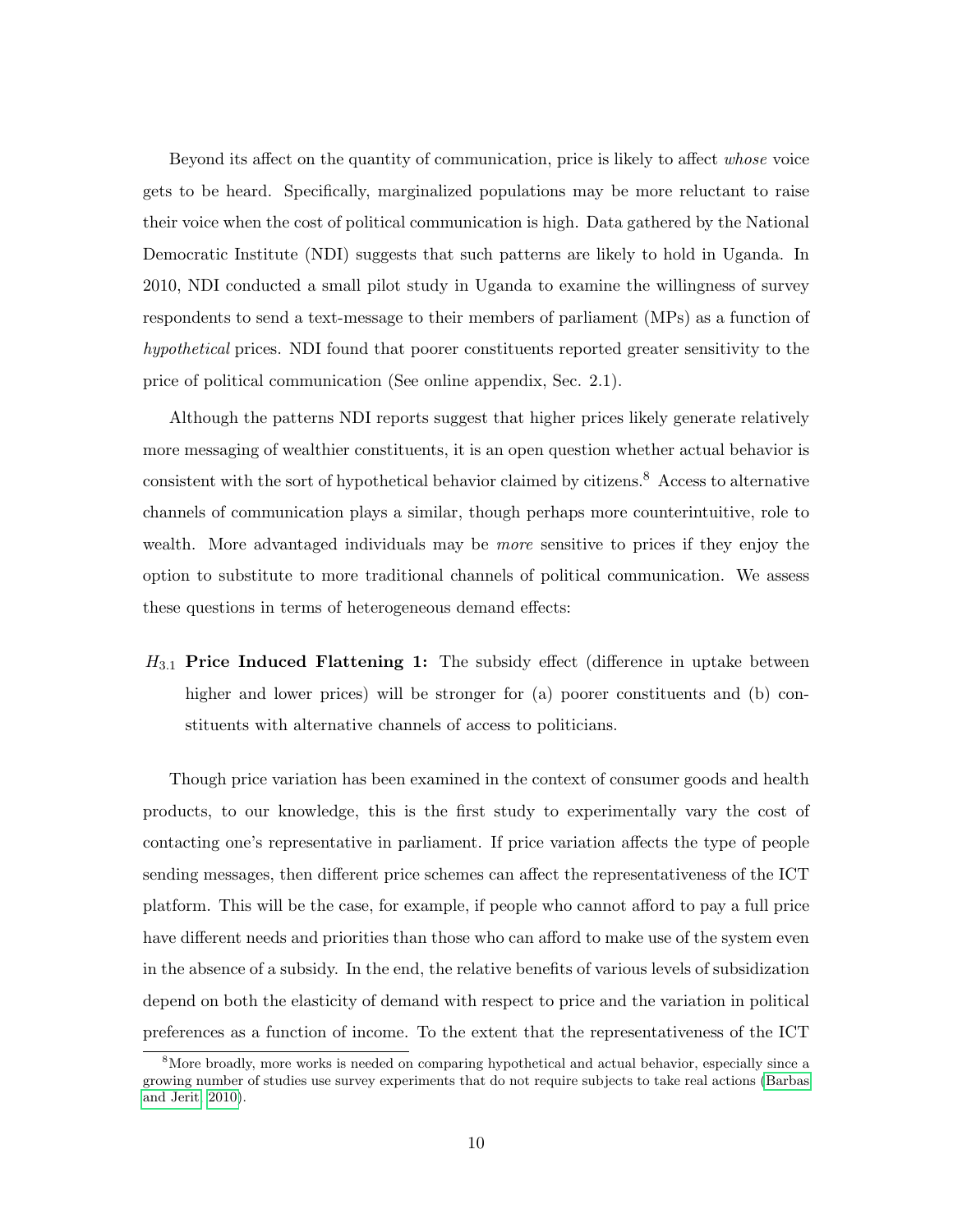platform may, in turn, alter the behavior of political actors, understanding the effects of cost is of theoretical and policy relevance.

 $H_{3,2}$  Price Induced Flattening 2: Lower prices result in a greater representation of marginalized populations among message senders.

#### Strategic Logics

The analysis so far is based on a conceptualization of voters as facing a simple decision theoretic problem, to engage or not. But the decision to engage in politics is plausibly a strategic decision and the value of participation may depend on expectations of the actions of other voters and of politicians. Treating the participation problem as a collective action problem suggests two possible patterns.<sup>9</sup>

First, strategic considerations can provide a rationale for why subsidization may reduce political participation. This might arise, for example, if the messages for public goods act as strategic substitutes. We describe this logic more formally in the online appendix (Section 2.2). If this strategic consideration dominates then we should witness the opposite effect to that stated in Hypothesis  $H_2$ .

Strategic considerations also have implications for the content of communication (conditional on who communicates). Under one logic, for example, citizens may be relatively more likely to send messages with public goods content (rather than with demands for private goods) when prices are low. The core insight is that when there is no cost, one can expect many others to contact their representative. In this case, the marginal benefits from seeking private goods may decline relative to the marginal gains from seeking public goods. When the cost of sending messages is high, senders may assume that competition over the resources the politician controls is relatively small, and hence it is relatively more prudent to request private, or clientelistic, goods. We illustrate the core logic in the online appendix (Section 2.3).

This logic suggests that when the cost of contacting representatives decreases (through

<sup>9</sup> In this paper we focus solely on the behavior of constituents (uptake and message type) as a function of the cost of contacting one's MP via SMS. We note, however, that we are currently collecting data for a companion paper in which we focus on the behavior of MPs.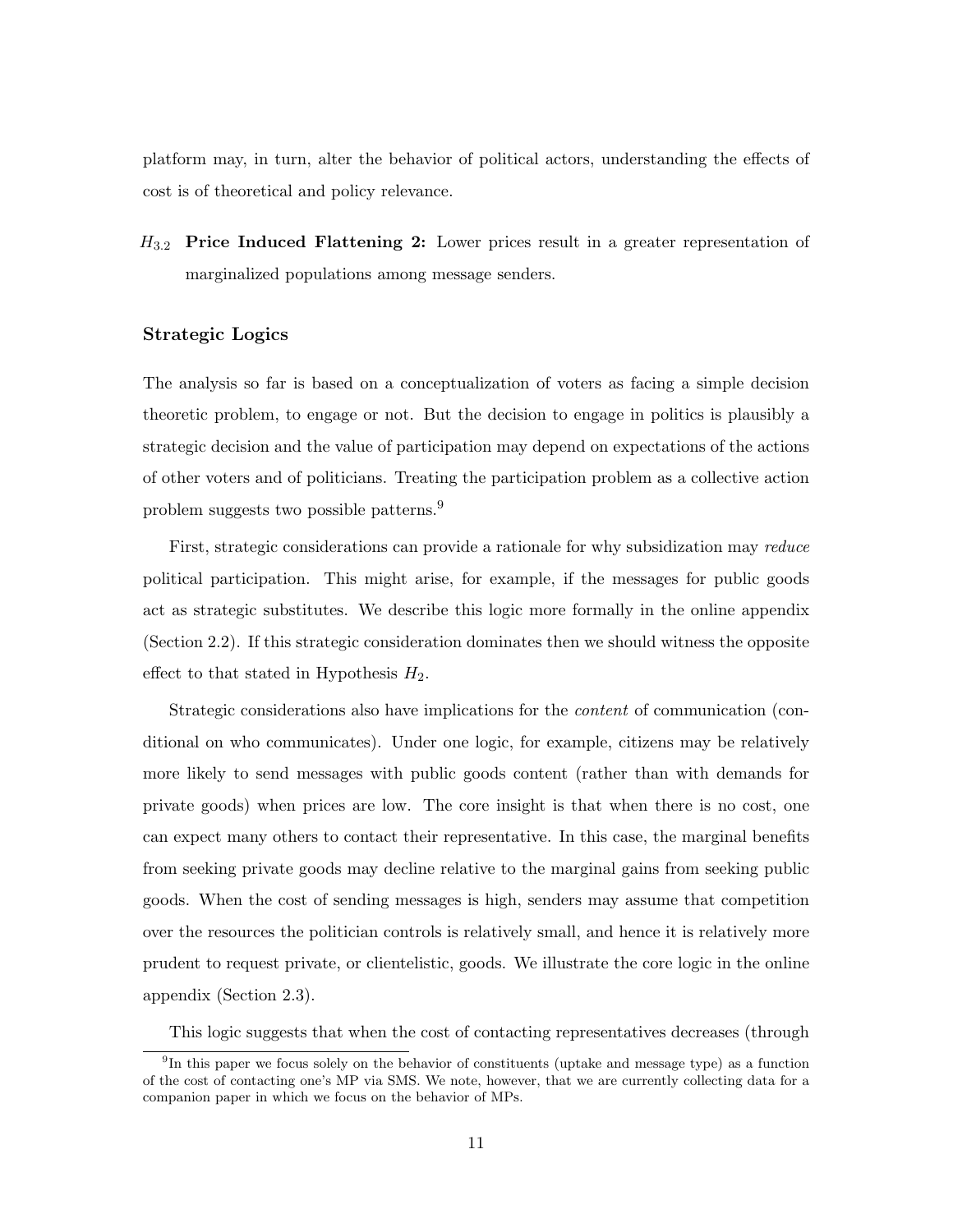a subsidy), citizens will be more likely to send requests for actions that are more public in nature.

 $H_4$  Voter-voter Strategic Effects: Less expensive communication results in greater focus on public goods issues rather than private issues.

Beyond between-voter strategic considerations, simple political economy logics suggest that the engagement of citizens will depend on the incentives politicians have to react to the information provided. In addition to the core hypotheses listed above we also briefly assess the role of constituency and MP characteristics that are likely associated with greater responsiveness, examining specifically whether price effects are weaker for more competitive areas, for younger politicians, for government MPs and for NRM MPs.

Table [1](#page-11-0) summarizes the hypotheses under examination; the next section describes how we seek to test them.

<span id="page-11-0"></span>

| #         | Hypothesis                                                           | Test type             |
|-----------|----------------------------------------------------------------------|-----------------------|
| $H_{1.1}$ | <b>Technology Induced Flattening 1:</b> The share of ICT based       | Observational         |
|           | communication from marginalized groups is greater than it is for     |                       |
|           | traditional channels of communication.                               |                       |
| $H_{1,2}$ | <b>Technology Induced Flattening 2:</b> The priority issues for ICT  | Observational         |
|           | users are closer to those of the general population than are those   |                       |
|           | raised by traditional high engagement groups.                        |                       |
| $H_2$     | <b>Demand:</b> Less expensive communication results in greater up-   | Experimental (Price)  |
|           | take across all groups.                                              |                       |
| $H_{3,1}$ | <b>Price Induced Flattening 1:</b> The effect of decreasing prices   | Heterogeneous Effects |
|           | will be stronger for (a) poorer constituents and (b) constituents    | (Voter side)          |
|           | with alternative channels of access to politicians.                  |                       |
| $H_{3.2}$ | <b>Price Induced Flattening 2:</b> Overall, lower prices result in a | Heterogeneous Effects |
|           | greater representation of marginalized populations                   | (Voter side)          |
| $H_4$     | Voter-voter strategic effects: Less expensive communication          | Experimental effect   |
|           | results in greater focus on public rather than private issues        |                       |

Table 1: Hypotheses Summary

Note: Summary of hypotheses on the effects of the introduction of ICT based access to politicians.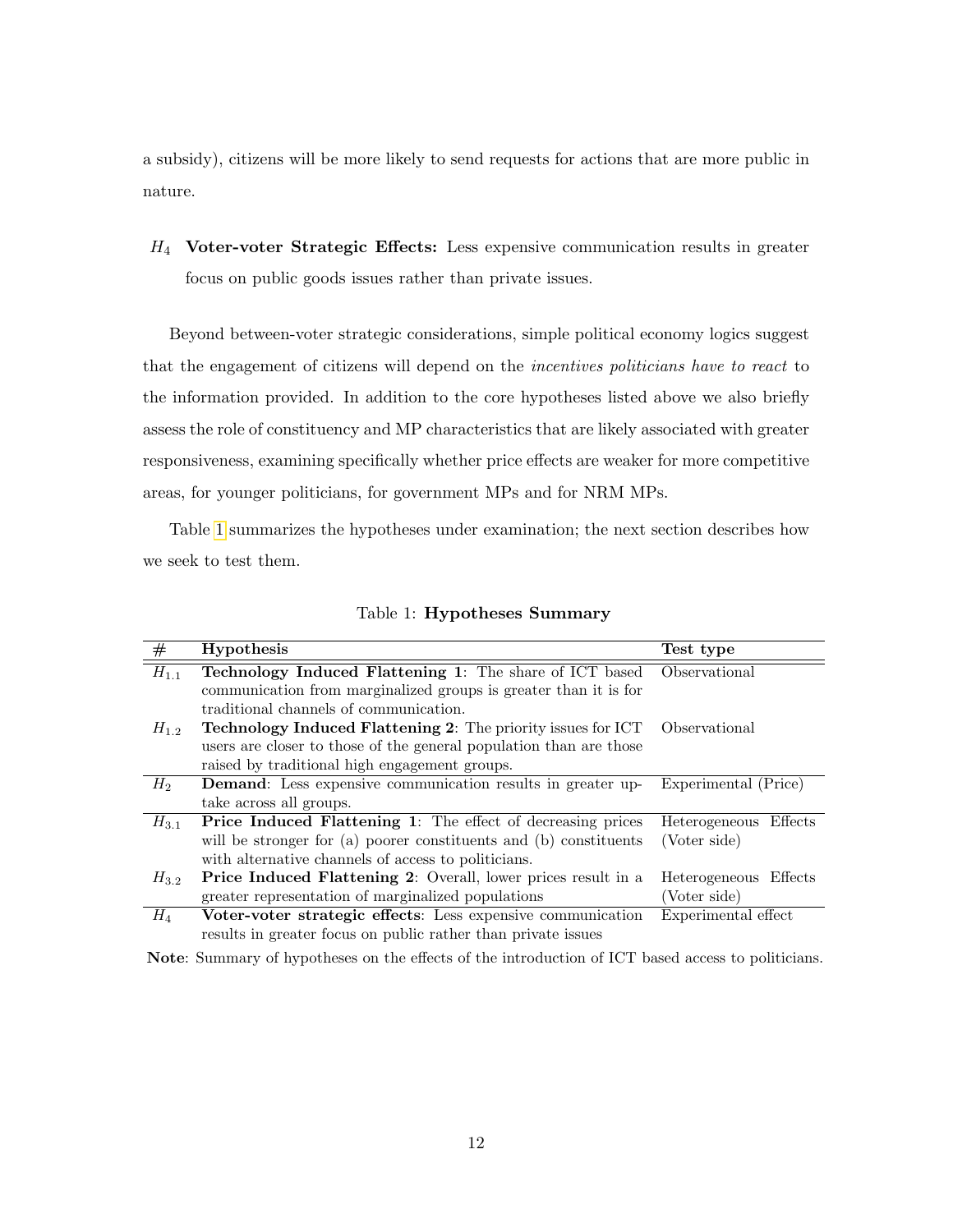### Research Design

To assess the effects of ICT on political communication, we implemented a field experiment in Uganda in which we made an ICT platform available to a random sample of constituents at randomly determined prices. The experiment took place several months after the February 2011 Presidential and parliamentary elections. Ugandan MPs are elected in one of two ways; through constituency level majoritarian races where candidates of both sexes can participate and *district* level majoritarian races in which only women candidates can compete. Universal adult suffrage applies in both types of races. Currently there are 238 constituency representatives and 112 District woman MPs — the title of this piece is taken from a message from one constituent for one such women MP, or WMP.<sup>10</sup>

There are some good reasons to choose Uganda as our research site. First, claims to external validity are strengthened by the fact that Uganda shares characteristics with many low-income countries on some critical dimensions. It is ranked 162 in the latest HDI ranking (low human development countries are ranked between 143 and 188) and in the mid-range of the World Bank's Lower-middle-income economies in terms of GDP per capita. In addition, Uganda has middling scores in terms of ICT ownership, use and access among African countries (see online appendix, Sec 5.1). In terms of inequality, as measured by the GINI index, Uganda is ranked 46 out of 136 countries.<sup>11</sup> It has a weak democracy (a centrist score of -1 in polity IV scale) with a strong executive branch and a relatively weak parliament, a characteristic common to many developing countries in Africa and beyond.<sup>12</sup>

Second, some features of Uganda's political landscape make it a theoretically interesting place to examine whether there exists a latent demand for citizens to communicate their preferences to their representatives in parliament when democratic institutions are rather weak. On one hand, a single party, the ruling NRM, which won 70% of the seats in the last election, dominates the Ugandan parliament. In addition, competitiveness (defined as the percentage point difference between the winner and the runner up) is relatively low:

 $10$ In addition there are both elected and appointed representatives of the youth, the army, the workers, and people with disabilities.

<sup>&</sup>lt;sup>11</sup>Uganda is ranked high, however, in terms of ethnic heterogeneity. According to the most recent census (2002), the share of the nine largest ethnic groups combined is about 70% of the entire population.

<sup>&</sup>lt;sup>12</sup>Yoweri Museveni, the leader of the NRM, has been the president of Uganda for 26 years.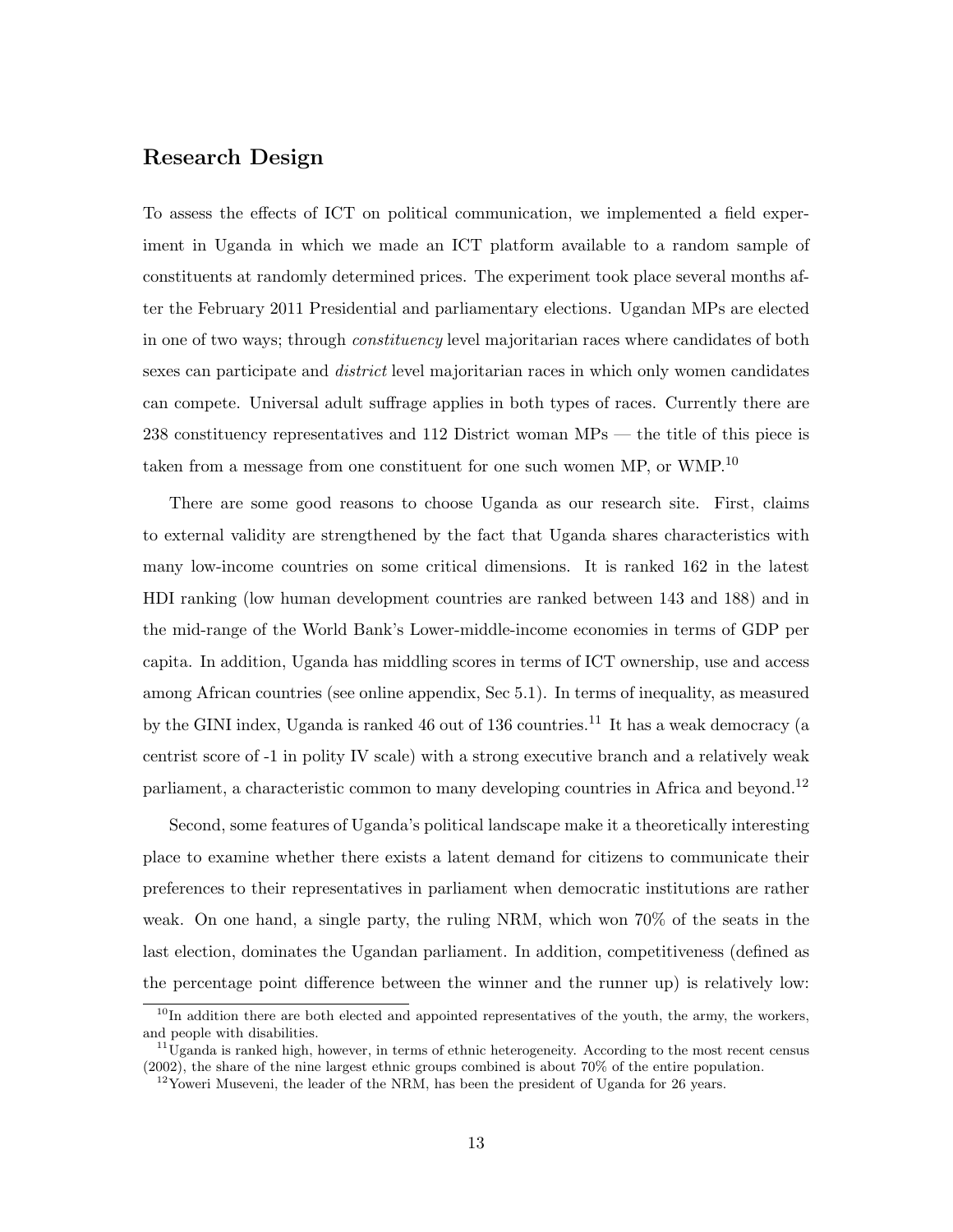on average 0.22 for constituency races and 0.26 for district races.

On the other hand, Uganda is not simply nominally democratic (turnout of 59% in the last elections that were considered relatively free and fair according to domestic and international observers), it is also in some ways functionally democratic [\(Grossman and](#page-39-7) [Lewis, 2014\)](#page-39-7). For example, there is high turnover, and even top performers have only 50% re-election rates [\(Humphreys and Weinstein, 2012\)](#page-39-8). Interviews by the PIs with MPs reveal that MPs themselves interpret the loss of races by prominent incumbents in the most recent election as evidence of the costs for Ugandan MPs of being unresponsive to constituents.<sup>13</sup> Closely related, there is evidence suggesting that the current parliament has been reluctant to serve a rubber stamp of the executive, as evident, for example, in the debates surrounding the passage of the Petroleum (Exploration, Development and Production) Act in December 2012.<sup>14</sup>

In addition, Ugandan politicians have rather limited information on the preferences of voters. For example, over a third of Uganda's MPs admitted that when they vote on a bill or a motion, most of the time they do not feel that they have sufficient information on the way their constituents would like them to vote.<sup>15</sup> Citizens in Uganda report that MPs do not frequently elicit voter opinions, despite voters overwhelmingly claiming that this is an important component of their job as a representative. According to a survey we implemented, 81% of subjects said it was very important for their MP to regularly visit their constituency and 74% said it was very important they maintain an office in their constituency. Yet, less than 50% of constituents surveyed for this project knew of any opportunities to meet their constituency or district MP over the past year. Together these data suggest weaknesses in existing channels of communication between constituents and their representatives in parliament.

<sup>13</sup>MPs that were vocal in the House but did not make it back in the 9th parliament include Prof. Ogenga Latigo, Lands Minister Omara Atubo, Aggrey Awori, Livingstone Okello Okello, Isha Otto, Oduman Okello, Michael Mabikke and William Oketcho.

<sup>14</sup>Daily Monitor, December 9, 2012, ["Oil Bill passed but 198 MPs didn't vote."](http://www.monitor.co.ug/News/National/Oil-Bill-passed-but-198-MPs-didn-t-vote/-/688334/1639574/-/hr481y/-/index.html)

<sup>&</sup>lt;sup>15</sup>Based on a survey the research team conducted with Ugandan Members of Parliament, which we use in a companion paper.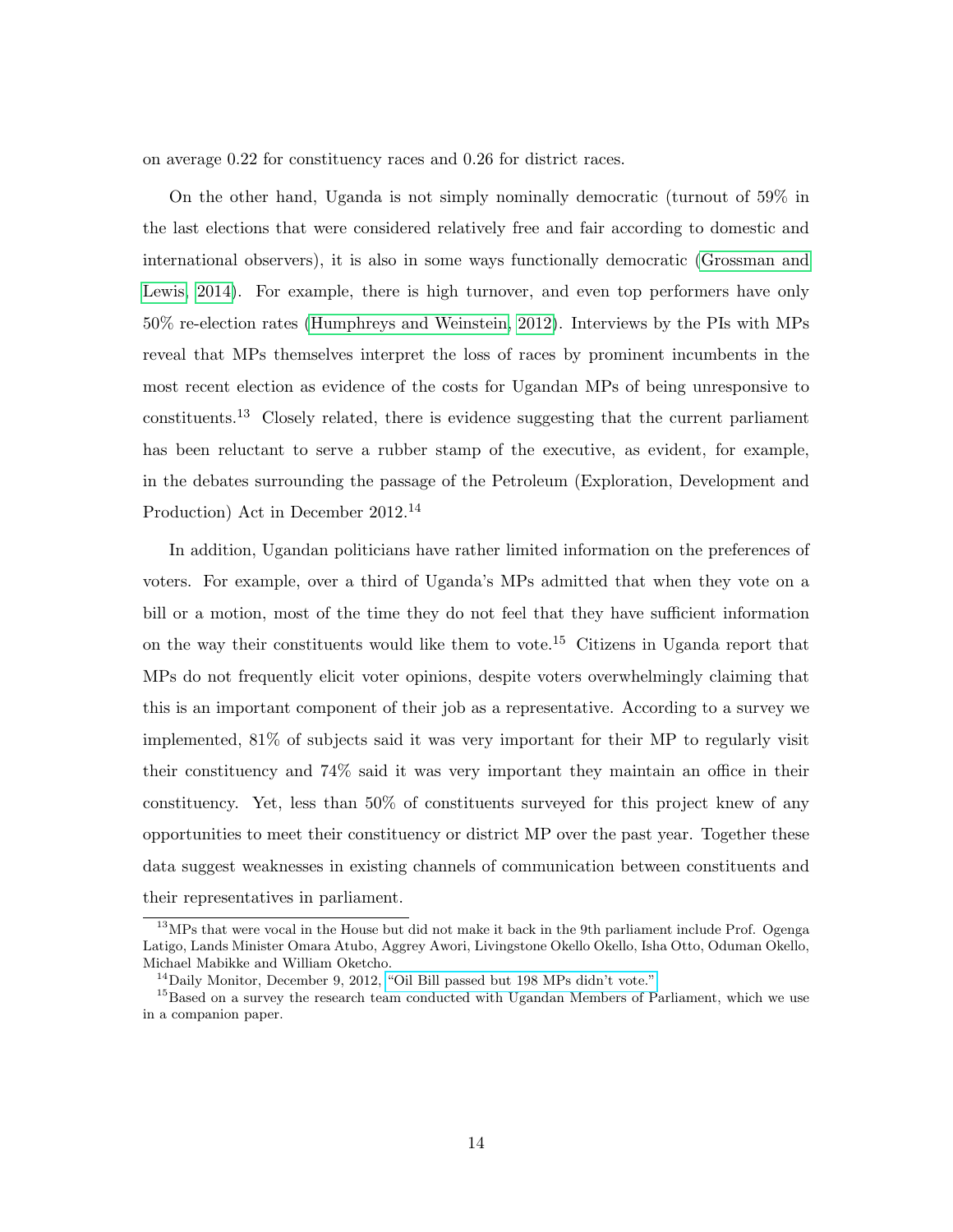#### Marginalized Populations and Political Empowerment in Uganda

Beginning in late April 2011, the research team worked with a group of Ugandan enumerators to conduct interviews with randomly sampled respondents in each of Uganda's 238 electoral constituencies. Cluster randomized sampling was used to select 4 villages in distinct sub-counties within each constituency. Within each village we conducted interviews with 8 villagers, for a total of 7,582 survey respondents.

Using this data we construct two indicators of political empowerment: a measure of access—the extent to which channels exist to communicate with politicians if need or want arises, and a measure of *engagement*—the extent to which individuals participate in political processes. We operationalize both access and engagement by grouping a number of related measures into a summary index, following [Anderson](#page-38-12)  $(2008).^{16}$  $(2008).^{16}$  We relate these measures of access and engagement to commonly used indicators of marginalization in African polities: poverty, gender (female and cogender with MP), and ethnicity (being a non co-ethnic of one's MP) and remoteness; these last measures are also aggregated into a continuous marginalization index. For some analyses we divide the population into groups by dichotomizing the summary indices.

We operationalize *access* using variables that capture existing technologies that individuals could use to contact politicians: (1) an indicator of respondent's phone access; (2) a continuous measure capturing the frequency of SMS usage and (3) an indicator of respondent's access to a computer. In addition we have two measures of physical barriers to connecting with politicians: (4) an indicator of whether the respondent travels ten kilometers or more from the place where he or she lives now, at least a few times a month; and (5) a continuous variable measuring the geodetic distances from the respondent's home to the district capital.<sup>17</sup> We emphasize that our index captures existing access *technologies* available to voters and does not capture social channels such as family or ethnic ties; in addition we note that the access and the marginalization index are not independent since

<sup>&</sup>lt;sup>16</sup>The summary index is a weighted mean of several standardized outcomes, where the weights—the inverse of the covariance matrix of standardized variables—are used to maximize the amount of information captured by the index. The index is then standardized for a more intuitive interpretation of results.

 $17$ In the table we report descriptive statistics for a binary variable that is dichotomized at the median, where zero is assigned to the bottom half who live furthest away from the district capital.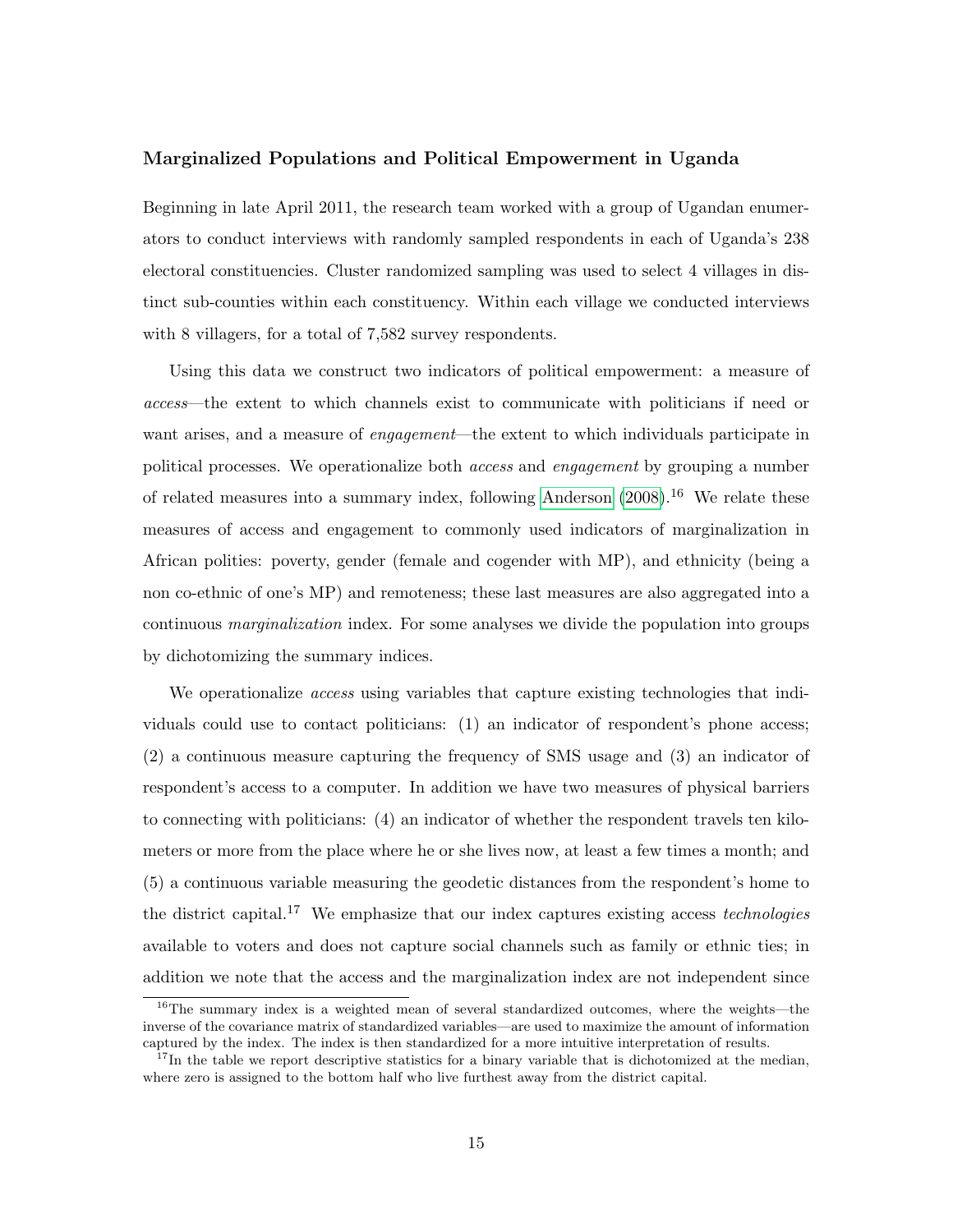they both include data on physical remoteness.

In Table [2](#page-15-0) we illustrate our operationalization of the access index and how it, and each of its constituent variables, relate to traditional indicators of marginalization in African politics—wealth, gender, and being of the same gender or ethnicity as one's MP. The binary wealth index is constructed using a 'subjective' measure of wealth (coded as 1 if a respondent described themselves as having a "much higher" economic situation to those of other Ugandans) and an 'objective' measure formed from a set of items provided in Table [9.](#page-41-0) All items were grouped into a summary index as in [Anderson](#page-38-12) [\(2008\)](#page-38-12). To create a binary measure of poorer and richer respondents we use the median of the continuous wealth index as a cutoff point. Two important relations stand out. First, on all measures except coethnicity, marginalized voters are significantly less able to access their representative through existing channels of communication. Second, our data confirms the potential of mobile technology to connect citizens with their representatives in parliament. Whereas only 8% of survey respondents have ever used a computer, and a third rarely travel outside their village, 65% report that they use a mobile phone regularly and 86% report that they would personally be able to access a phone if they had to make an important call (even though only 48% of respondents report personally owning a mobile phone).

<span id="page-15-0"></span>

|             | $\left(1\right)$ | $\left( 2\right)$ | $\left( 3\right)$ | $\left(4\right)$ | (5)       | (6)              |
|-------------|------------------|-------------------|-------------------|------------------|-----------|------------------|
|             | Phone            | <b>SMS</b>        | Computer          | Travel           | Proximity | Access           |
|             | Access           | Access            | Access            | outside          |           | Index            |
|             |                  |                   |                   | village          |           | $(\mathrm{std})$ |
|             | (q44)            | (q47)             | (q38b)            | (q38d)           | (GIS)     | $(1-5)$          |
| Poorer half | 0.82             | 0.66              | 0.03              | 0.64             | 0.53      | $-0.21$          |
| Richer half | 0.92             | 1.99              | 0.15              | 0.69             | 0.47      | 0.21             |
| Difference  | $0.11*$          | $0.66*$           | $0.12*$           | $0.06*$          | $0.06*$   | $0.42*$          |
| Female      | 0.84             | 1.04              | 0.06              | 0.60             | 0.5       | $-0.10$          |
| Male        | 0.89             | 1.60              | 0.12              | 0.72             | 0.5       | 0.10             |
| Difference  | $0.05*$          | $0.08*$           | $0.05*$           | $0.12*$          | $\Omega$  | $0.19*$          |
| Noncogender | 0.86             | 1.15              | 0.08              | 0.64             | 0.50      | $-0.04$          |
| Cogender    | 0.87             | 1.50              | 0.10              | 0.68             | 0.50      | 0.04             |
| Difference  | 0.01             | $0.35*$           | $0.02*$           | $0.04*$          | $\Omega$  | $0.08*$          |
| Noncoethnic | 0.87             | 1.41              | 0.10              | 0.66             | 0.55      | 0.07             |
| Coethnic    | 0.87             | 1.29              | 0.08              | 0.67             | 0.48      | $-0.02$          |
| Difference  | $\theta$         | $-0.11$           | $-0.01$           | 0.01             | $-0.07*$  | $-0.09*$         |
| Sample mean | 0.86             | 1.32              | 0.08              | 0.66             | 0.5       | $\boldsymbol{0}$ |

Table 2: Access to Existing Communication Channels

Note:  $*_{p^-}$  < 0.05. The access index is standardized (mean equals zero and standard deviation equals one). Number of observations: 7,582.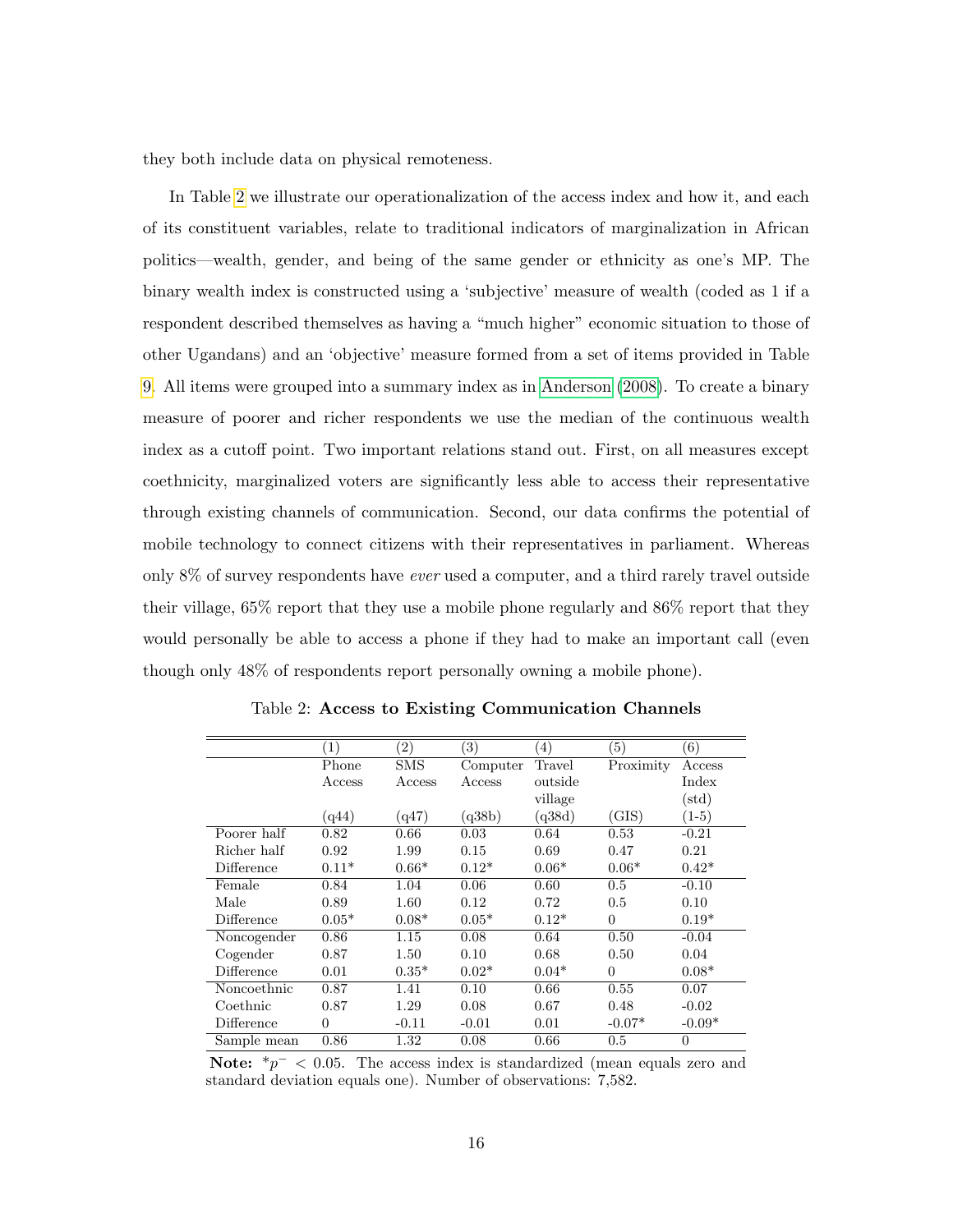We operationalize *engagement* using ten indicator variables. These measures, which appear in Table [3,](#page-18-0) include: (1) active membership in any political party, (2) membership in the village governance committee, (3) attending a community meeting several times in the past year, (4) raising political issue with others at least once in the past year, (5) attending demonstrations and protest marches at least once in the past year, (6) attending elections rallies at least once in the past year, (7) writing letters to a newspaper or calling a radio show at least once in the past year, (8) voting in the recent parliamentary elections, (9) attending at least one MP organized meeting in the past year, and (10) personally talking to one's MP in the past year. We then use these variables to construct a summary index of *political engagement*, which appears in the last column.

As with access, there exist large and significant differences between the poor and nonpoor, and male and female respondents with respect to political engagement. The difference between non-cogender and cogender respondents is somewhat smaller yet significant at the 95% level. However, and in contrast to classic accounts of the political economy of African development, our data do not suggest that political engagement (Table [3\)](#page-18-0), like access (Table [2\)](#page-15-0), is structured around ethnic lines.

Figure [1](#page-17-0) shows how the measures of political engagement, relates to access, marginalization, wealth and age. As expected, engagement rises with political access and wealth and declines with marginalization, strengthening our confidence in the reliability of our measures. Variation in marginalization accounts for about  $10\%$  of the variation in engagement, with a one standard deviation increase in marginalization associated with a 0.1 standard deviation decline in engagement  $(t\text{-stat}=-8.68)$ . Engagement is highest for voters in middle age ranges and declines for the youth and the elderly.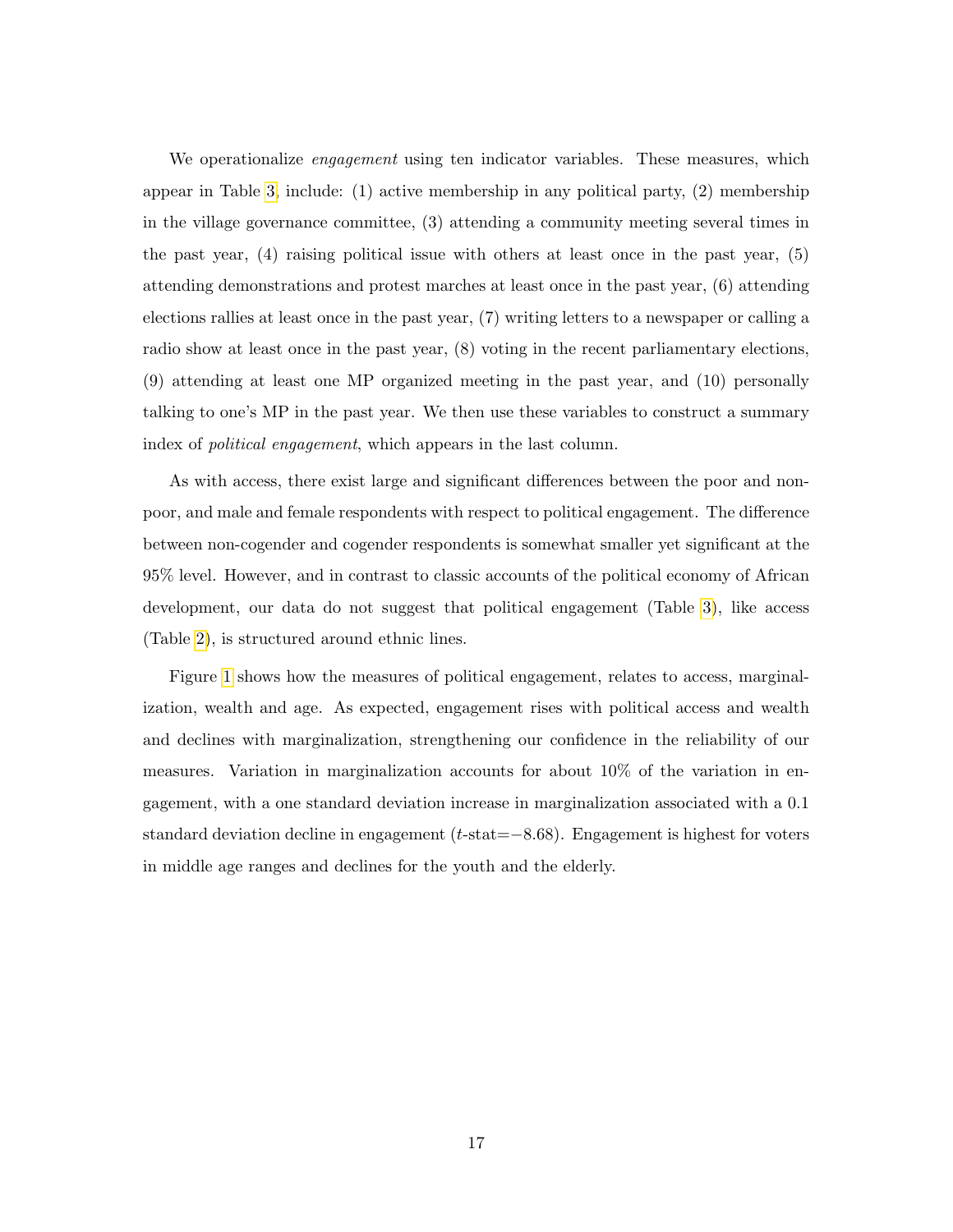<span id="page-17-0"></span>

Figure 1: Correlates of Traditional Political Engagement

Note: Traditional political engagement as a function of our measures of political access and marginalization as well as of age and wealth. Estimation line including 95% confidence interval derived from local regression using the locfit procedure. No. of observations: 7, 582.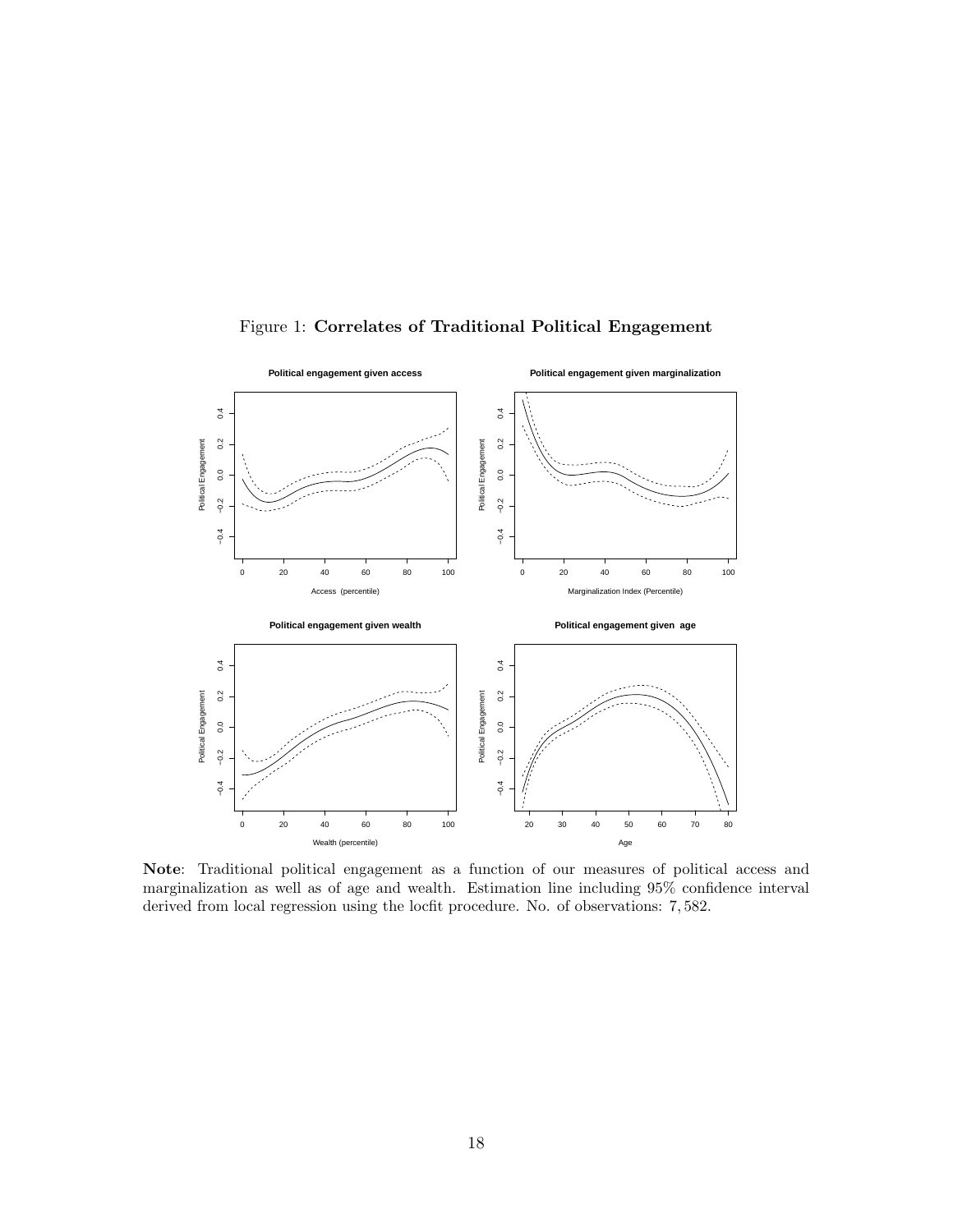<span id="page-18-0"></span>

| $\Xi$          |                     |          |                                                                                                                                                                                                                                                                                                                                                                                                                                                                                                                                                                                                                                                     |             |             |                                                     |                   |      |                  |                   |                    |                      |             |                    |                   |               |              |                   |                                               |
|----------------|---------------------|----------|-----------------------------------------------------------------------------------------------------------------------------------------------------------------------------------------------------------------------------------------------------------------------------------------------------------------------------------------------------------------------------------------------------------------------------------------------------------------------------------------------------------------------------------------------------------------------------------------------------------------------------------------------------|-------------|-------------|-----------------------------------------------------|-------------------|------|------------------|-------------------|--------------------|----------------------|-------------|--------------------|-------------------|---------------|--------------|-------------------|-----------------------------------------------|
| $\widehat{=}$  |                     |          |                                                                                                                                                                                                                                                                                                                                                                                                                                                                                                                                                                                                                                                     |             |             |                                                     |                   |      |                  |                   |                    |                      |             |                    |                   |               |              |                   |                                               |
|                | <i>loted</i> MI     | $3$      |                                                                                                                                                                                                                                                                                                                                                                                                                                                                                                                                                                                                                                                     |             |             |                                                     |                   |      |                  |                   |                    |                      |             |                    |                   |               |              |                   |                                               |
| $\circled{s}$  | È                   |          |                                                                                                                                                                                                                                                                                                                                                                                                                                                                                                                                                                                                                                                     |             |             |                                                     |                   |      |                  |                   |                    |                      |             |                    |                   |               |              |                   |                                               |
|                |                     |          |                                                                                                                                                                                                                                                                                                                                                                                                                                                                                                                                                                                                                                                     |             |             |                                                     |                   |      |                  |                   |                    |                      |             |                    |                   |               |              |                   |                                               |
| $\widehat{6}$  | Election            |          | $\begin{array}{l} \mathbb{A} \stackrel{1}{\rightarrow} \stackrel{1}{\rightarrow} \stackrel{2}{\rightarrow} \stackrel{3}{\rightarrow} \stackrel{4}{\rightarrow} \stackrel{5}{\rightarrow} \stackrel{6}{\rightarrow} \stackrel{6}{\rightarrow} \stackrel{7}{\rightarrow} \stackrel{8}{\rightarrow} \stackrel{8}{\rightarrow} \stackrel{7}{\rightarrow} \stackrel{8}{\rightarrow} \stackrel{8}{\rightarrow} \stackrel{7}{\rightarrow} \stackrel{8}{\rightarrow} \stackrel{8}{\rightarrow} \stackrel{7}{\rightarrow} \stackrel{8}{\rightarrow} \stackrel{8}{\rightarrow} \stackrel{8}{\rightarrow} \stackrel{7}{\rightarrow} \stackrel{8}{\rightarrow}$ |             |             |                                                     |                   |      |                  |                   |                    |                      |             |                    |                   |               |              |                   |                                               |
| $\widehat{5}$  |                     |          |                                                                                                                                                                                                                                                                                                                                                                                                                                                                                                                                                                                                                                                     |             |             |                                                     |                   |      |                  |                   |                    |                      |             |                    |                   |               |              |                   |                                               |
| $\overline{4}$ | Jommunity Raise Is- |          |                                                                                                                                                                                                                                                                                                                                                                                                                                                                                                                                                                                                                                                     |             |             |                                                     |                   |      |                  |                   |                    |                      |             |                    |                   |               |              |                   |                                               |
| ි              |                     | Meetings |                                                                                                                                                                                                                                                                                                                                                                                                                                                                                                                                                                                                                                                     |             |             |                                                     |                   |      |                  |                   |                    |                      |             |                    |                   |               |              |                   | 7,582.                                        |
|                | lage<br>戸           | Commit   | (q53a)                                                                                                                                                                                                                                                                                                                                                                                                                                                                                                                                                                                                                                              |             |             | $\begin{array}{c} 0.23 \\ 0.26 \\ 0.04 \end{array}$ | $\overline{0.20}$ | 0.29 | $0.09*$          | $\overline{0.23}$ | 0.26               | $\frac{0.04*}{0.26}$ |             | 0.24               | $-0.0$            | 0.25          | 0.24         |                   |                                               |
|                | Party               | Member   | (q52)                                                                                                                                                                                                                                                                                                                                                                                                                                                                                                                                                                                                                                               |             | 0.24        | $0.08*$                                             | 0.15              | 0.26 | $0.11*$          | 0.19              | 0.22               | $0.03*$              | 5.C         | 0.20               | $\Xi$             | 0.21          | 0.20         |                   |                                               |
|                |                     |          |                                                                                                                                                                                                                                                                                                                                                                                                                                                                                                                                                                                                                                                     | Poorer half | Richer half | <b>Difference</b>                                   | Female            | Male | <b>Ifference</b> | Voncogender       | <b>IP</b> Cogender | <b>)ifference</b>    | Noncoethnic | <b>MP</b> Coethnic | <b>Jifference</b> | Long distance | Sh. distance | <b>Difference</b> | Note: $*_{p^-} < 0.05$ . No. of observations: |

| Engagec                 |  |
|-------------------------|--|
| cal<br>í<br>Politi      |  |
| $\ddot{\cdot}$<br>Dable |  |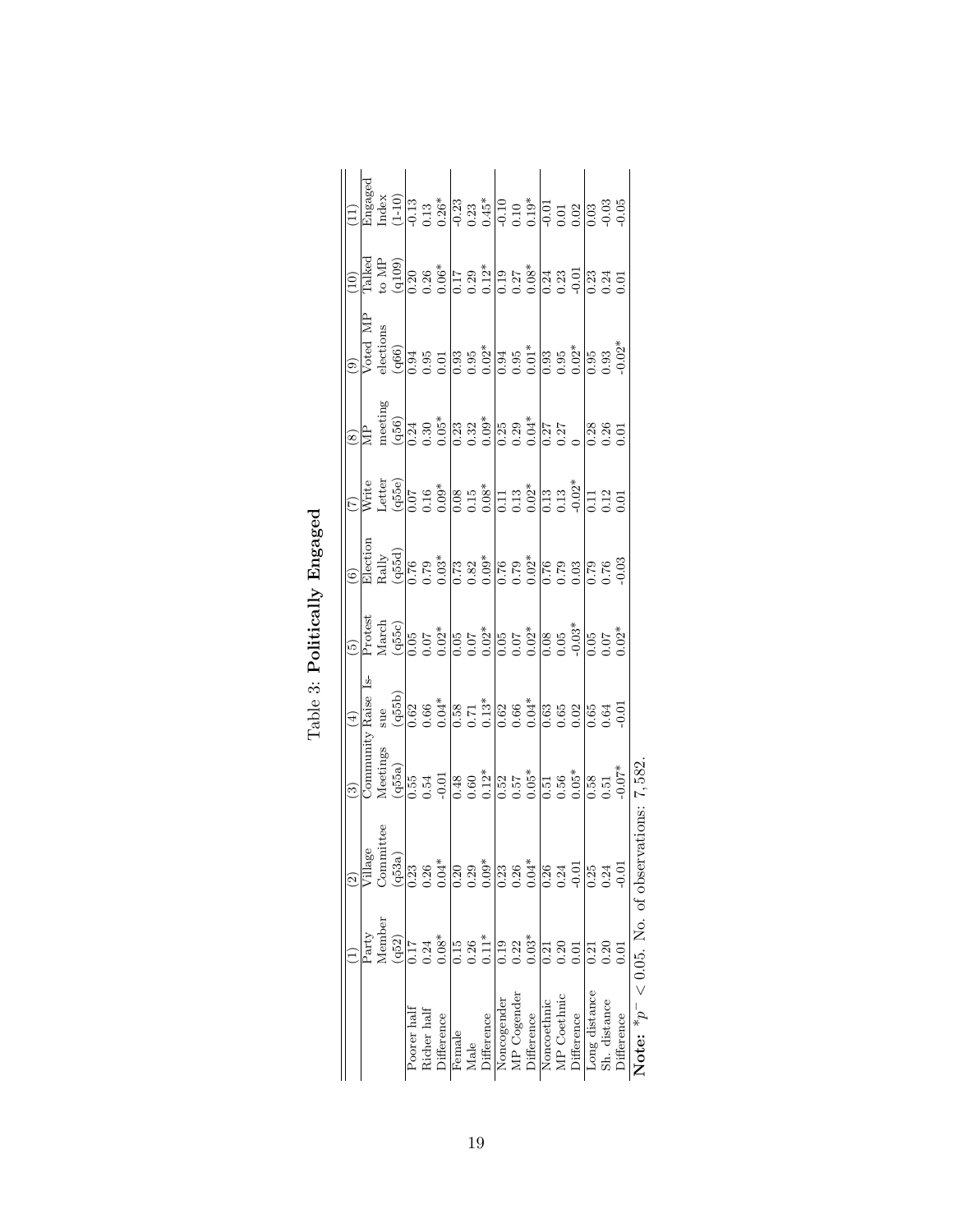#### Treatment Assignment: Price Variation

To test the study's hypotheses, in each village in the study area 4 respondents were offered the opportunity to SMS their MP at a price level which was randomly pre-assigned. In total 3,790 subjects participated in our experiment. Random assignment was use to assign subjects across the 3 treatment price groups within each constituency in equal numbers: (a) Full price (100 shillings); (b) Partial subsidy (50 shillings), and (c) Full subsidy (free).<sup>18</sup> We provide data on covariate balance in the appendix, Figure  $6^{19}$  The service was introduced with the following script:

We would like to offer you an opportunity to send your new  $(constituency/district)$  MP a message using SMS. It is a chance to tell your incoming MP about issues that are important to you, or things you feel he/she should work on. This service is not associated with any political party or government agency. The service is  $(**free/50sh/100sh**)$ .

In addition, experimental subjects were given a flyer that provided additional instructions on how to access the ICT system and send a text message to one's MP.<sup>20</sup> Examples of such flyers are provided in the online appendix.

#### Estimation Strategy

Estimation strategies for testing the study's hypotheses were developed in advance in a detailed plan that we posted on the Experiments in Governance and Politics (EGAP's)

<sup>&</sup>lt;sup>18</sup>At the time the experiment, 100 shillings (UGX), approximately 5 US cents, was the average cost of a SMS. In 2011, GDP per capita in Uganda was \$1300 (PPP), and the exchange rate was about 2,200UGX for the dollar, which amounts to daily income of 7,835 UGX, on average. This means that in purchasing power, the full subsidy of 100 UGX amounts, on average, to about 1.2% of our respondents' daily income. This would be equivalent to a subsidy of \$1.7 in purchasing power in the USA in 2011. To fix ideas, Ugandans could buy a pack of gum, a small packet of peanuts, or a single vegetable for 100 UGX. An ear of roasted corn on the street is about 300-500 UGX, and a package of biscuits or a mug of tea is in the 200-400 range. Thus, though not insignificant, 100 UGX does not go very far in terms of purchasing power.

 $19$ In addition to the price variation and the MP mandate variation, a third variation was introduced in which a random set of respondents were read examples of public goods messages collected during the NDI pilot in order to assess whether messaging is subject to complementarities. This second treatment is not the subject of the present analysis.

<sup>&</sup>lt;sup>20</sup>The ICT platform, which is based on the open-source software [FrontlineSMS,](http://www.frontlinesms.com/) was customized to serve our needs with the outstanding help of Joseph Kaizzi.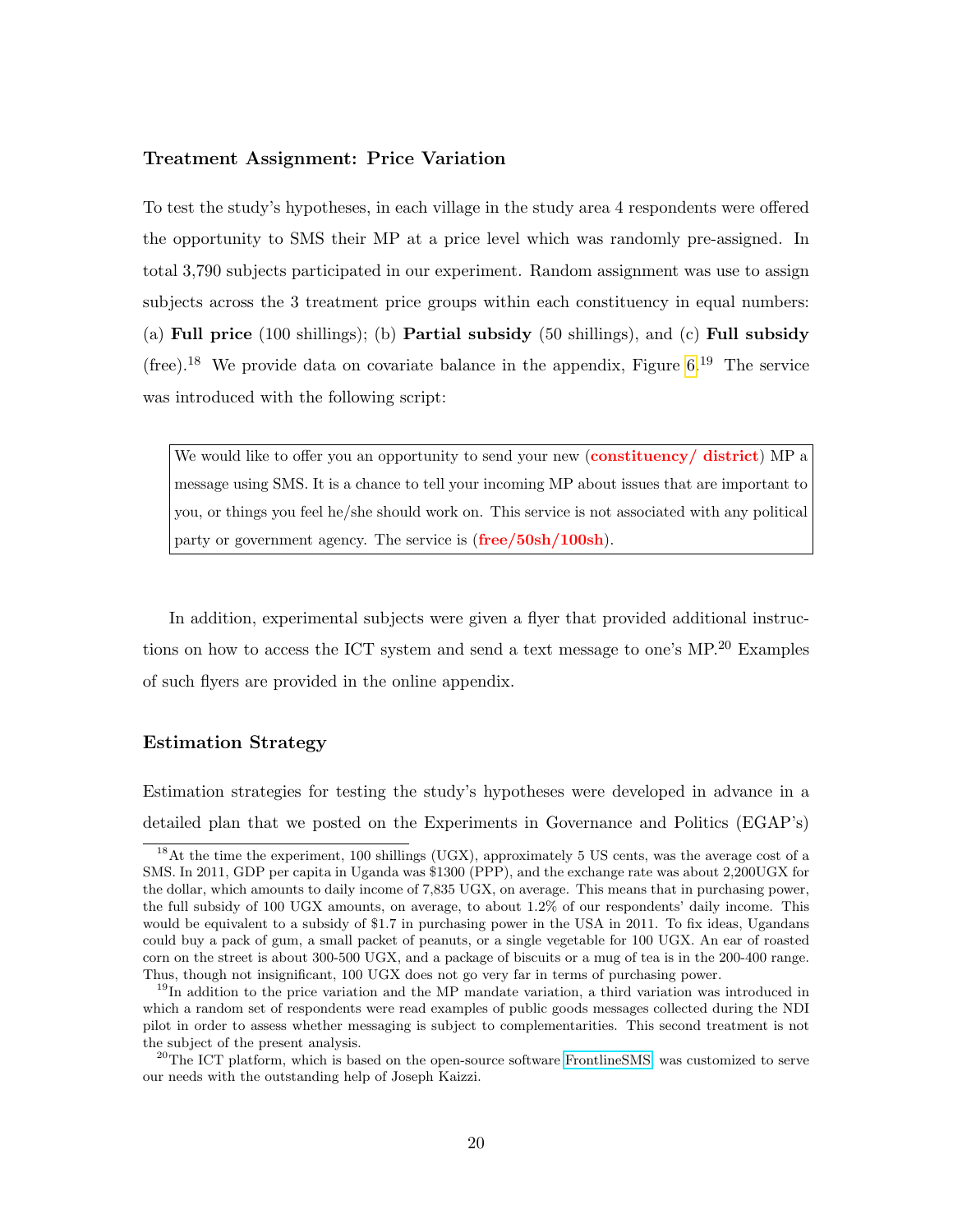[Design Registration](http://e-gap.org/design-registration/) web page, prior to analysis. The plan specified the measures of variables and econometric specifications that we would use for testing the study's hypotheses. The core specifications include no controls; analysis of experimental effects is done using design based inference with tests implemented using randomization inference. In the online appendix we describe both fidelity and deviations from the pre-analysis plan and our rationale for the change in each case, where relevant.

## Results

In total we received 243 messages, out of which 41 were dropped since participants failed to enter their identifying code and 29 messages dropped since they were the second, third or fourth message sent by the same participant.<sup>21</sup> Since 4 messages were blank, we are left with 173 identified message senders and 169 valid messages. Note that invalid messages do not constitute missing data in our analysis; they are simply not considered valid messages.

This set of messages corresponds to a 4.5 percent uptake. While this is clearly not a high ratio, it is not low relative to other types of political participation outside of election periods. The rate is similar to the share of respondents reporting having taken part in a protest and is marginally smaller than the share reporting having written a letter (in the previous 12 months, in an election year). It is a quarter as large as the share of people reporting having spoken to their MP, although this measure is taken specifically with respect to the two months leading up to the February election. It is only slightly lower than the share of voters participating in party primaries in the U.S [\(Gans, 2010\)](#page-39-9), and similar to the number of attendees in relatively large scale public deliberations over oil revenues in S˜ao Tom´e e Pr´ıncipe [\(Humphreys, Masters and Sandbu, 2006\)](#page-39-10) and to the number of citizens joining online discussions during Iceland's deliberative process over a new constitution [\(Magnusson, 2013\)](#page-40-12). 5% also matters in parliamentary politics in Uganda: if an additional 5% of voters in the 2010 Ugandan election chose to cast a vote for the candidate who was an eventual runner up in their constituency, the outcome of 17% of

 $^{21}$ One participant sent 4 messages, four participants sent 3 messages, and ten sent 2 unique messages. A unique time stamp allowed us to maintain the first message that a participant sent. The research team delivered all valid messages directly to the MPs.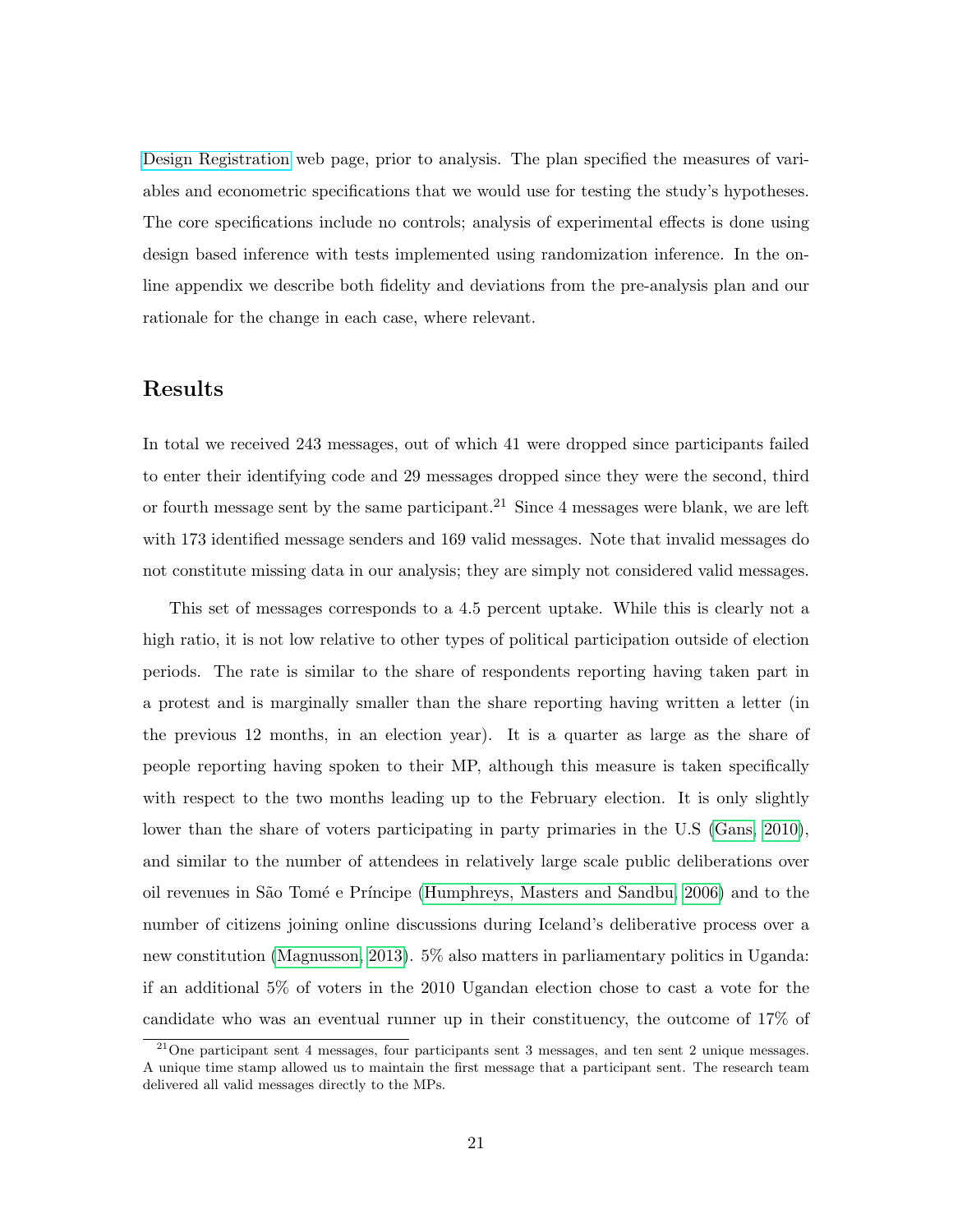constituency MP and 10% of women district MP races would have been changed. At scale, this rate would correspond to approximately one million messages sent to Uganda MPs. As we discuss in the conclusion this rate is also considerably higher than the rate achieved in the closely related uSpeak intervention implemented by the parliament of Uganda.<sup>22</sup>

The uptake recorded in this study thus suggests that a sizable number of citizens value the opportunity for interest articulation provided by the introduction of the SMS channel to MPs. In the remainder of this section we examine who is responsible for this uptake and in particular the relationship between system availability and both user demographics and preferences.

#### Technology effects

We saw above (Tables [2](#page-15-0) and [3\)](#page-18-0) that marginalized groups are significantly less engaged in political life across a broad range of political participation indicators. For example, compared to their male counterparts, women are about 11% less likely to be members of political parties, 12% less likely to attend community meetings and 10% less likely to report writing a letter to a newspaper or calling in a radio show. Can an opening of a new ICT channel, based on mobile technology, flatten access to national assembly representatives?

Our data suggests it could. Figure [2](#page-22-0) illustrates the observed flattening. The left panel shows the relation between marginalization and political engagement that we saw before, emphasizing the negative correlation between these constructs. The right panel shows the analogous relationship between marginalization and the propensity to send an SMS message; broadly this relationship is flatter and the broad relation is weakly positive rather than negative, indicating that more marginalized subjects are more likely than non marginalized subjects to message.

To test hypothesis  $H_{1,1}$  more formally, we compare the share of marginal respondents among the SMS sender population to the share of marginal respondents among politically

 $^{22}$ The rate is small relative to response rates for an SMS system introduced by UNICEF in Uganda [\(uReport\)](http://ureport.ug/). This system registers network members and elicits members' opinion on politically salient issues, by sending network members a weekly poll via text-messages to which members may respond. The initiatives reports a response rate (or uptake) of between 25 to 50 percent [\(Blaschke et al., 2013\)](#page-38-13). The numbers are difficult to compare however with our numbers since these response rates are *conditional* on willingness to engage in the uReport system.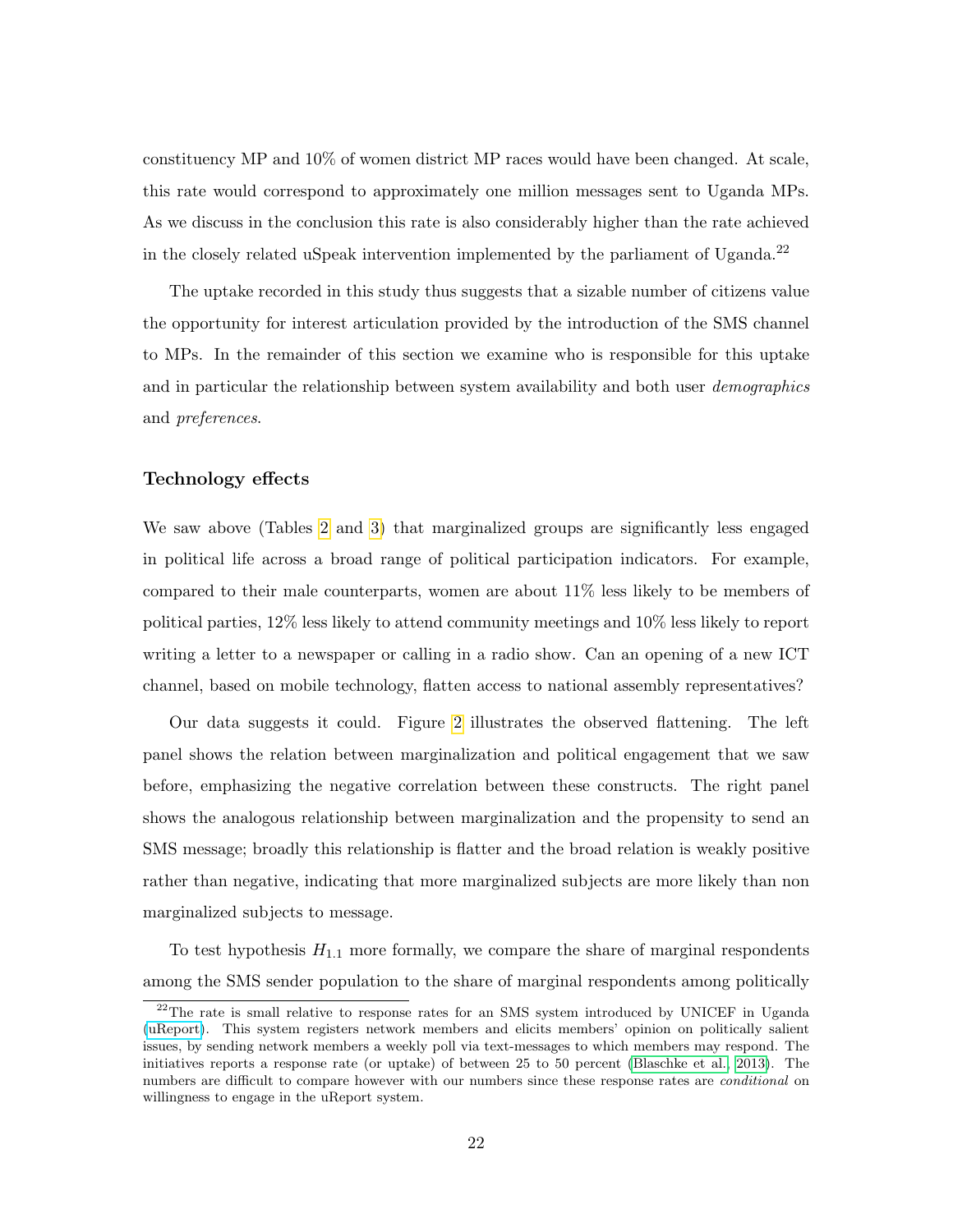

<span id="page-22-0"></span>

Note: Relationship between political marginalization and both traditional political engagement (left panel - 7, 582 observations) and SMS take-up (right panel – 3, 790 observations). Estimation line including 95% confidence interval derived from local regression using the locfit procedure that take advantage of all available data.

engaged types (those who report using traditional strategies of engagement). For this analysis and the next we define the "highly engaged" as those with scores in the top 4.5% of the engagement index.<sup>23</sup> This ensures that the engaged pool is set to be approximately the same size as the pool of SMS senders. To compare these shares we employ seemingly unrelated linear regressions; results from this analysis, reported in Table [4,](#page-22-1) suggests that the share of marginal respondents is indeed higher among the SMS sending group than among a comparably sized group of the most traditionally engaged subjects.

Table 4: Flattening Participation: Test of Hypothesis 1

<span id="page-22-1"></span>

| Share of marginal respondents among the highly engaged types  | 0.38   |
|---------------------------------------------------------------|--------|
| Share of marginal respondents among the SMS sender population | 0.54   |
| <b>Difference</b>                                             | 0.15   |
| (p)                                                           | (0.01) |
| N                                                             | 3.790  |

Note: p value estimated using  $\chi^2$  test from seemingly unrelated regressions.

 $^{23}$ In our pre-analysis plan we proposed a cutoff that divides the population at the median of the engagement index. The disadvantage of that approach however is that by construction the 50% most engaged types are more representative than the 4.5% of SMS senders. We show the sensitivity of results to these coding decisions below.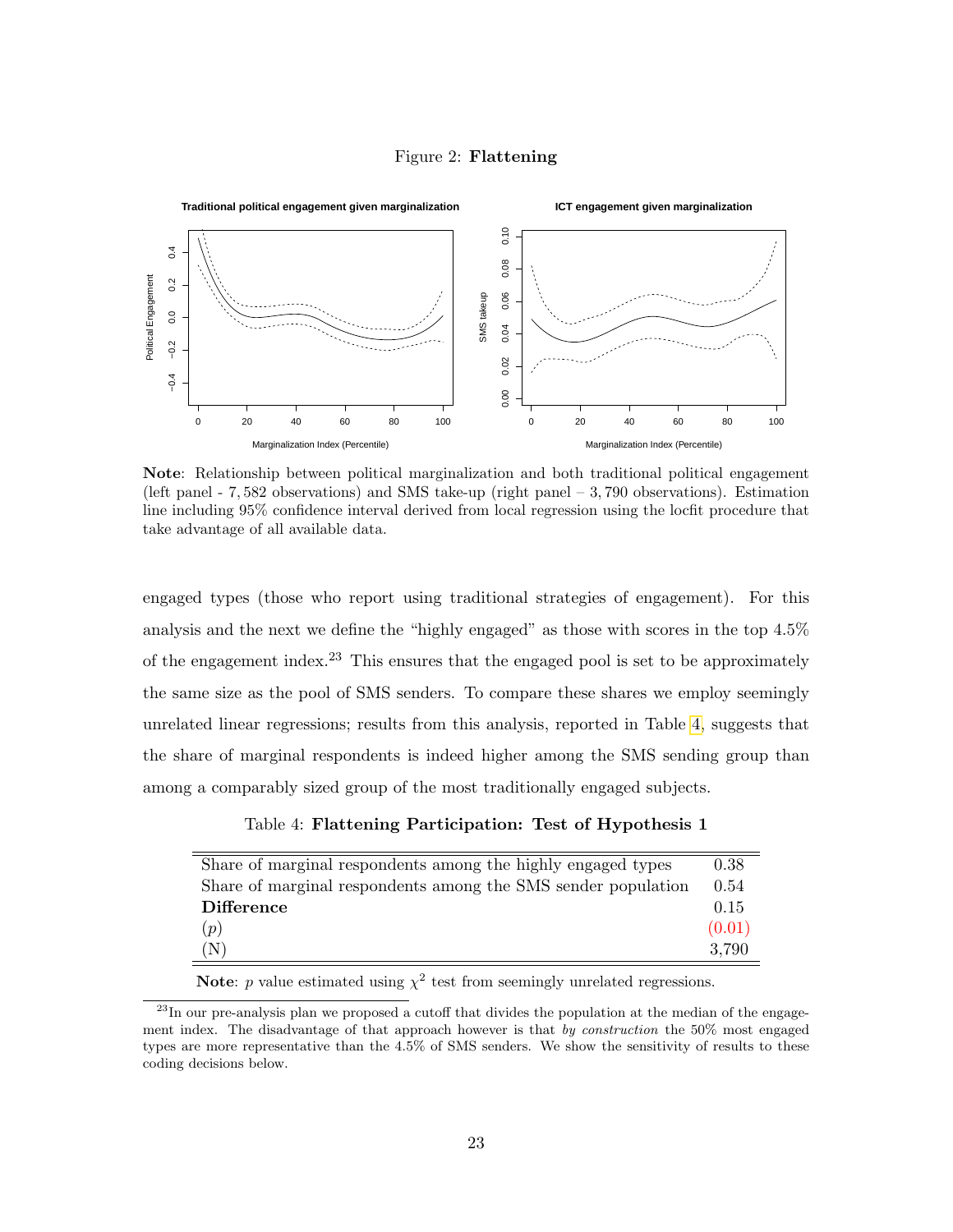We deepen this analysis in three ways. First we assess the extent to which this relationship holds for different sub-components of the marginalization index. These results are provided in Table 2 in the online appendix. They suggest that opening a direct channel between citizens and their MPs using text-messaging is especially beneficial to poorer villagers, to women, and to citizens living in remote areas. As discussed above, this may be because those populations are less likely to travel to the district capital to meet their representative or his/her parliamentary assistant in person.

Figure 3: Sensitivity of  $H_1$  Results

<span id="page-23-0"></span>

Note: Estimated difference in the share marginalized among SMS users to the share marginalized among the "most engaged" types. p-values are derived from two-tailed tests. The dotted vertical line indicates the top 4.5% threshold used in our main analysis.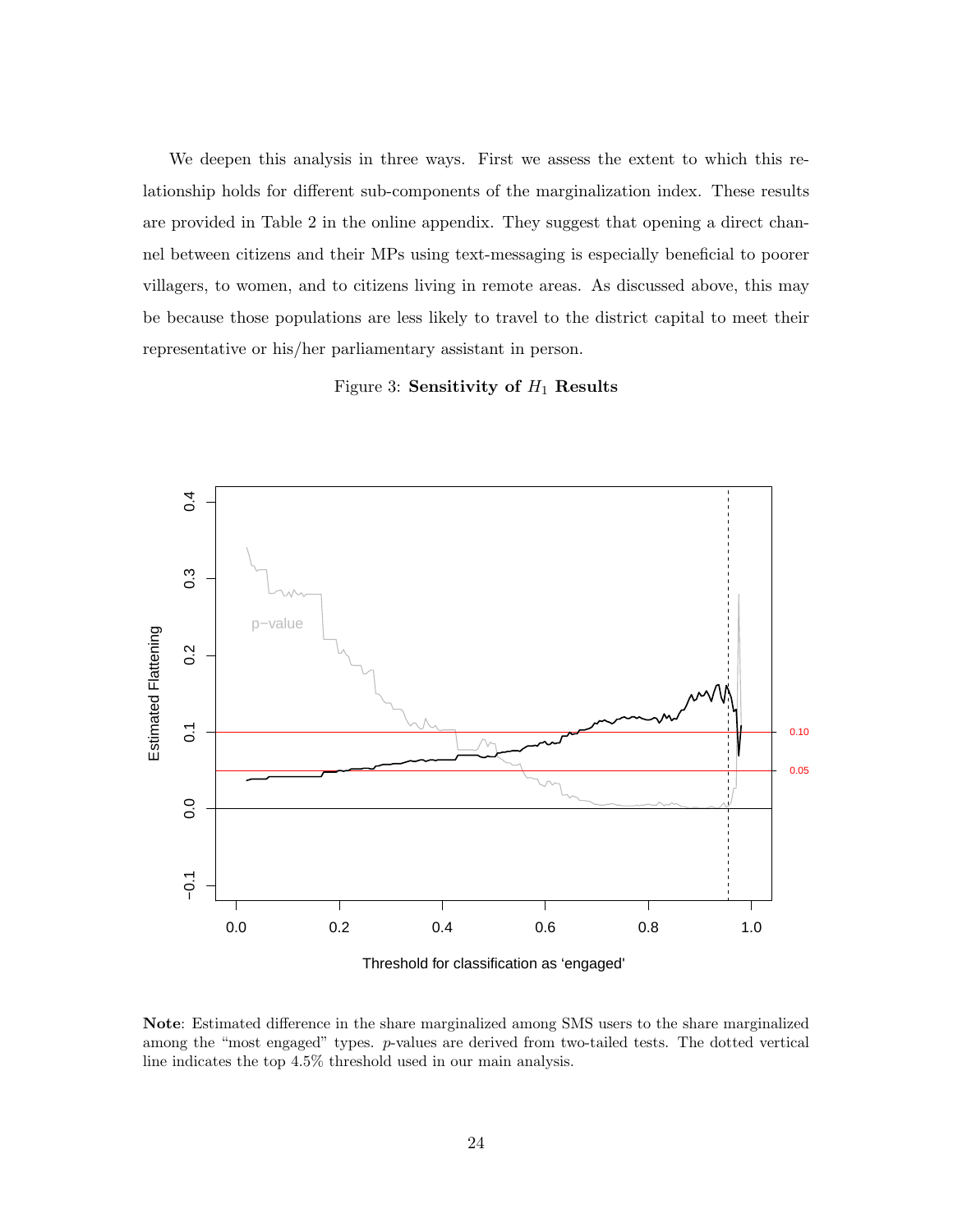Second we examine the sensitivity of our findings to the definition of "highly engaged." We do so by repeating the same analysis each time with a different threshold on the engagement index, calculating  $p$ -values in each iteration. The results of this sensitivity analysis are shown in Figure [3.](#page-23-0) We see here that the test of hypothesis 1 is not sensitive to large changes in the definition of "highly engaged" away from the 4.5% cutoff. Qualitatively a flattening effect holds throughout the range (reflecting the fact that marginalized populations message more than non-marginalized populations in absolute terms). Quantitatively, however, this effect weakens as the definition of engaged becomes less demanding and significance is lost at conventional levels around the midpoint. At the midpoint — the threshold we specified in our preanalysis plan — the flattening effect is significant only at the 5% level in a one-tailed test and only at the 10% level in a two-tailed test.

Finally we assess whether there is evidence specifically for greater uptake within the middle class. In classic accounts the middle class has served as a catalyst for democratization processes. Figure [2](#page-22-0) shows a slight rise in SMS uptake among constituents with middling marginalization index scores. This pattern can be seen more strongly in the relation between wealth and uptake. Formal analysis suggests however that the non-monotonicity is weak and only on the border of statistical significance.  $^{24}$ 

We have found evidence that the share of politically marginalized respondents among SMS-users is larger than their share among the engaged types. This fact, however, does not alone tell us whether the priority issues for ICT users are closer to those of the general population than are those raised by traditional high engagement groups  $(H_{1,2})$ . To address this question Figure [4](#page-25-0) provides information on the top priorities of all respondents against the priorities of two groups of interest: (a) experimental subjects choosing to use the SMS system to contact their MP, and (b) subjects that are located at the top 5% of the politically engagement summary index. Figure [4](#page-25-0) shows that there exists little difference in the distribution of top priorities of the more politically engaged subjects and those of the general population (the complete sample of experimental subjects), and a slightly larger

 $24$ To examine the middle class effect more formally we estimated a logit model in which a binary variable indicating take-up is regressed on a linear and quadratic term of our wealth composite index. Figure 6 (online appendix) demonstrates the stronger estimated effect for the middle class but also shows the statistical imprecision of this relationship.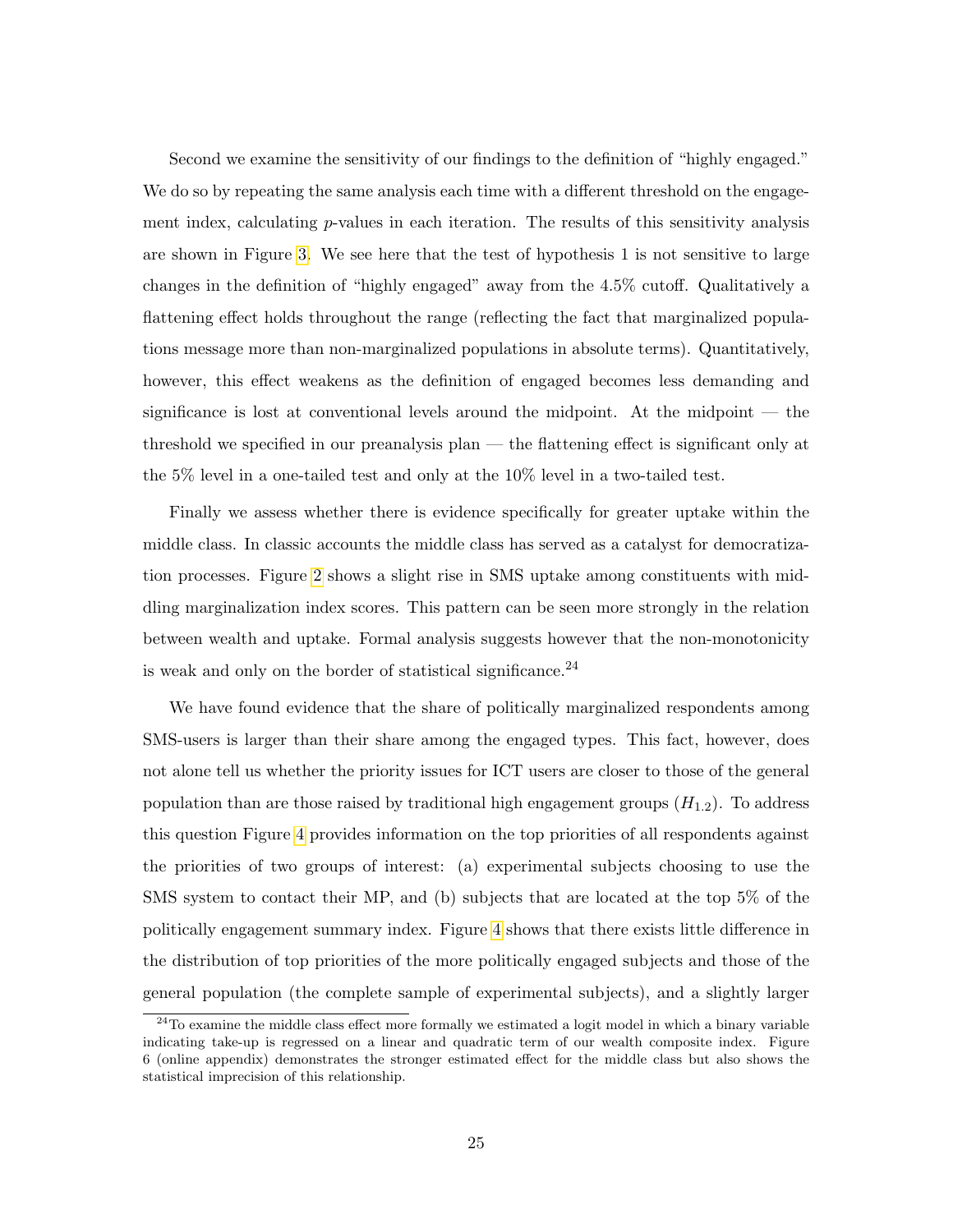discrepancy between the preferences of SMS users and the general population. For example, compared to the general population, SMS users are more likely to prioritize infrastructure and less likely to prioritize taxes. These differences likely reflect the fact that poorer constituents are over-represented in the SMS users group.

<span id="page-25-0"></span>

Figure 4: Patterns of Representativeness of Messaging  $(H_{1,2})$ 

Note: Distribution of priority areas for government action for (a) the "most engaged", compared to the population (left panel), and (b) SMS users compared to the general population (right panel).

To test  $H_{1,2}$  more formally, we construct a measure of the non-representativeness of preferences of engaged constituents relative to preferences of the population and a measure of the non-representativeness of SMS senders relative to preferences of the population and compare these two quantities. Our "non-representativeness statistic" (NRS) measures the distance between the distribution of responses from subpopulation  $A$  and (possibly overlapping) subpopulation  $B$  as: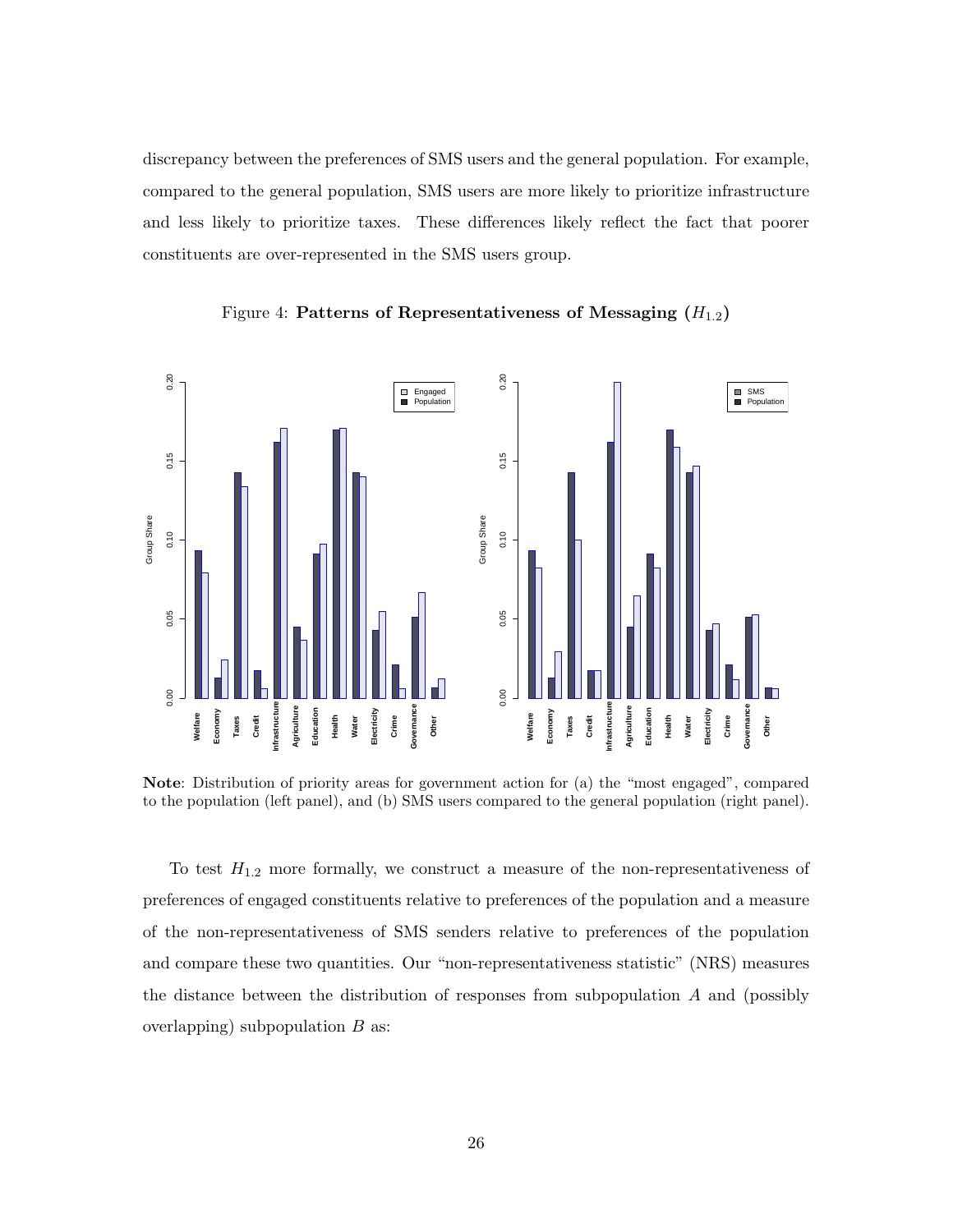$$
NRS(A, B) = \frac{1}{2} \sum_{k=1}^{m} (\alpha_k^A - \alpha_k^B)^2
$$

where  $\alpha_k^j$  $\lambda_k^j$  denotes the vector of share of members of group j selecting option k. The NR statistic is calculated then as half the sum of squared deviations of shares in each of  $m$ categories. The maximum deviation is 1, which would arise if the population A all valued one area while population B valued another.

To estimate the significance of differences in non-representativeness across the engaged and SMS-users groups we estimate a multinomial logit model of sector choice as a function of group membership and, using the estimated distribution of parameters, simulate a distribution of NR statistics relative to the reference distribution (population  $B$ ) as well as a distribution of differences in NRS's relative to the reference distribution both for non-SMS (and non engaged) populations (population A) and non-engaged (but SMS sending) populations (population  $A'$ ).<sup>25</sup> This analysis suggests that although the NRS statistic is higher for the SMS group (0.0022) than the Engaged group (0.0007), the difference between these deviations is small and the probability of such a difference arising by chance if the two distributions were equally representative of the population is close to 1 (See online appendix for results and code).

We conclude that though opening a new ICT channel can increase the voice of marginalized populations relative to existing communication channels  $(H_{1,1})$ , we do not find, contra to our expectations  $(H_{1,2})$ , greater inclusion of a pool of citizens with priorities closer to those of the general population.

#### Price effects

New technologies can expand access, but how much does this depend on the price of these technologies? The key patterns can be seen in the top panel of Table [5](#page-28-0) column 1, which

<sup>&</sup>lt;sup>25</sup>Letting  $x_1$  denote membership in the SMS group and  $x_2$  in the engaged group, we estimate a multinomial logit model under the assumption that  $Pr(y = k | \beta) = \frac{e^{\beta_{k0} + \beta_{k1}x_1 + \beta_{k2}x_2}}{\sum_{m} \beta_{k0} + \beta_{k1}x_1 + \beta_{k}}$  $\frac{e^{\mu_{k0}+\mu_{k1}+\mu_{k2}+2}}{\sum_{k=1}^{m}e^{\beta_{k0}+\beta_{k1}x_{1}+\beta_{k2}x_{2}}}$  (where we set  $\beta_{1j}=0$ ). We estimate  $\hat{\beta}$  using maximum likelihood and use draws from the resulting distribution of  $\hat{\beta}$  to estimate the distributions of  $(\alpha|x_1 = 1, x_2 = 0)$  and  $(\alpha|x_1 = 0, x_2 = 1)$  from which we estimate a distribution of NR statistics.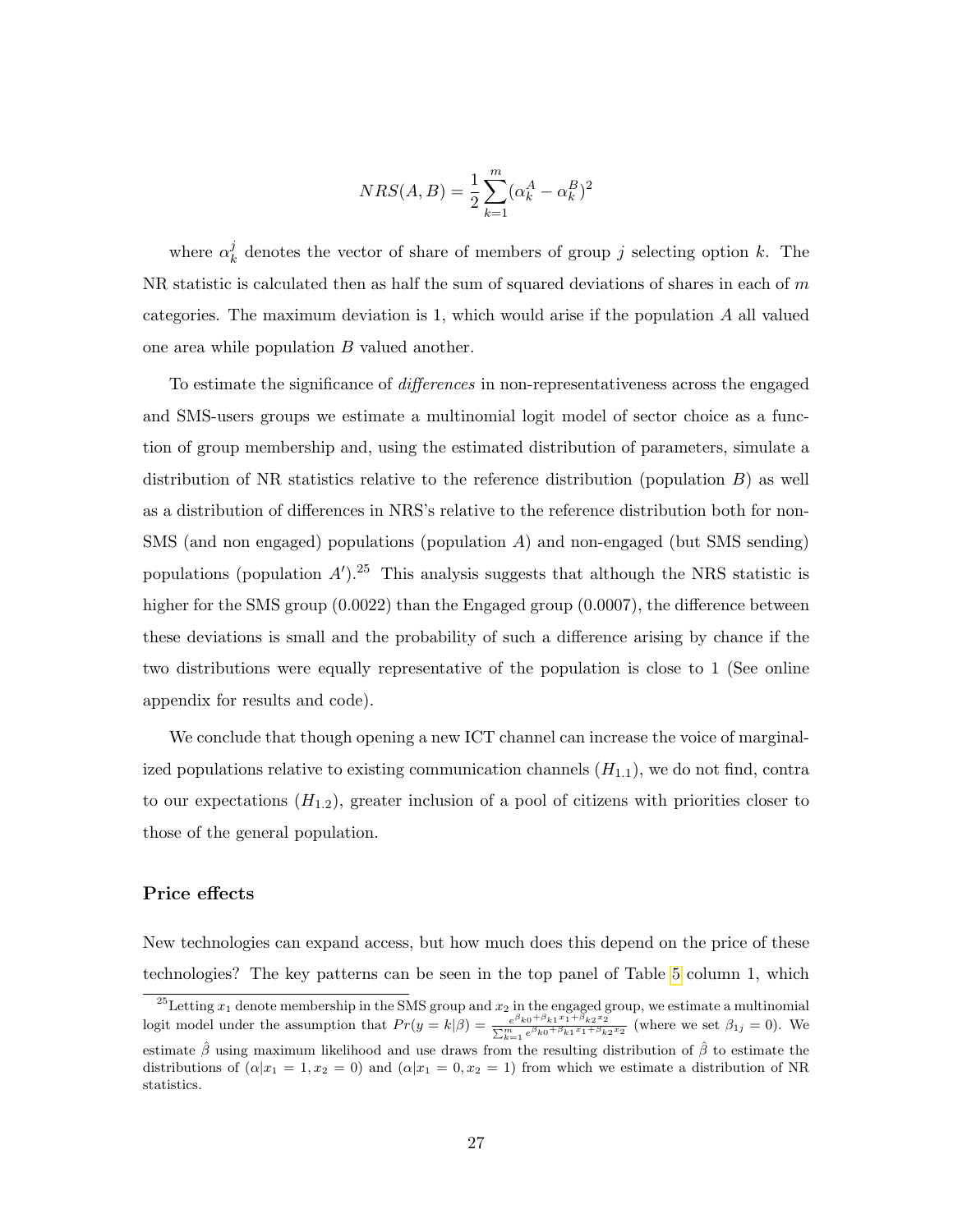shows unconditional uptake by price category. Table [5](#page-28-0) suggests that messaging uptake decreases in price, and that the shift from free to some positive price is more consequential than the shift from a partial subsidy to a full price. This non-linear demand curve induced by zero price is consistent with findings reported by [Cohen and Dupas](#page-39-11) [\(2010\)](#page-39-11) in the case of bed nets and by [Kremer and Miguel](#page-39-12) [\(2007\)](#page-39-12) in the case of deworming pills in Kenya.

To test hypotheses  $H_2$  more formally, we estimate price effects on SMS uptake.<sup>26</sup> ATEs are calculated as mean difference, whereby coefficients and p-values are estimated using randomization inference, while taking account of the structure of blocking in the randomization scheme by using the experimental subjects' constituency as strata. To generate a summary measure of effects, we report, in addition, the linear trend in which the dependent variables are regressed on a three-category treatment variable. Linear trend (coefficients and p-values) are similarly derived using randomization inference and a linear model in which blocks are introduced as fixed effects. Key results are presented in the bottom panel of Table [5.](#page-28-0) Our findings provide support for  $H_2$ : less expensive communication results in greater uptake. Specifically, moving from a partial subsidy to a free price or from a full price to a free price results in an increase in uptake of about 2 percentage points, or an approximately 50 percent increase.

#### How prices affect who gets heard

To assess heterogeneous effects of price on uptake, we focus on the subsidy effects and the differences in subsidy effects for more and less marginalized citizens and specifically at differential effects for wealthier and poorer constituents and for those with greater or weaker access. Recall that we expect that the difference in uptake when moving from higher to lower prices (subsidy effect) will be larger for poorer constituents than richer constituents. Similarly we expect that a subsidy will result in increased use of the system

<sup>&</sup>lt;sup>26</sup>In the pre-analysis plan we treated the treatment effect as a price effect; i.e., calculating the change in uptake when prices go up from low to high. Here we modify the analysis such that the treatment effect captures the subsidy effect: change in uptake when prices move from high to low. Though this change does not affect the significance or magnitude of results it has the advantage of allowing a more intuitive interpretation of results, but also has a more natural meaning from a policy perspective: no intervention is full-price, whereas the relevant policy intervention is providing a subsidy for message senders.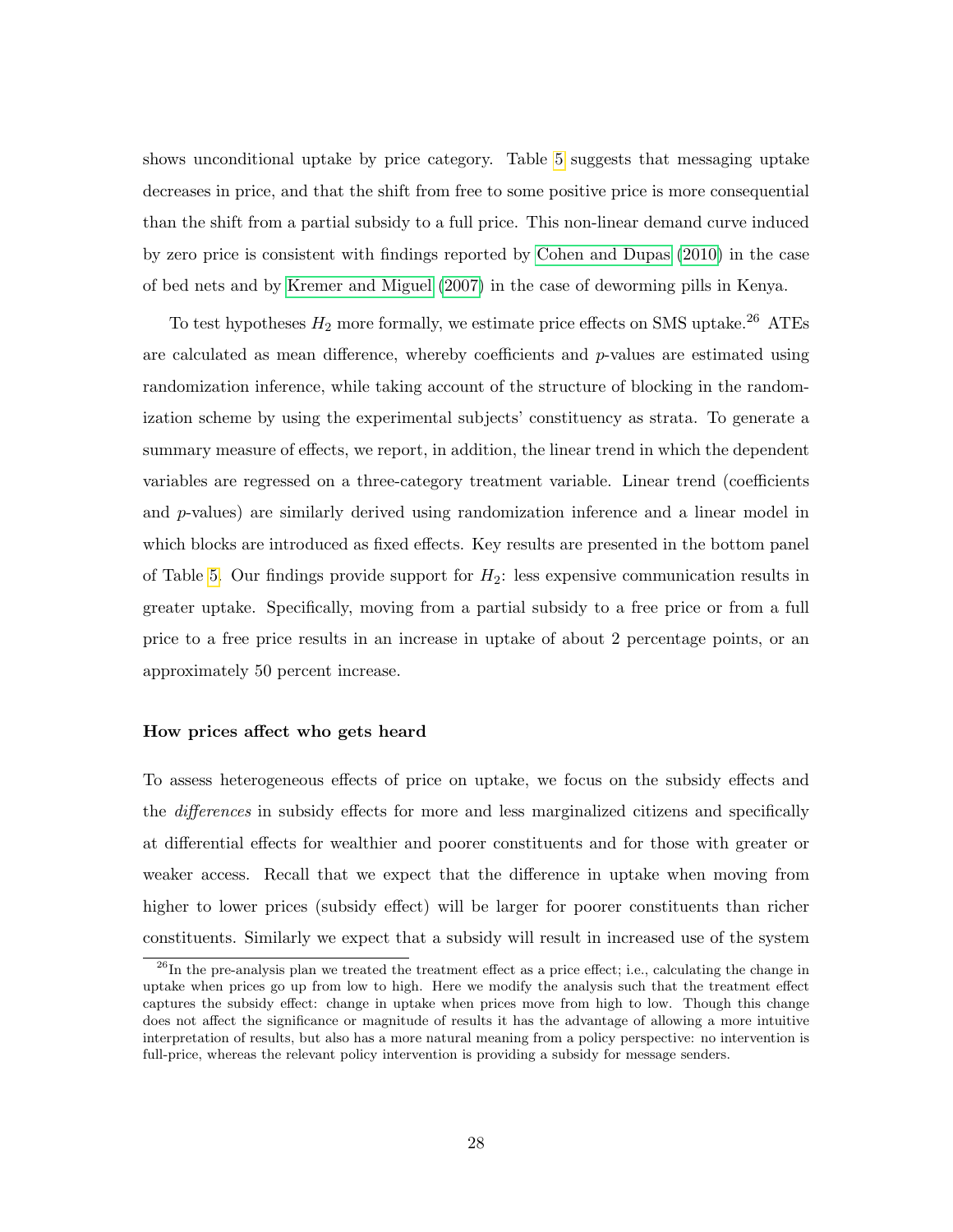<span id="page-28-0"></span>

|                        |             | (1)        | (2)     | (3)      | $\left( 4\right)$ |
|------------------------|-------------|------------|---------|----------|-------------------|
| Treatment              | Effect      | Any        | Public  | Private  | $H_4$ test        |
|                        |             |            |         |          | $(Col 2 - Col 3)$ |
| Full $(N=1268)$        | Level       | 0.041      | 0.026   | 0.014    |                   |
| Subsidy $(N=1267)$     | Level       | 0.038      | 0.019   | 0.017    |                   |
| Free $(N=1255)$        | Level       | 0.058      | 0.033   | 0.025    |                   |
| Subsidy vs. Full Price | <b>ATE</b>  | $-0.001$   | 0.003   | $-0.005$ |                   |
|                        | $(p^{+})$   | (0.428)    | (0.268) | (0.637)  |                   |
|                        | $({\rm N})$ | 2535       | 2535    | 2535     |                   |
| Free vs. Subsidy       | ATE         | 0.021      | 0.009   | 0.013    |                   |
|                        | $(p^{+})$   | (0.072)    | (0.163) | (0.125)  |                   |
|                        | $({\rm N})$ | 2522       | 2522    | 2522     |                   |
| Free vs. Full Price    | <b>ATE</b>  | 0.02       | 0.01    | 0.009    |                   |
|                        | $(p^{+})$   | (0.05)     | (0.079) | (0.212)  |                   |
|                        | (N)         | 2523       | 2523    | 2523     |                   |
| Linear Trend           | Trend       | 0.01       | 0.005   | 0.004    | 0.001             |
|                        | $(p^{+})$   | (0.014)    | (0.021) | (0.124)  | (0.327)           |
|                        | $({\rm N})$ | 3790       | 3790    | 3790     | (3790, 3790)      |
|                        |             | $H_2$ test |         |          |                   |

Table 5: Price Effects

Note: ATEs estimated using linear regression, p-values estimated using randomization inference (taking into account blocked assignment). N. simulations: 5,000. Throughout the paper p denotes two-sided test;  $p^+$  and  $p^-$  denote one-sided tests for hypothesized positive and negative effects, respectively.

by individuals with greater alternative channels of access.<sup>27</sup>

We find, contrary to our expectations, that the subsidy effect on the uptake of poorer constituents (0.008)—defined as subjects who are located at the bottom half of the standardized wealth index—is smaller (though not significantly so) than the subsidy effect on the uptake of richer constituents (0.012). This suggests that poorer constituents are no more price-sensitive than richer constituencies when interest articulation is at stake. Turning to political access, as hypothesized, we find that the conditional difference in uptake as a function of price between high and low access constituents is positive. However, the subsidy effect difference is relatively small and again not significantly different than zero (p-value 0.436).

In order to assess the overall effect of price subsidization on flattening of political

<sup>&</sup>lt;sup>27</sup>Since wealthier constituents also tend to have, on average, higher levels of political access, we report in the online appendix (Table 5) an analysis of heterogeneous subsidy effect by poverty conditional on political access and vice versa.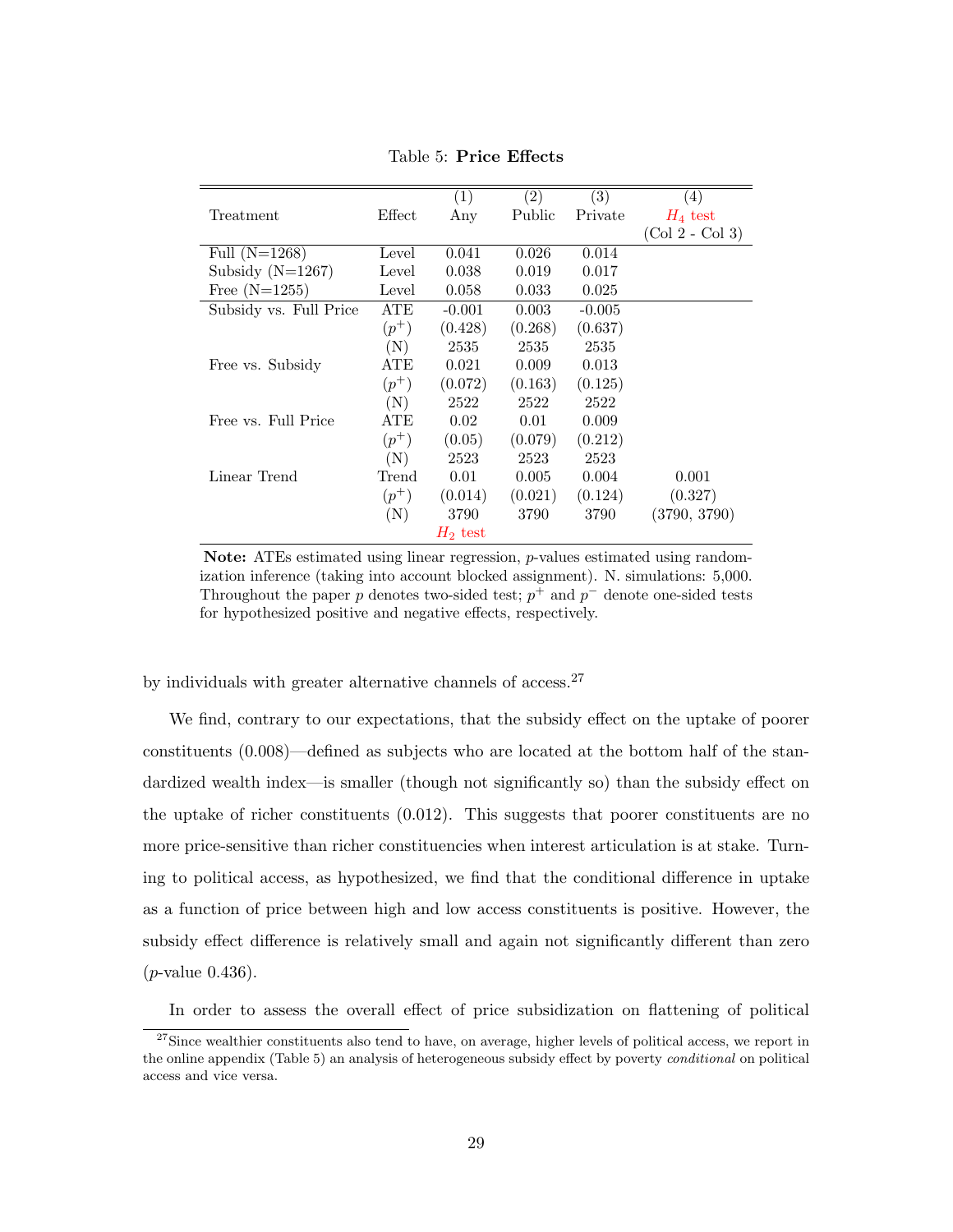|                         | Rich                 | Poor           | $H_{3,1}$             |          |  |
|-------------------------|----------------------|----------------|-----------------------|----------|--|
| Marg. effect of subsidy | 0.012                | 0.008          | Difference            | $-0.004$ |  |
| by poverty              | (0.006)              | (0.006)        | $\gamma$ <sup>+</sup> | (0.670)  |  |
|                         | Low<br><b>Access</b> | High<br>Access |                       |          |  |
| Marg. effect of subsidy | 0.009                | 0.01           | Difference            | 0.001    |  |
| by political access     | (0.006)              | (0.006)        |                       | (0.436)  |  |
|                         |                      |                |                       |          |  |
|                         |                      |                |                       |          |  |

Table 6: Price induced flattening  $(1)$   $(H_{3.1})$ 

Note: Estimated marginal effect of a price subsidy. Marginal effect of subsidy by poverty level controlling for access (top), and marginal effect of subsidy by access controlling for poverty.  $p$  values, that take into account the blocking design, are estimated using OLS. See also online appendix (Sec. 7) for a sensitivity test of these results in which we use randomization inference

access, we report in Table [7](#page-30-0) first the marginal effect of price for more marginalized and less marginalized subjects (using the same measure of marginalization employed to test  $H_1$ , Table [4\)](#page-22-1), as well as the difference between these (upper panel). We find that for the nonmarginalized there is a strong and significant price effect (substantively this effect implies nearly a doubling in message sending rates from 3.7% uptake for the marginalized in the full price condition to the 6.3% in the free condition). For the marginalized, however, the effect is much weaker, contrary to our hypothesis.

The result is that the share of the population of SMS users that is marginalized is slightly higher under the high price condition—contrary to our expectations—at 56% compared to 51% (Table [7,](#page-30-0) bottom panel). This difference is not significant however at conventional levels: the associated  $p$ -value for this difference is 0.82 given our original one-sided test of the hypothesis of greater flattening from subsidization  $(p^+)$ , and 0.43 on a twosided test  $(p)$ . The 51% share of marginalized in the low price condition, though lower than that in the high price condition, is however still higher (and significantly so) than the share marginalized among the most engaged group (see Table [4\)](#page-22-1). These results suggest that there is flattening even under the low price condition but that the estimated effect of flattening is lower when messaging is free.

All in all, while system availability flattens access, we find no evidence for additional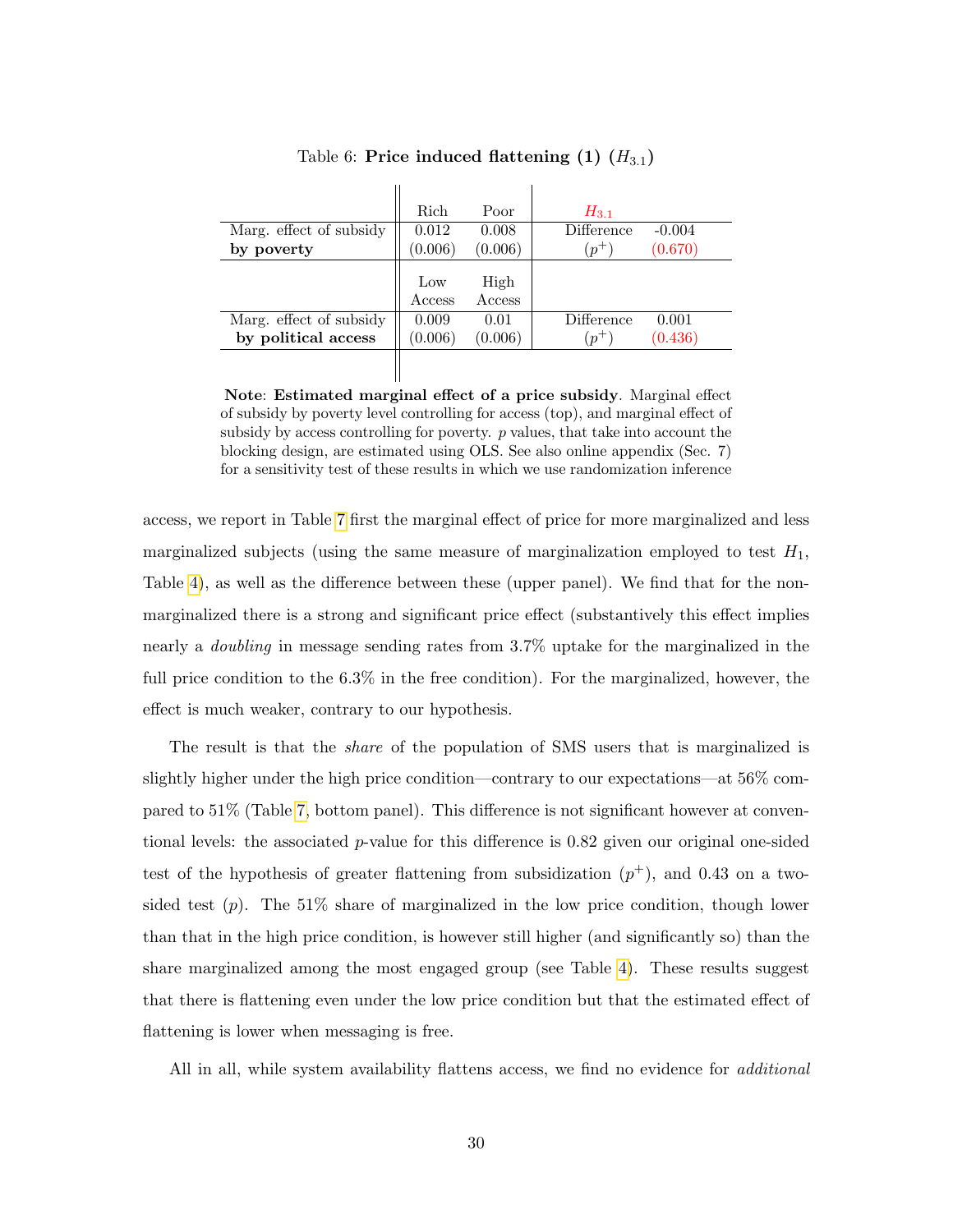flattening stemming from applying a subsidization scheme and indeed the results (weakly) point in the opposite direction.

<span id="page-30-0"></span>

| Marginal effect of subsidy for marginalized $(p^+)$               | 0.005    | (0.194) |
|-------------------------------------------------------------------|----------|---------|
| Marginal effect of subsidy for non-marginalized $(p^+)$           | 0.014    | (0.009) |
| Difference $(p^+)$                                                | $-0.009$ | (0.859) |
| Share of marginal respondents among full price senders            | 0.558    |         |
| Share of marginal respondents among partial subsidy price senders | 0.562    |         |
| Share of marginal respondents among full subsidy (free) senders   | 0.507    |         |
| Trend from high price to free                                     | $-0.054$ |         |
|                                                                   | (0.430)  |         |
| H3 2                                                              | (0.822)  |         |

Table 7: Price induced flattening  $(2)$ : Test of  $H_{3,2}$ 

Note:  $p$  values for the marginal effect of the subsidy are estimated using regression. The number of SMS users in the full-price treatment condition is 52, 48 in the partial subsidy price treatment condition, and 73 in the free condition.

#### How prices affect what gets heard

We have found that the cost of political communication alters the propensity of marginalized constituents to articulate their interests. Strategic logics, described above, suggest however that price may affect not just the quantity of communication but also the type of *message sent*  $(H_4)$ . In the last piece of analysis we turn to examine whether price subsidy results in greater focus on public rather than private issues. Our estimand here is therefore the propensity to send messages of a given type ("private" or "public"). An initial classification of each of the 169 valid messages into five categories is presented in Table [8.](#page-31-0)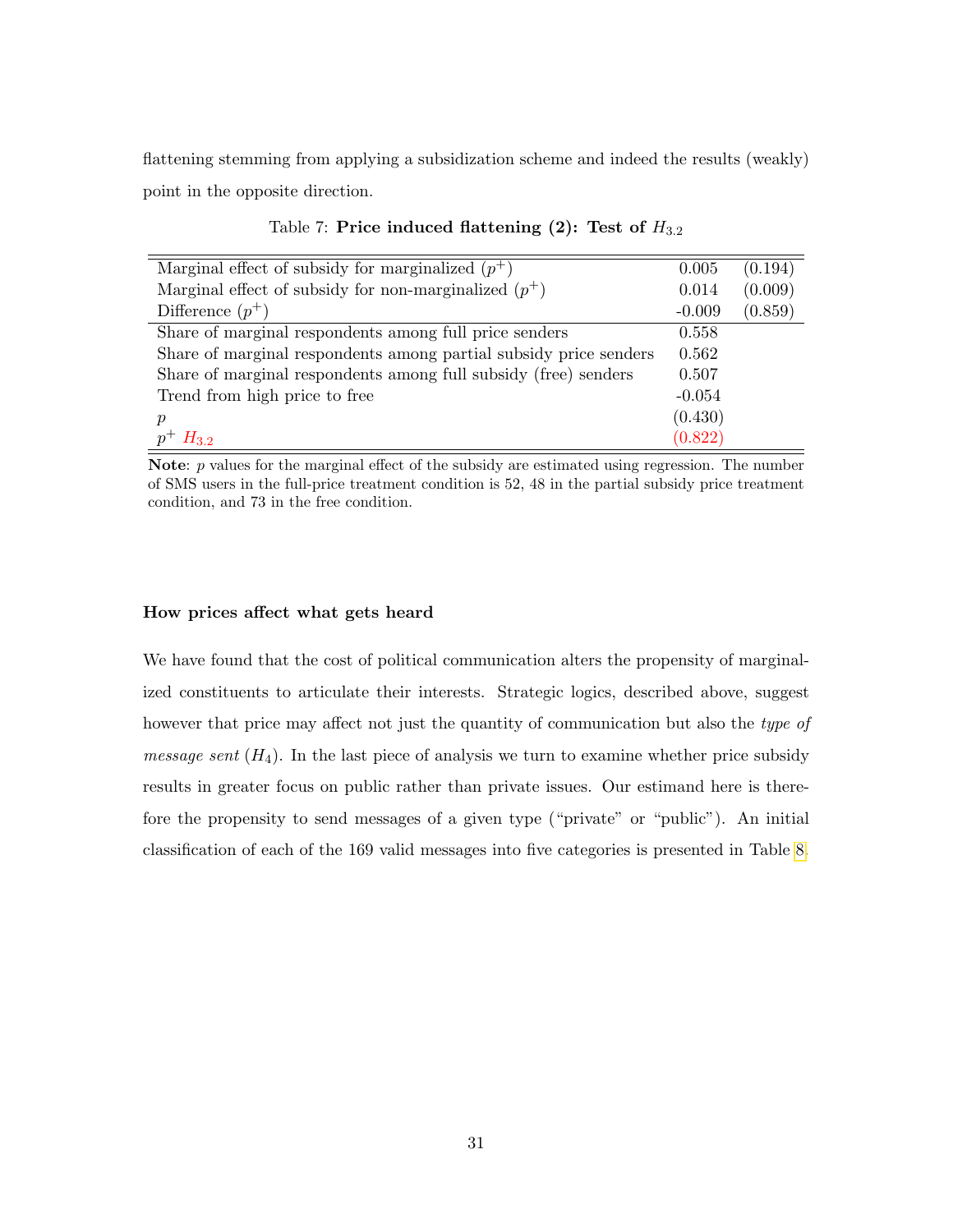<span id="page-31-0"></span>

| <b>Type</b>                                      | Description                                                                                                                                                                                                                                                                                                                                                                                                                                                                                                                     | Obs            |
|--------------------------------------------------|---------------------------------------------------------------------------------------------------------------------------------------------------------------------------------------------------------------------------------------------------------------------------------------------------------------------------------------------------------------------------------------------------------------------------------------------------------------------------------------------------------------------------------|----------------|
| 0. Personal messages                             | General greetings and praises.                                                                                                                                                                                                                                                                                                                                                                                                                                                                                                  | $\overline{4}$ |
| 1. Private requests                              | Messages intended to benefit the individual sender or their<br>family only. Examples include senders asking directly for<br>money for home construction, school fees, funerals, or sup-<br>port finding work.                                                                                                                                                                                                                                                                                                                   | 13             |
| 2. Local geographic<br>group benefit<br>messages | Message intended to benefit a geographic group below the<br>constituency level. The group can be defined by gender,<br>location ("village residents") and profession ("farmers").<br>Note that messages that do not indicate a particular sub-<br>group within the constituency, but that say "we need" are<br>treated as local geographic group benefit for the purposes of<br>coding. Examples include messages on the need for electric-<br>ity in a village, or the need for infrastructure or equipment<br>in subcounties. | 85             |
| 3. Large geographic<br>group messages            | Messages that make requests or provide information on be-<br>half of geographic groups corresponding to the constituency<br>or district.                                                                                                                                                                                                                                                                                                                                                                                        | 48             |
| 4. Large non<br>geographic group<br>messages     | Message intended to benefit a group such as women, veter-<br>ans, and farmers, beyond the constituency level.                                                                                                                                                                                                                                                                                                                                                                                                                   | 8              |
| 5. Public messages                               | Messages with an unrestricted beneficiary group. This cat-<br>egory includes items such as corruption, inflation, presiden-<br>tial term limits, cost of living and other features related to<br>national policies.                                                                                                                                                                                                                                                                                                             | 11             |
|                                                  | Total                                                                                                                                                                                                                                                                                                                                                                                                                                                                                                                           | 169            |

Table 8: Types of Messages

After this initial classification, we further collapsed the more detailed categorization into a binary measure of public messaging, such that 0, 1 and 2 were coded as more private messages and categories 3, 4, 5 were coded as public messages. The rationale for choosing this cutoff is based on [Lindberg](#page-39-13) [\(2010\)](#page-39-13) that distinguishes between core duties of MPs—such as legislation, executive oversight and constituency representation—that have an inherent public good component, and *constituency services* in the form of personal favors and community development that have a private or club good component. Our cutoff point is also consistent with the work of [Cammett and Issar](#page-38-14) [\(2010\)](#page-38-14) and [Smith, LaGatta](#page-40-13) [and Bueno de Mesquita](#page-40-13) [\(2013\)](#page-40-13) that view investments in community-level services, such as health and education, through a clientelistic framework. Note also that our choice of cutoff point has the additional benefit of maximizing the variance of the measure.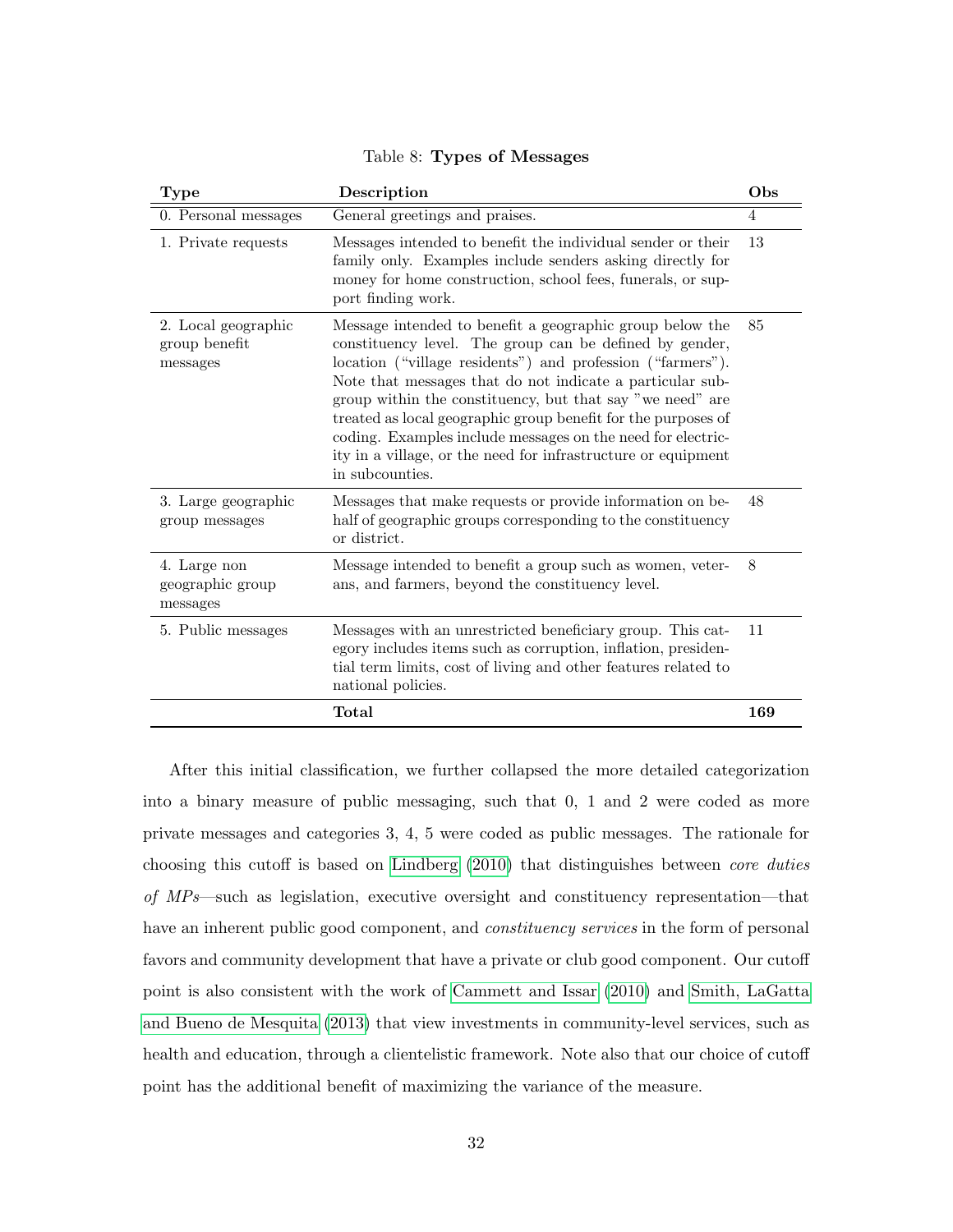We note that a large number of messages are requests for local public good, especially water and electricity supply, health services, roads and education. Consistent with findings from recent studies (e.g., [Lindberg](#page-39-13) [\(2010\)](#page-39-13)), Ugandan voters view the lobbying for provision of community-level (club) goods as one of the key areas of responsibility of their representatives in parliament. MPs are increasingly expected to represent their constituents by lobbying for them in parliamentary committees, line ministries, and local government council meetings. The fact that most SMS-messages address what voters view as a core MP activity is consistent with the view that ICT, as a platform for interest articulation, can alter the nature of substance of political demands and serve as a vehicle to increasing the accountability of MPs in low-income countries, such as Uganda.

Figure [5](#page-33-0) provides descriptive information on the full distribution of message types by price levels, suggesting a rather weak relationship between price and message type with marginally greater share of messages of a local nature, and fewer of a constituency nature, sent in the full price condition.<sup>28</sup>

Moving to a formal analysis of price effects, we find that using a binary variable to measure message type, the difference in the subsidy effect on the increase in public messages relative to private messages is small and statistically indistinguishable from zero (Table [5,](#page-28-0) columns 2–4). Importantly, as reported in the online appendix, our findings are the same for other plausible classifications, such as treating category 4 as "private." We conclude that there is no robust evidence suggesting that citizens are using information on the price of messaging strategically to tailor the content of their messages to expectations regarding uptake by others. In sum, an increase in price excludes potential users who opt out of contacting their MP, but without a significant change in the types of messages that get communicated.

These results thus provide little support for the strategic rationales described above. We find similar negative results for other hypotheses arising from strategic considerations. As reported in the online Appendix (Table 6), we do not find that voter sensitivity to price is a related to measures that we expect to predict the responsiveness of MPs.

<sup>&</sup>lt;sup>28</sup>Table 4 in the online appendix shows more detail with uptake broken down by private/public for various types of constituents, indicating only small differences between demographic groups.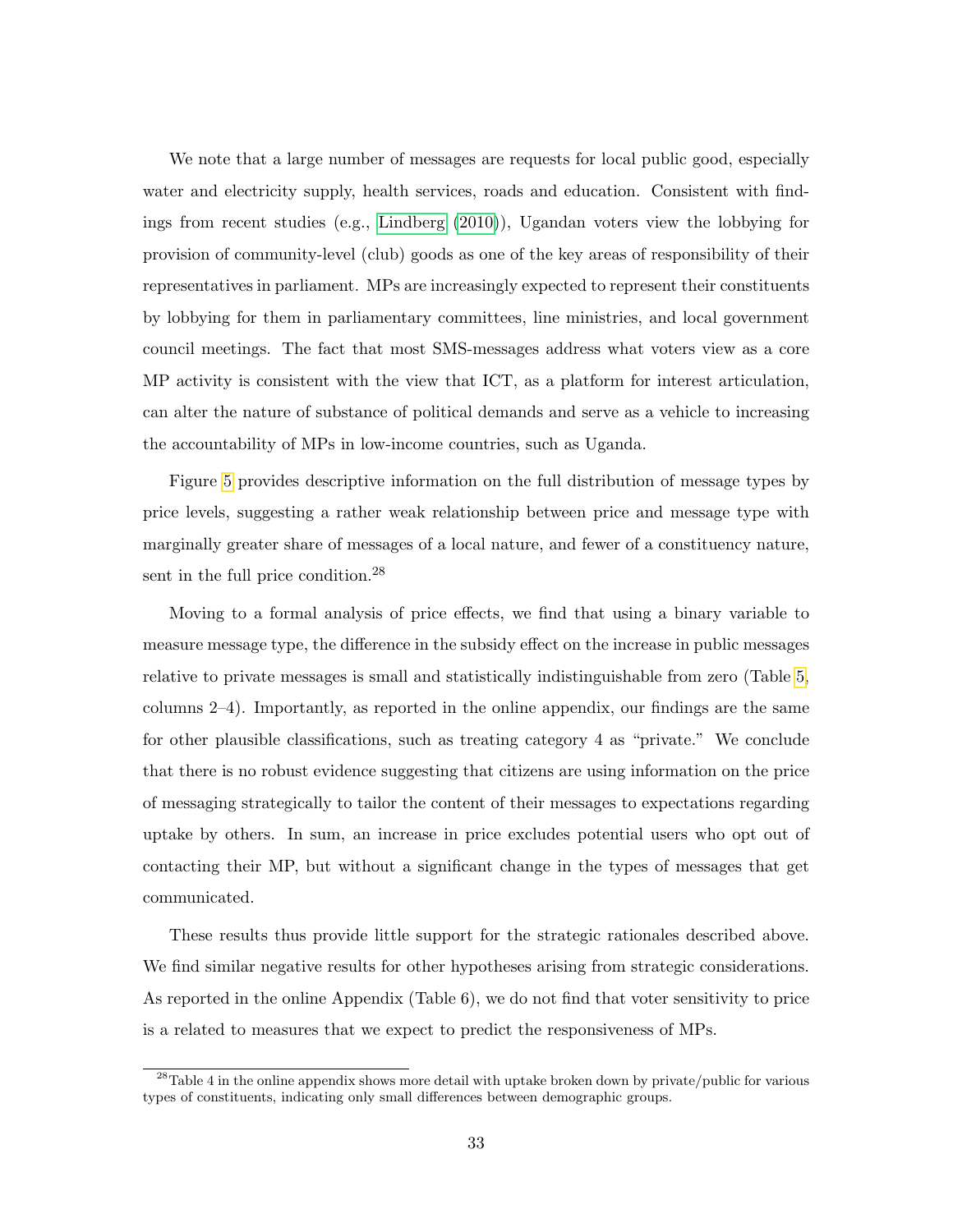<span id="page-33-0"></span>

## Figure 5: Message Content and Pricing

Note: Figure shows the distribution of message types under three different pricing conditions. Total number of messages: 165.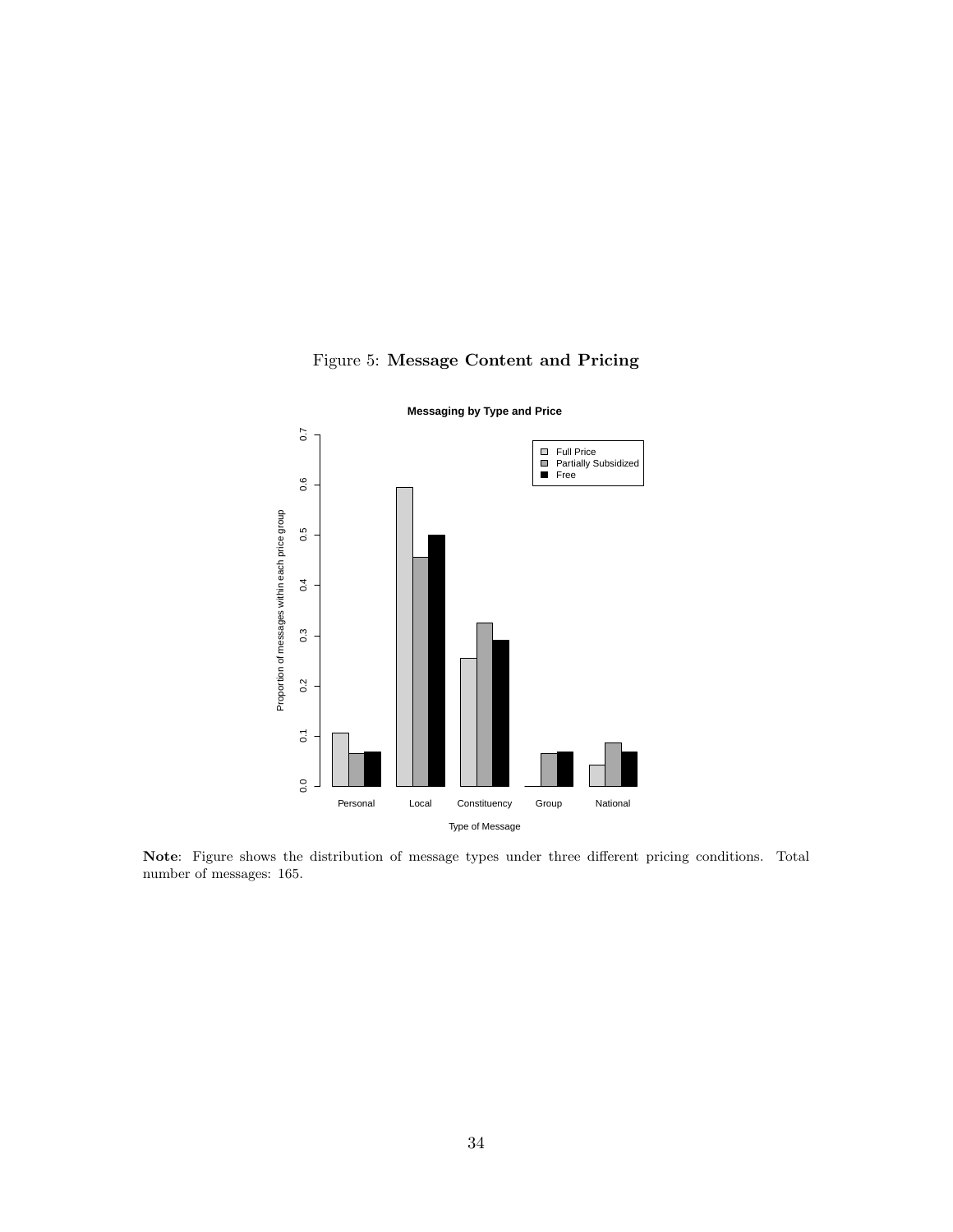## Conclusion

To assess how information technologies affect political interest articulation, we provided a representative sample of constituents with access to a communication platform akin to those being developed by national parliaments and nongovernmental organizations in a growing number of developing countries. In order to asses how cost affects interest articulation, we introduced random variations in the prices faced by constituents.

The experiment allows us to assess two concerns raised by many. Our results establish that there is underlying constituent demand to use ICTs to articulate interests and preferences to MPs, including among marginalized populations. As discussed above, the uptake recoded in this study (about 5%) though perhaps modest as a share of survey respondents, is reasonably large when compared to non-electoral participation in Uganda and elsewhere.

The second common concern we address is that new technologies will only exacerbate existing inequalities in access to politics. Our results suggest that this concern is misplaced. We find that opening a new low cost ICT channel can flatten interest articulation, as uptake among marginalized populations outpaces that by non-marginalized groups. In our study, marginalized citizens send costly SMSs at higher rates than the less marginalized, and they are relatively more likely to text-message their MP than they are to participate in various traditional forms of political engagement. Since we exogenously introduced the communication platform within a nationally representative sample—i.e., made the ICT system available independent of citizens' wealth, location, or other characteristics—our measurement of levels (uptake) is free from selection biases that limited past work on technology exposure and political behavior.

The experiment also allows us to assess the effect of cost on interest articulation. Simple theoretical models suggest that lower prices could affect both the *quantity* and the type of messaging. We assessed whether a subsidy would lead to an increase in the participation of poorer constituents, an increased focus on issues of concern to them, and a general shift towards communication relating to the provision of public rather than private goods. We find that providing a full-subsidy for messaging increases uptake—by 42% compared to uptake under market prices. However subsidization does not lead to greater flattening.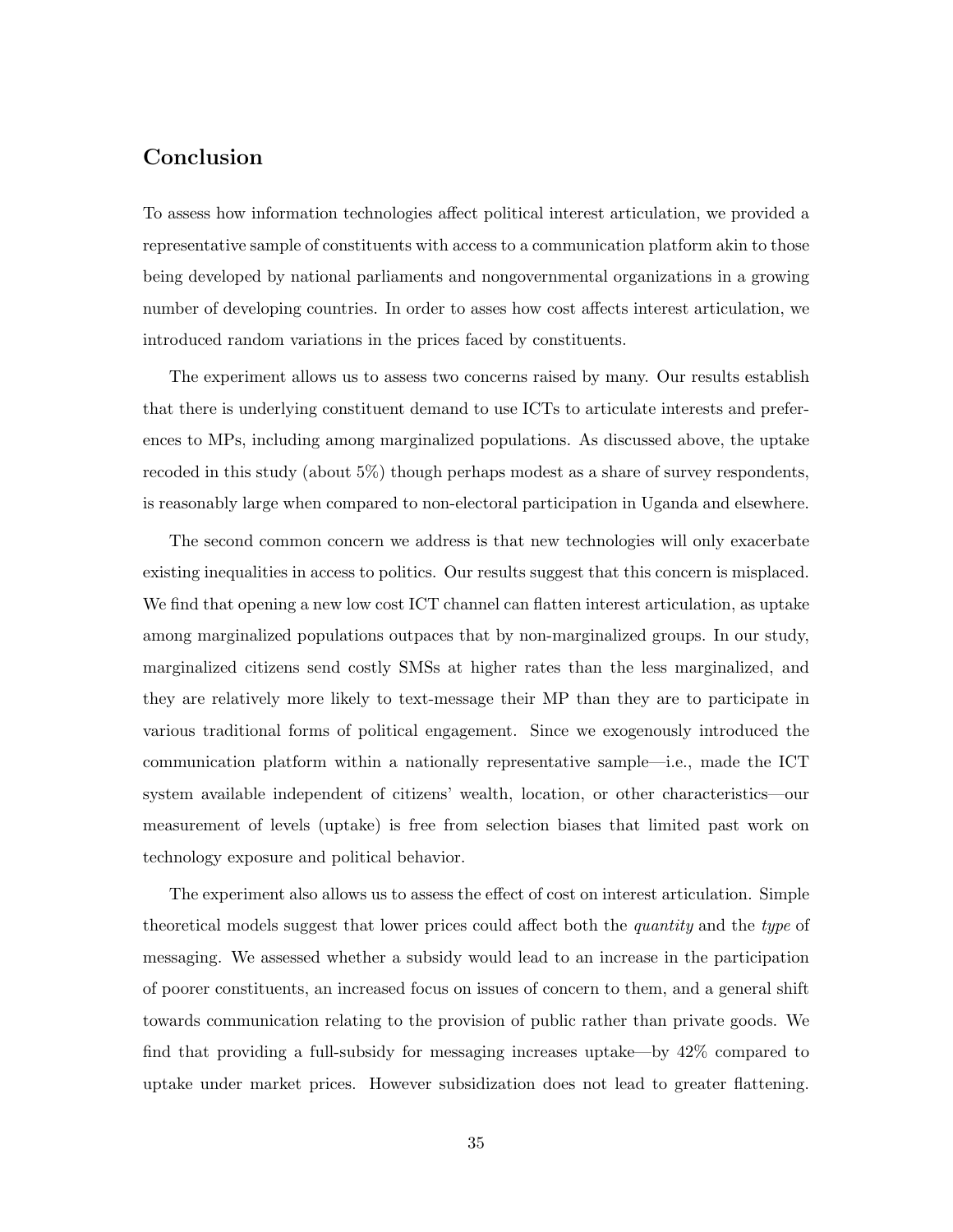Contrary to our expectations, more marginalized voters are no more price-sensitive than more politically connected voters and the SMS sending population does not have different priorities than the traditionally engaged group. In other words, making access to the communication technology free increases uptake across all populations of interest, but it does not necessarily encourage the participation of populations with different set of priorities, compared to existing communication channels.

Our finding that poorer constituents are not more price-sensitive than richer constituents when interest articulation is at stake contrast with results generated from survey data. NDI found that voters' self-reported intention to contact their MP using SMSmessaging has significant heterogeneous *hypothetical* price effects by voters' income-level.<sup>29</sup> Our findings reaffirm the importance of measuring costly behavior rather than simply relying on survey responses, which are more likely to be affected by various biases.

We find little evidence that price affects the *type* of messages that get communicated by constituents. Though we find some evidence that information received when prices are low is of a more public nature, this result is weak. In sum, our findings suggest that subsidizing the price of using ICT systems will likely result in politicians facing more demands, in more marginalized constituents making their voice heard (though not relatively more), but the nature of these demands is not likely to fundamentally change. These combined findings have important policy implications as more governments are contemplating the introduction of ICT innovations.

We close with a discussion external validity. In our case we delivered a technology directly to a nationally representative sample of voters. We, therefore, have grounds to expect that the sample treatment effects identified here extend to the Ugandan population. However, like all results derived from single case studies, we need to be cautious regarding the implications for other sites and for other technologies. Ultimately confidence in the generality of the findings will depend upon replication elsewhere. We note however that our analysis of heterogeneous effects suggested that the patterns that we found did not depend sharply on features such as the competitiveness of constituencies or attributes of politicians; nor did price effects depend strongly on the wealth of voters or their existing

 $29$ The PIs provided support to NDI on the administration of that survey.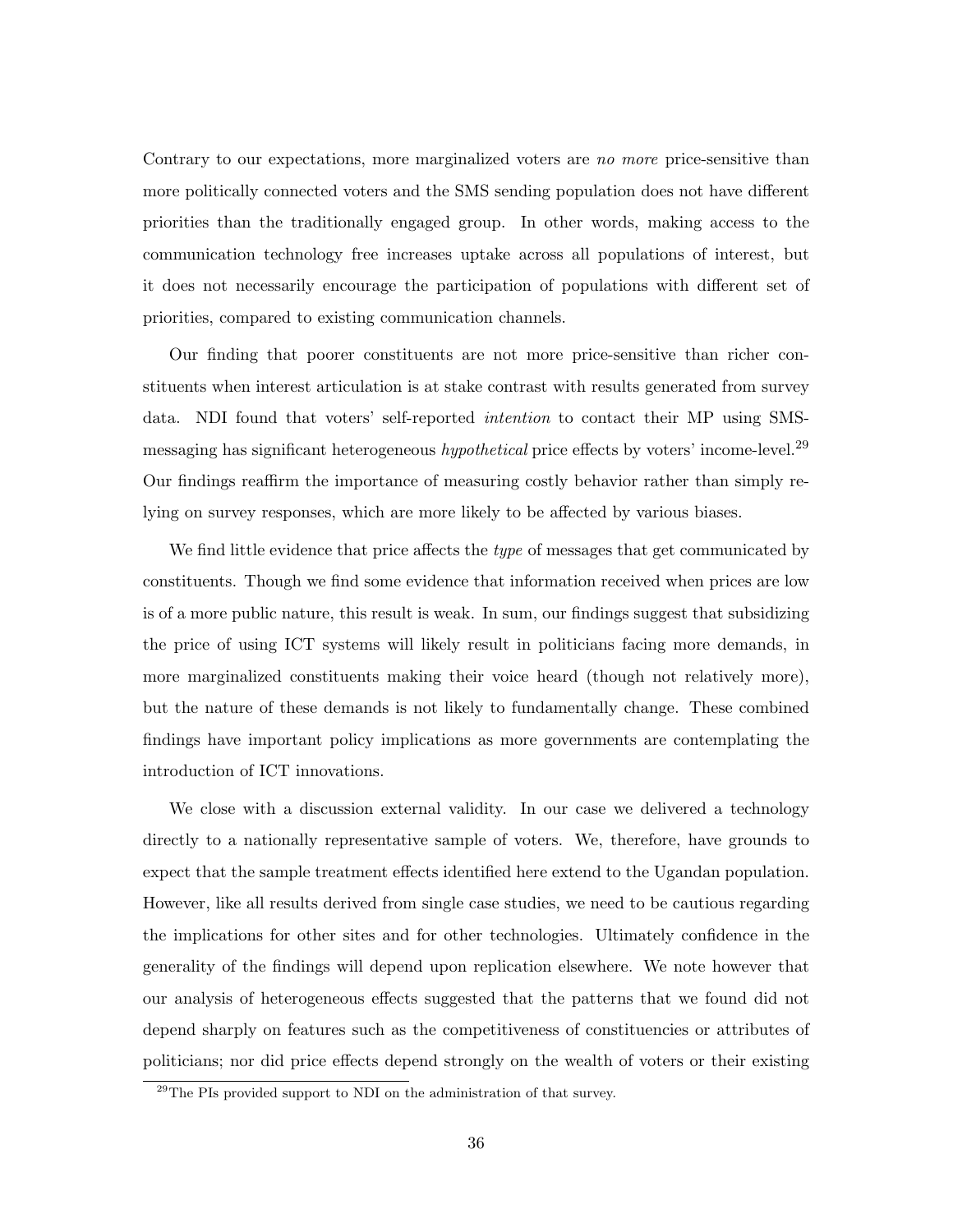channels of political access. Given the high level of inequality and the dominance of the ruling party, an experiment conducted in this environment is a particularly hard test of income and political effects. The lack of variation in effects by income or MP characteristics suggest that our results may not be very sensitive to features of the case at hand.

External validity depends however not just on the case but also on various design elements of the intervention studied. Our experiment was closely modeled on designs for a national system to be introduced by the Uganda parliament, and is also similar to one used in Botswana and elsewhere. This strengthens the relevance of our findings to other real world interventions. However data emanating from the Ugandan parliament SMS system suggests that uptake in the national system is lower than what we find in our experiment. According to reports from NDI, the uSpeak system generated approximately 2000 messages following a national radio dissemination campaign — a figure, while larger than ours in number, suggests a much lower uptake  $rate^{30}$ 

What to make of these differences? First, differences — or more broadly, the generalizability of our results — may depend on core features of our design. Three stand out, emanating from the fact that the service we studied was introduced to voters individually, and in a private one-on-one interaction. One implication of this is that absent a dynamic structure, voters could not base participation decisions on learning about the views and behavior of politicians. Second, for marginalized voters, the personal invitation may provide an incentive to engage politically that is not typical of mass media campaigns. Third, the private delivery mechanism may not induce the common knowledge conditions or the opportunities for coordination that may be needed for strategic logics to take effect, whether these be logics of complementarities or substitution. Thus while we have a clear possibility result, whether technology can flatten interest articulation in the absence of an invitation to participate is still an open question.

Second, and more positively, much is learned from the very fact of a difference between participation levels in controlled and field settings. An interpretation of low take up by marginalized populations in the field setting, one that that is informed by considerations of the second and third faces of power, would suggest that low participation can be ex-

<sup>30</sup>Personal communication from the National Democratic Institute (NDI) Uganda.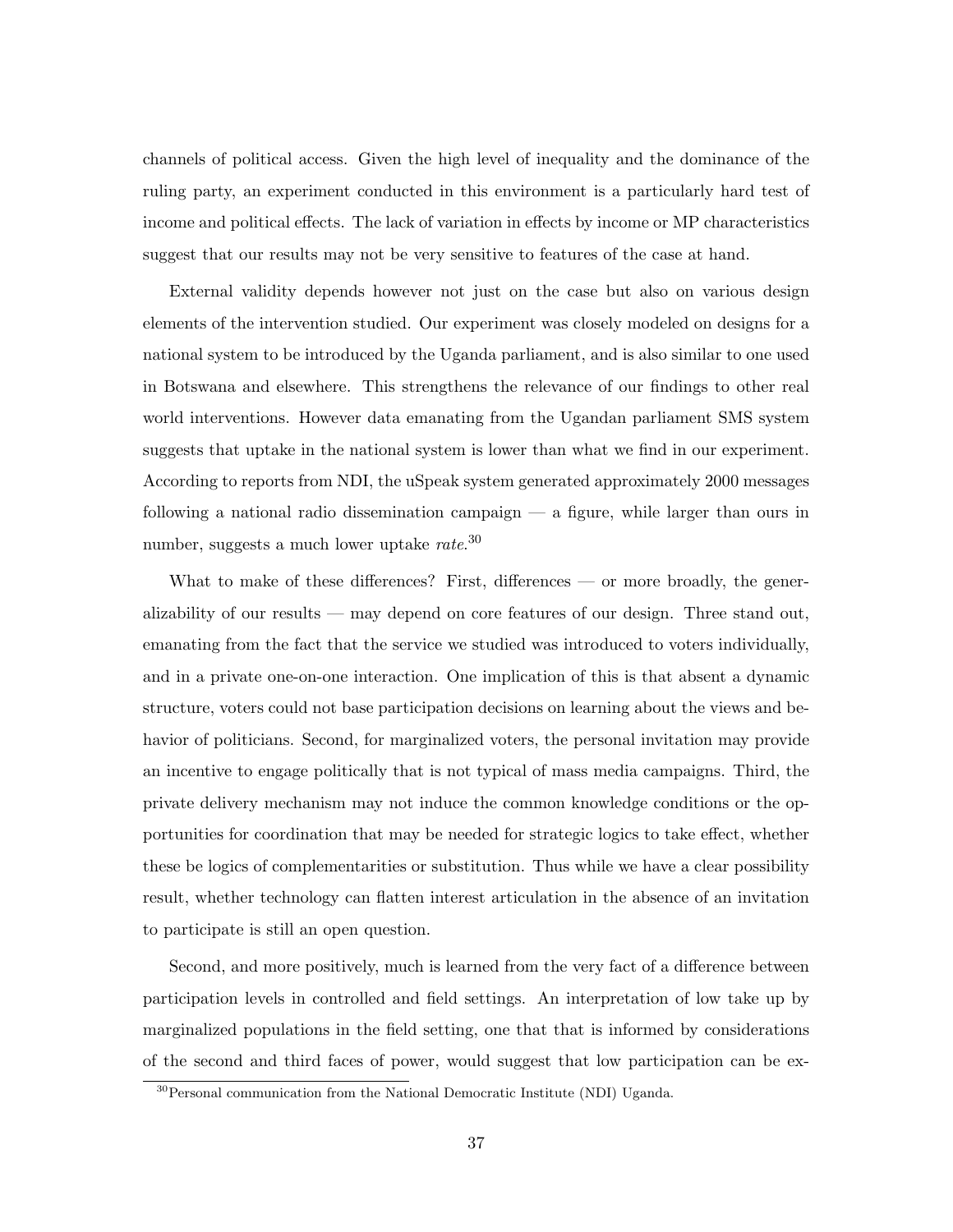plained by the possibility that populations are unconscious of demands (or feel they have no rights to make any) or that they feel that initiating requests will be ineffective in the face of systemic biases. The results from our experiment suggest however that while low participation rates — particularly among marginalized populations — may be due to the second consideration, they cannot be simply attributed to the first.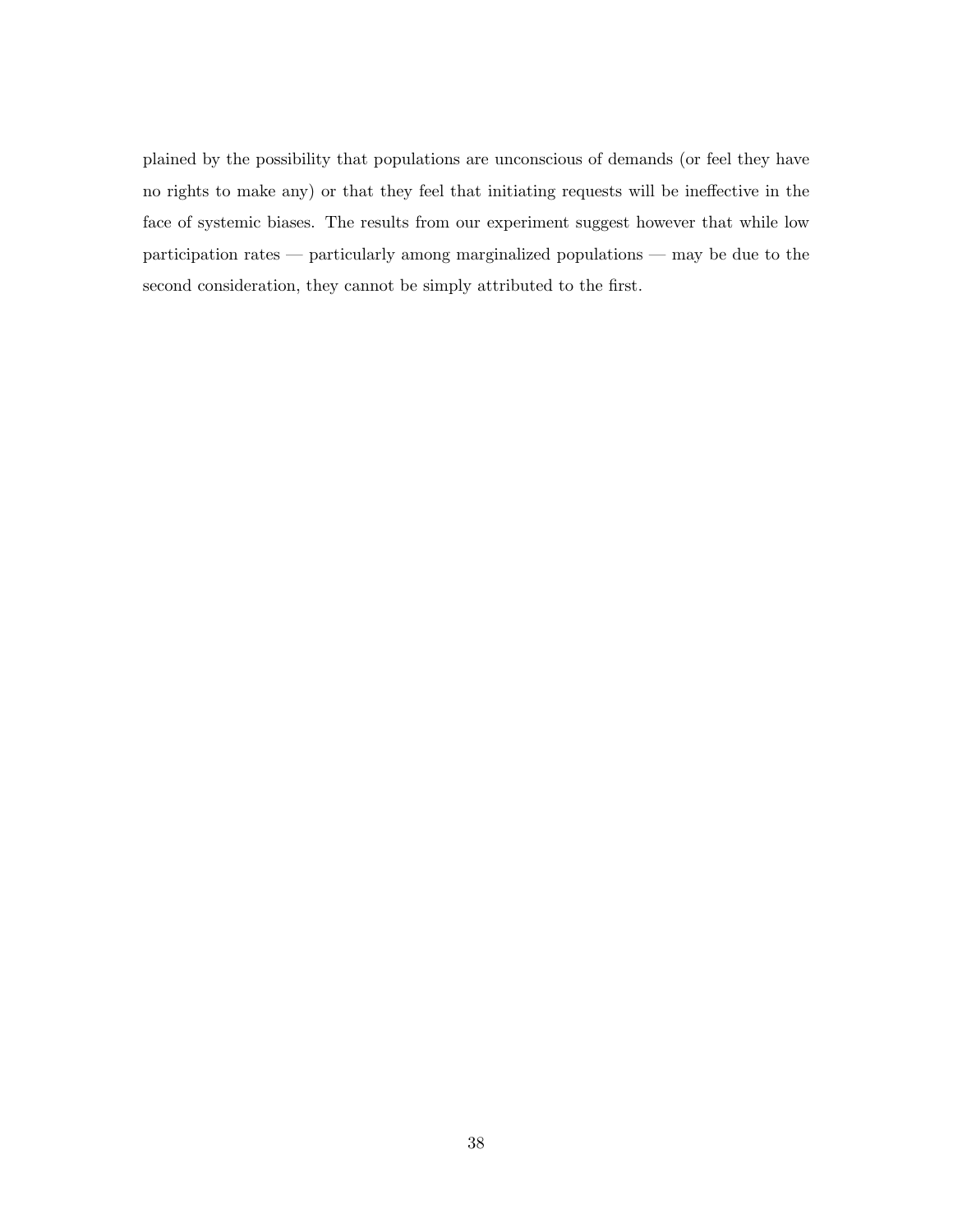## References

- <span id="page-38-1"></span>Aday, Sean, Farrell Henry, Lynch Marc, Sides John and Deen Freelon. 2012. Blogs and Bullets II: New Media and Conflict after the Arab Spring. Technical report United States Institute of Peace.
- <span id="page-38-12"></span>Anderson, Michael L. 2008. "Multiple Inference and Gender Differences in the Effects of Early Intervention: A Reevaluation of the Abecedarian, Perry Preschool, and Early Training Projects." Journal of the American Statistical Association 103(484):1481–1495.
- <span id="page-38-6"></span>Ashworth, Scott. 2012. "Electoral Accountability: Recent Theoretical and Empirical Work." Annual Review of Political Science 15(1):183–201.
- <span id="page-38-9"></span>Bachrach, Peter and Morton S Baratz. 1962. "Two faces of power." American political science review 56(04):947–952.
- <span id="page-38-2"></span>Bailard, Catie Snow. 2009. "Mobile Phone Diffusion and Corruption in Africa." Political Communication 26(3):333–353.
- <span id="page-38-11"></span>Barbas, Jason and Jennifer Jerit. 2010. "Are Survey Experiments Externally Valid?" American Political Science Review 104(02):226–242.
- <span id="page-38-8"></span>Barkan, Joel D., Robert Mattes, Shaheen Mozaffar and Kimberly Smiddy. 2010. "The African Legislatures Project: First Findings." CSSR Working Paper No. 277 .
- <span id="page-38-7"></span>Bartels, Larry M. 2008. Unequal democracy: the political economy of the new gilded age. New York: Russell Sage Foundation.
- <span id="page-38-4"></span>Bimber, Bruce and Lauren Copeland. 2013. "Digital Media and Traditional Political Participation Over Time in the U.S." Journal of Information Technology & Politics 10:125–137.
- <span id="page-38-13"></span>Blaschke, Sean M., Peter P. Carroll, Daniela Rojas Chaves, Michael G. Findley, Madeleine C. Gleave, Robert N. Morello and Daniel L. Nielson. 2013. "Extrinsic, Intrinsic, and Social Incentives for Crowdsourcing Development Information in Uganda: A Field Experiment." Mimeo .
- <span id="page-38-5"></span>Bleck, Jaimie and Nicolas van de Walle. 2012. "Valence Issues in African Elections: Navigating Uncertainty and the Weight of the Past." Comparative Political Studies .
- <span id="page-38-0"></span>Boulianne, Shelley. 2009. "Does Internet Use Affect Engagement? A Meta-Analysis of Research." Political Communication 26(2):193–211.
- <span id="page-38-3"></span>Breuer, Anita, Todd Landmann and Dorothea Farquhar. 2012. "Social Media and Protest Mobilization: Evidence from the Tunisian Revolution." Mimeo .
- <span id="page-38-14"></span>Cammett, Melani and Sukriti Issar. 2010. "Bricks and Mortar Clientelism: Sectarianism and the Logics of Welfare Allocation in Lebanon." World Politics 62(03):381–421.
- <span id="page-38-10"></span>Chattopadhyay, Raghabendra and Esther Duflo. 2004. "Women as Policy Makers: Evidence from a Randomized Policy Experiment in India." Econometrica 72(5):1409–1443.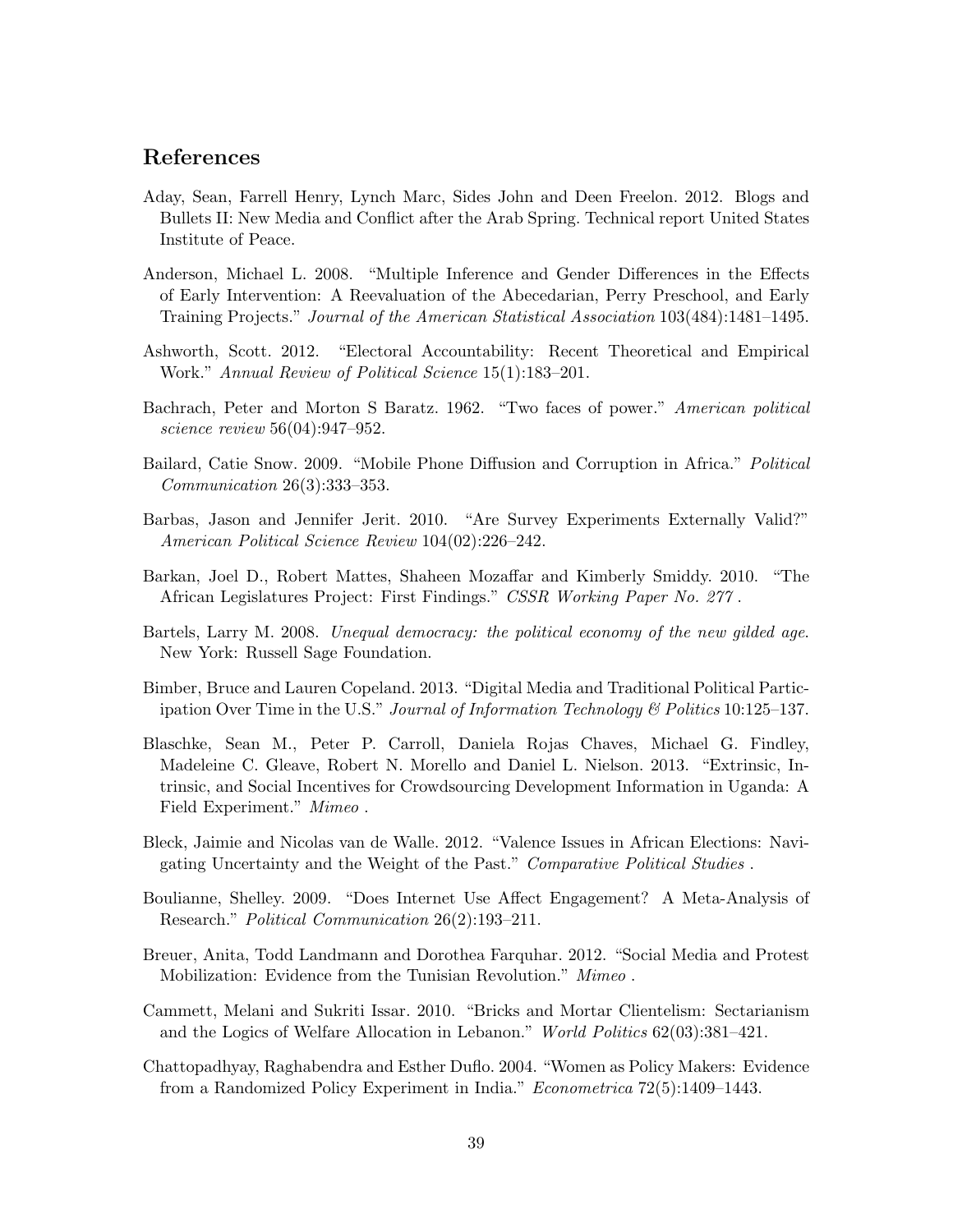- <span id="page-39-14"></span>Cochran, William G. 1968. "The effectiveness of adjustment by subclassification in removing bias in observational studies." Biometrics pp. 295–313.
- <span id="page-39-11"></span>Cohen, Jessica and Pascaline Dupas. 2010. "Free Distribution or Cost-Sharing? Evidence from a Randomized Malaria Prevention Experiment." Quarterly Journal of Economics  $125(1):1-45.$
- <span id="page-39-2"></span>Dahl, Robert A. 1958. "A Critique of the Ruling Elite Model." American Political Science Review 52(2):463–469.
- <span id="page-39-1"></span>Diamond, Larry. 2010. "Liberation Technology." Journal of Democracy 21(3):69–83.
- <span id="page-39-4"></span>Digeser, Peter. 1992. "The fourth face of power." Journal of Politics 54(4):977–1007.
- <span id="page-39-9"></span>Gans, Curtis. 2010. 2010 primary voter data research. Technical report Center for the Study of the American Electorate, American University's School of Public Affairs.
- <span id="page-39-7"></span>Grossman, Guy and Janet I. Lewis. 2014. "Administrative Unit Proliferation." American Political Science Review 108(1):196–217.
- <span id="page-39-5"></span>Hafkin, Nancy J. and Sophia Huyer. 2007. "Women and Gender in ICT Statistics and Indicators for Development." Information Technologies and International Development  $4(2):25-41.$
- <span id="page-39-8"></span>Humphreys, Macartan and Jeremy M. Weinstein. 2012. "Policing Politicians: Citizen Empowerment and Political Accountability in Uganda." Working Paper .
- <span id="page-39-10"></span>Humphreys, Macartan, William A. Masters and Martin E. Sandbu. 2006. "The Role of Leaders in Democratic Deliberations: Results from a Field Experiment in São Tomé and Príncipe." *World Politics* 58(4):583–622.
- <span id="page-39-15"></span>Imai, Kosuke, Gary King and Elizabeth A Stuart. 2008. "Misunderstandings between experimentalists and observationalists about causal inference." Journal of the royal statistical society: series A (statistics in society) 171(2):481–502.
- <span id="page-39-6"></span>Kessides, Christine. 2005. "The Urban Transition in Sub-Saharan Africa: Implications for Economic Growth and Poverty Reduction." The World Bank, Africa Region Working Paper Series No. 97 .
- <span id="page-39-12"></span>Kremer, Michael and Edward Miguel. 2007. "The Illusion of Sustainability." *Quarterly* Journal of Economics 122(3):1007–1065.
- <span id="page-39-13"></span>Lindberg, Staffan I. 2010. "What accountability pressures do MPs in Africa face and how do they respond? Evidence from Ghana." The Journal of Modern African Studies 48(01):117–142.
- <span id="page-39-3"></span>Lukes, Steven. 1974. Power: A radical view. Vol. 1 London Macmillan.
- <span id="page-39-0"></span>Lupia, Arthur and Colin Elman. 2014. "Openness in Political Science: Data Access and Research Transparency." PS: Political Science & Politics 47:19-42.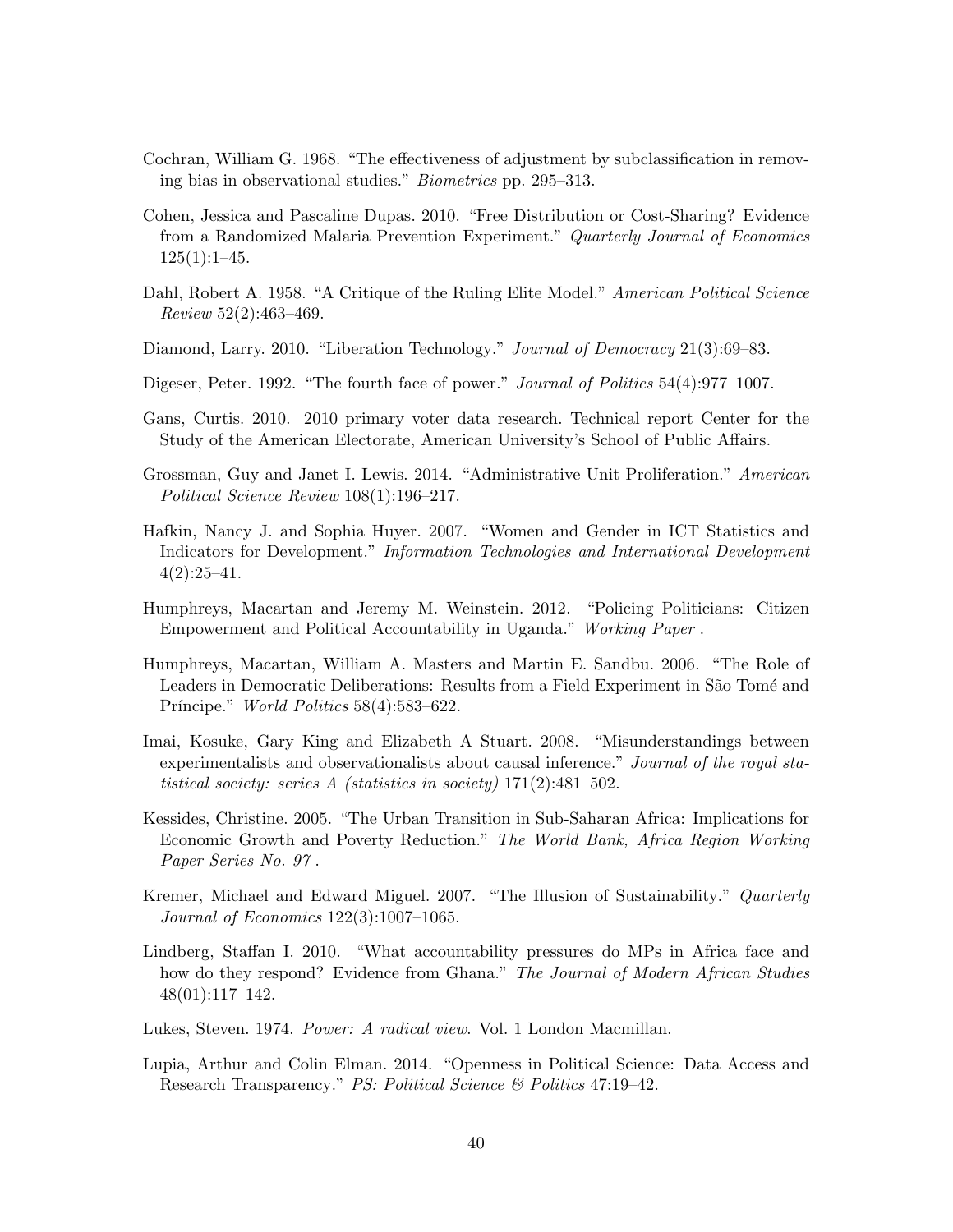- <span id="page-40-12"></span>Magnusson, Finnur. 2013. How to Write a Constitution in the 21st Century. In Presented at Right to Information and Transparency in the Digital Age Conference. Stanford University Palo Alto, CA: .
- <span id="page-40-11"></span>Meltzer, Allan H. and Scott F. Richard. 1981. "A Rational Theory of the Size of Government." Journal of Political Economy 89(5):914–927.
- <span id="page-40-5"></span>Miard, Fabien. 2009. "Call for Power? Mobile phones as facilitators of political activism." ISA 50th Annual Convention .
- <span id="page-40-0"></span>Miguel, E., C. Camerer, K. Casey, J. Cohen, K. M. Esterling, A. Gerber, R. Glennerster, D. P. Green, M. Humphreys, G. Imbens, D. Laitin, T. Madon, L. Nelson, B. A. Nosek, M. Petersen, R. Sedlmayr, J. P. Simmons, U. Simonsohn and M. Van der Laan. 2014. "Promoting Transparency in Social Science Research." Science 343(6166):30–31.
- <span id="page-40-3"></span>Oates, Briony J. 2003. "The potential contribution of ICTs to the political process." Electronic Journal of e-Government 1(1):31–39.
- <span id="page-40-8"></span>Pande, Rohini. 2011. "Can Informed Voters Enforce Better Governance? Experiments in Low-Income Democracies." Annual Review of Economics pp. 215–237.
- <span id="page-40-10"></span>Park, Sora. 2009. "Concentration of internet usage and its relation to exposure to negative content: Does the gender gap differ among adults and adolescents?" Women's Studies International Forum 32(2):98–107.
- <span id="page-40-1"></span>Pierskalla, Jan H. and Florian M. Hollenback. 2013. "Technology and Collective Action: The Effect of Cell Phone Coverage on Political Violence in Africa." American Political Science Review 107(02):207–224.
- <span id="page-40-2"></span>Shirazi, Farid, Ojelanki Ngwenyama and Olga Morawczynski. 2010. "ICT expansion and the digital divide in democratic freedoms: An analysis of the impact of ICT expansion, education and ICT filtering on democracy." Telematics and Informatics 27(1):21–31.
- <span id="page-40-6"></span>Shirky, Clay. 2011. "Political Power of Social Media - Technology, the Public Sphere Sphere, and Political Change." Foreign Affairs 90:28–41.
- <span id="page-40-13"></span>Smith, Alastair, Tom LaGatta and Bruce Bueno de Mesquita. 2013. "Prizes, Groups and Pivotality In a Poisson Voting Game Game." Mimeo, NYU .
- <span id="page-40-4"></span>Suárez, Sandra L. 2006. "Mobile democracy: text messages, voters turnout and the 2004 Spanish general election." Representation 42(2):117–128.
- <span id="page-40-9"></span>Thompson, Mark. 2008. "ICT and development studies: Towards development 2.0." Journal of International Development 20(6):821–835.
- <span id="page-40-7"></span>Wantchekon, Leonard. 2003. "Clientelism and Voting Behavior: Evidence from a Field Experiment in Benin." World Politics 55(3):399–422.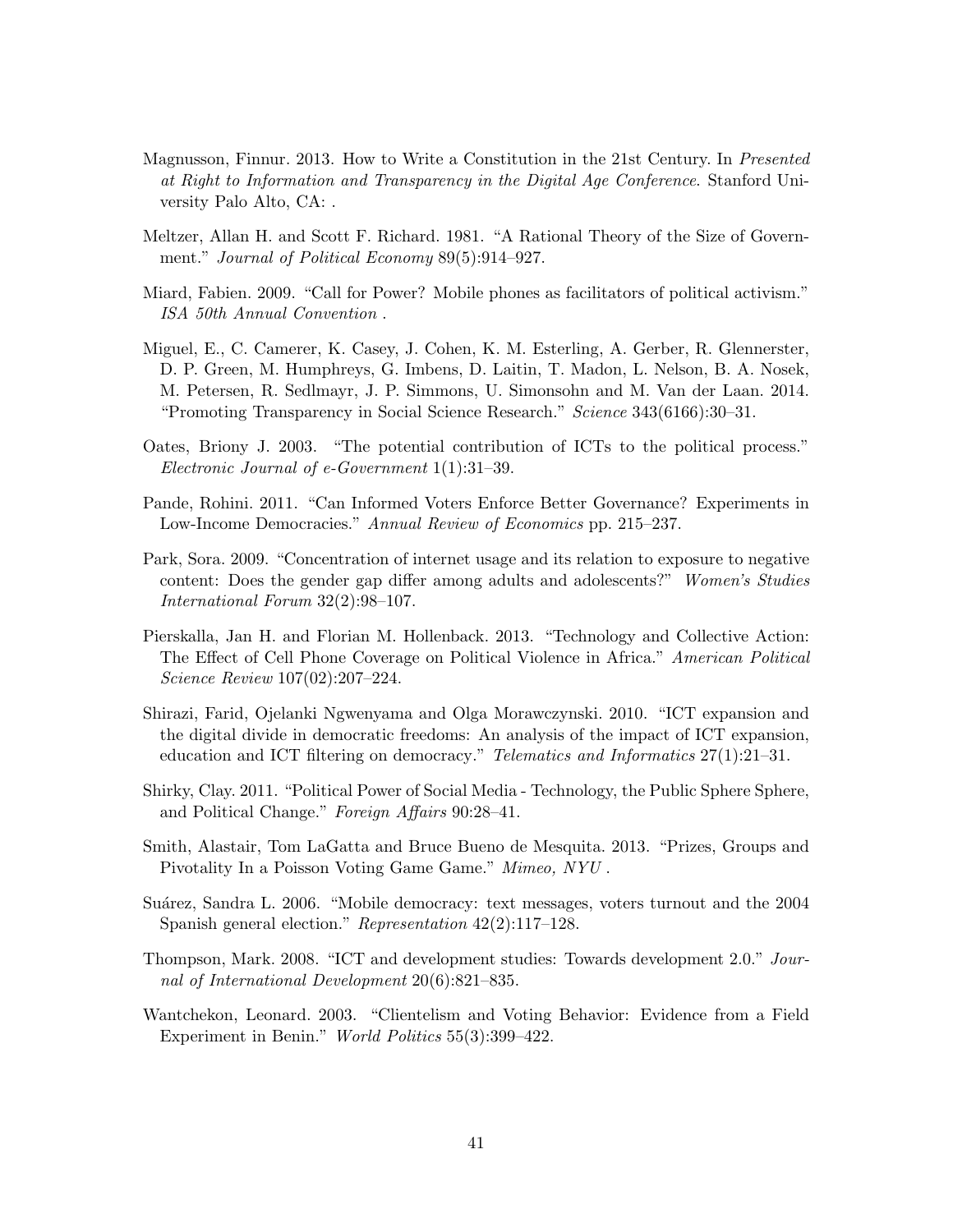# Appendices

## A Summary Statistics

<span id="page-41-0"></span>

| Variable                           | $\mathbf n$ | Min      | Mean      | Median  | Max     | IQR     | Miss             |
|------------------------------------|-------------|----------|-----------|---------|---------|---------|------------------|
| <b>POOR</b>                        | 7553        | $-5.3$   | 0.0       | 0.2     | 2.21    | $1.3\,$ | 29               |
| Radio ownership                    | 7578        | 0.0      | 0.9       | 1.0     | $2.0\,$ | $0.0\,$ | $\overline{4}$   |
| Television ownership               | 7578        | 0.0      | 0.1       | 0.0     | 1.0     | 0.0     | $\overline{4}$   |
| Bicycle ownership                  | 7579        | 0.0      | 0.5       | 0.0     | 1.0     | 1.0     | 3                |
| Car / Motorbike ownership          | 7579        | $0.0\,$  | $0.1\,$   | 0.0     | 1.0     | $0.0\,$ | $\sqrt{3}$       |
| Mobile phone ownership             | 7581        | 0.0      | 0.9       | 1.0     | $2.0\,$ | 1.0     | $\mathbf{1}$     |
| Computer ownership                 | 7572        | 0.0      | 0.1       | 0.0     | 1.0     | 0.0     | 10               |
| Education                          | 7569        | 0.0      | $2.8\,$   | $2.0\,$ | 9.0     | $2.0\,$ | 13               |
| House material                     | 7527        | 1.0      | 1.9       | $2.0\,$ | $3.0\,$ | $2.0\,$ | 55               |
| Drinking water                     | 7222        | 0.0      | 0.7       | 1.0     | 1.0     | 1.0     | 360              |
| Distance to water                  | 7500        | $-180.0$ | $-23.0$   | $-15.0$ | 0.0     | 25.0    | 82               |
| Employment status                  | 7582        | $0.0\,$  | 0.9       | 1.0     | $2.0\,$ | $2.0\,$ | $\theta$         |
| Last month's wage (in 1000 USH)    | 3704        | 0.0      | 133       | $56\,$  | 1500    | 1420    | 3878             |
| <b>ACCESS</b>                      | 7582        | $-4.9$   | 0.0       | 0.1     | 12.7    | 0.9     | $\boldsymbol{0}$ |
| Frequency of travel                | 7582        | 0.0      | 0.7       | 1.0     | 1.0     | 1.0     | $\overline{0}$   |
| Computer access                    | 7582        | 0.0      | 0.1       | 0.0     | 1.0     | $0.0\,$ | $\boldsymbol{0}$ |
| Phone use                          | 7579        | $0.0\,$  | $0.9\,$   | $1.0\,$ | 1.0     | $0.0\,$ | 3                |
| Frequency SMS usage                | 7548        | 0.0      | 1.3       | 0.0     | 105.0   | 1.0     | 34               |
| Proximity to district capital      | 7582        | $-169.5$ | $-22.8$   | $-17.1$ | 0.0     | 19.5    | $\overline{0}$   |
| <b>ENGAGED</b>                     | 7582        | $-3.1$   | 0.0       | 0.0     | 3.7     | 1.3     | $\boldsymbol{0}$ |
| Talked to MP                       | 5474        | 0.0      | $\rm 0.2$ | 0.0     | 1.0     | 0.0     | 2108             |
| Political party engagement         | 7582        | $0.0\,$  | $\rm 0.2$ | $0.0\,$ | $1.0\,$ | $0.0\,$ | $\boldsymbol{0}$ |
| Engagement with LC1                | 7582        | $0.0\,$  | $\rm 0.2$ | $0.0\,$ | $1.0\,$ | $0.0\,$ | $\theta$         |
| Community meeting attendance       | 7577        | $0.0\,$  | $0.5\,$   | 1.0     | $1.0\,$ | $1.0\,$ | $\overline{5}$   |
| Raise issues at community meetings | 7582        | $0.0\,$  | $0.6\,$   | $1.0\,$ | 1.0     | $1.0\,$ | $\boldsymbol{0}$ |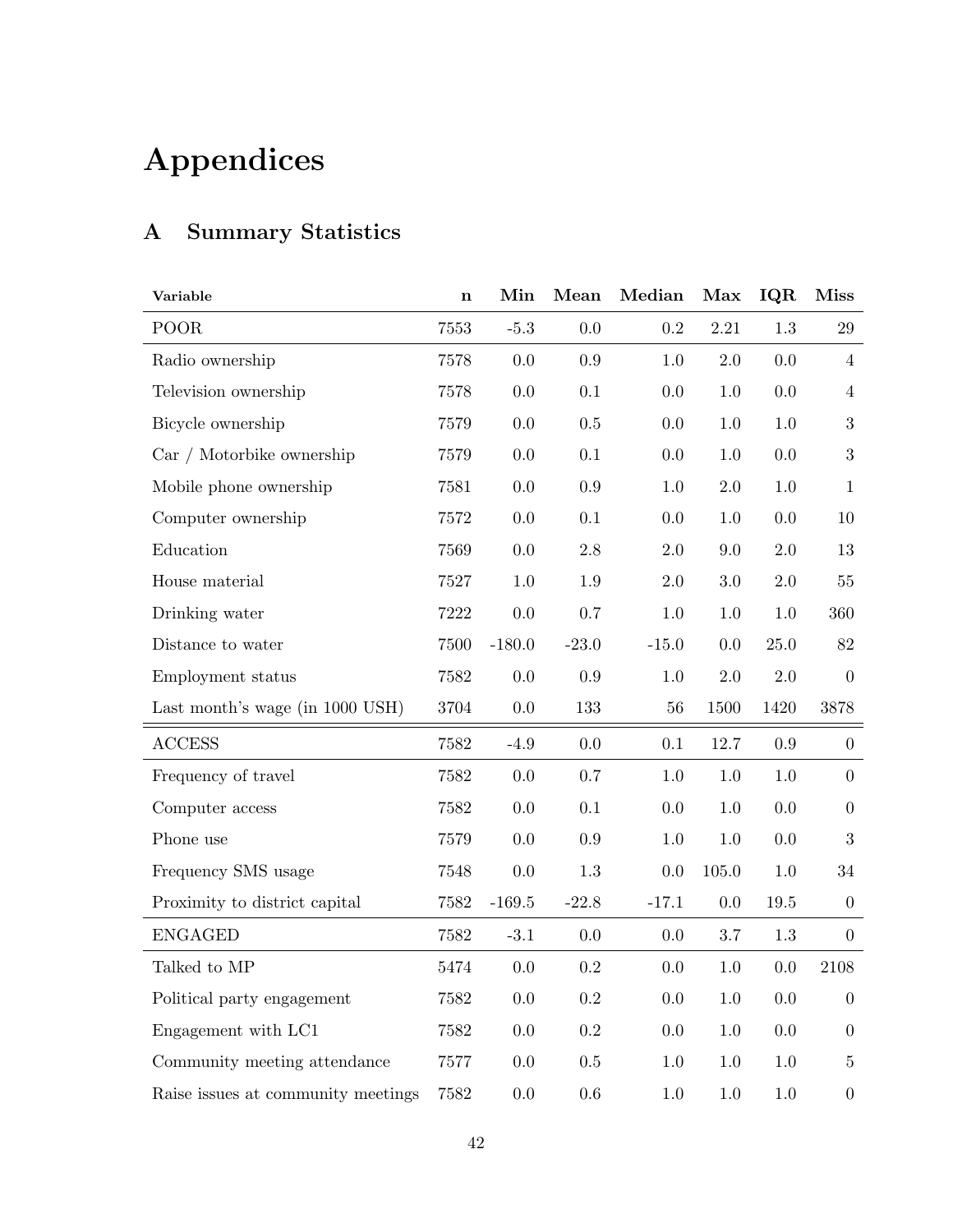| Attend demonstrations        | 7550 | 0.0    | 0.1  | 0.0  | 1.0     | 0.0     | 32       |
|------------------------------|------|--------|------|------|---------|---------|----------|
| MARGINALIZATION              | 7582 | $-2.0$ | 0.0  | 0.0  | 5.4     | 1.4     | $\Omega$ |
| Poor                         | 7553 | $-5.3$ | 0.0  | 0.2  | 2.7     | $1.3\,$ | 29       |
| Woman                        | 7582 | 0.0    | 0.5  | 0.0  | $1.0\,$ | 1.0     | $\Omega$ |
| NonCoethnic                  | 7335 | 0.0    | 0.3  | 0.0  | $1.0\,$ | 1.0     | 247      |
| NonCogender                  | 7582 | 0.0    | 0.5  | 0.0  | $1.0\,$ | 1.0     | $\Omega$ |
| Distance to district capital | 7582 | 0.0    | 22.8 | 17.1 | 169.5   | 19.5    | $\Omega$ |
| Education                    | 7569 | 0.0    | 2.8  | 2.0  | 9.0     | 2.0     | 13       |

Table 9: Table of Citizen Covariates